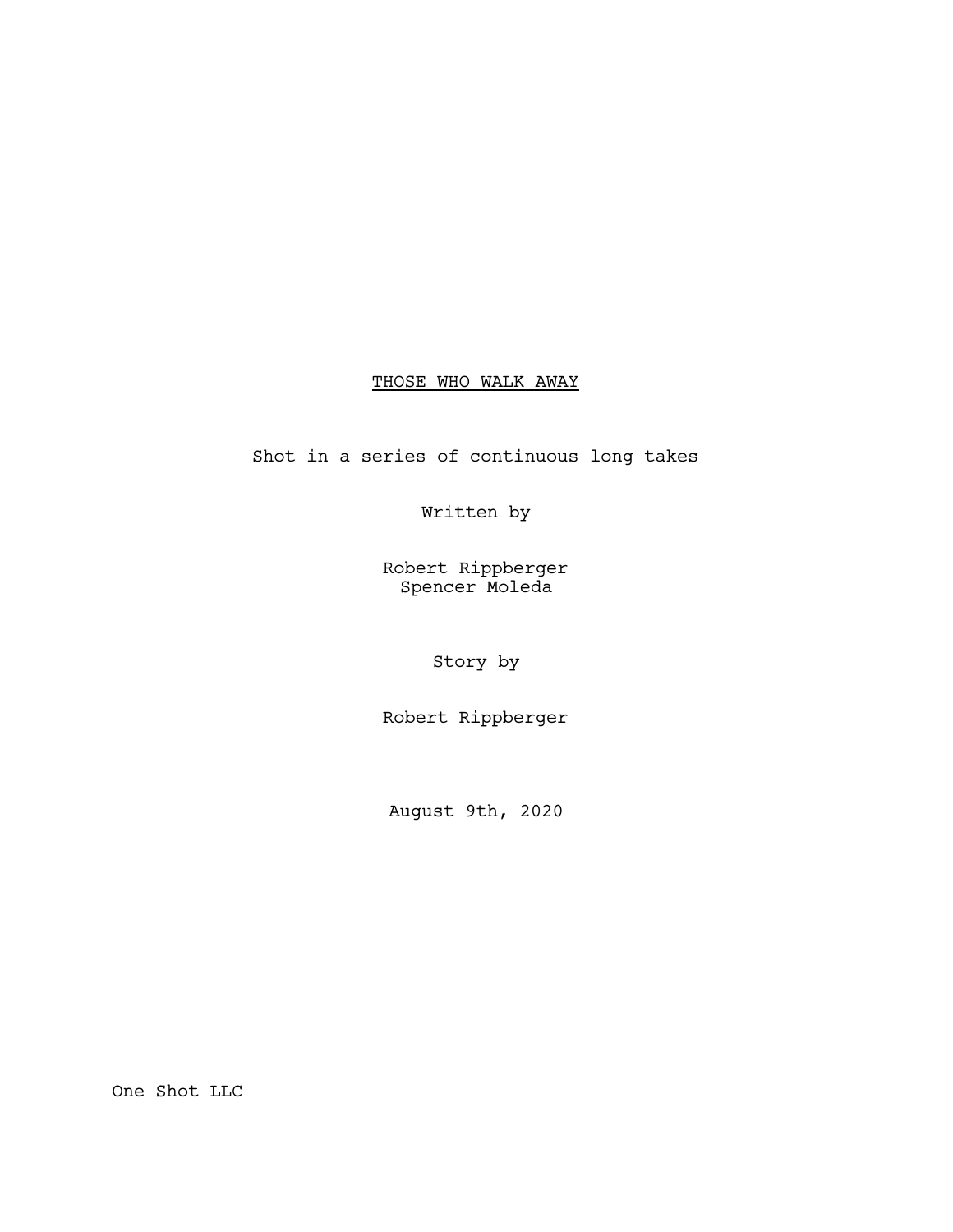FADE IN:

# 1 EXT. ILLINOIS RIVER, CHILLICOTHE - DUSK 1

We are wide above the river looking toward the docks as a large white and red paddle steamboat coasts by.

Two feet hover through the air, floating over the tops of the trees and river like the opening of *Andrei Rublev* or *Brazil*.

The shot glides closer to shore as the feet touchdown, landing. This is MAX, late 20's, pensive.

Close-up on Max as the camera moves behind him to see what he's looking at.

Max turns from the water and behind him is a little boy licking a lollipop. He stops.

With a whack, the boy shatters the lollipop on a pole and then goes back to chewing on it. What looks to be his prosthetic foot falls off.

Max isn't sure what to think. He walks by him and then pulls out his cell phone and dials.

The phone continues to dial as Max leans up against a bus stop.

We hear a PHONE RINGING.

AN ON CAMERA SPLIT SCREEN:

2 EXT. ILLINOIS RIVER, CHILLICOTHE - BUS STOP - CONTINUOUS 2

Made up to appear like the interior of an apartment, the camera pans over to become a natural split screen with Max.

On a table, a landline LIGHT UP phone RINGS. A hand comes into frame and answers it.

We see DAVE, 20's, cleanly cut and dressed in a state of total zen -- in stark contrast to Max. Dave is a total science nerd.

> MAX Hey, it's me calling you back.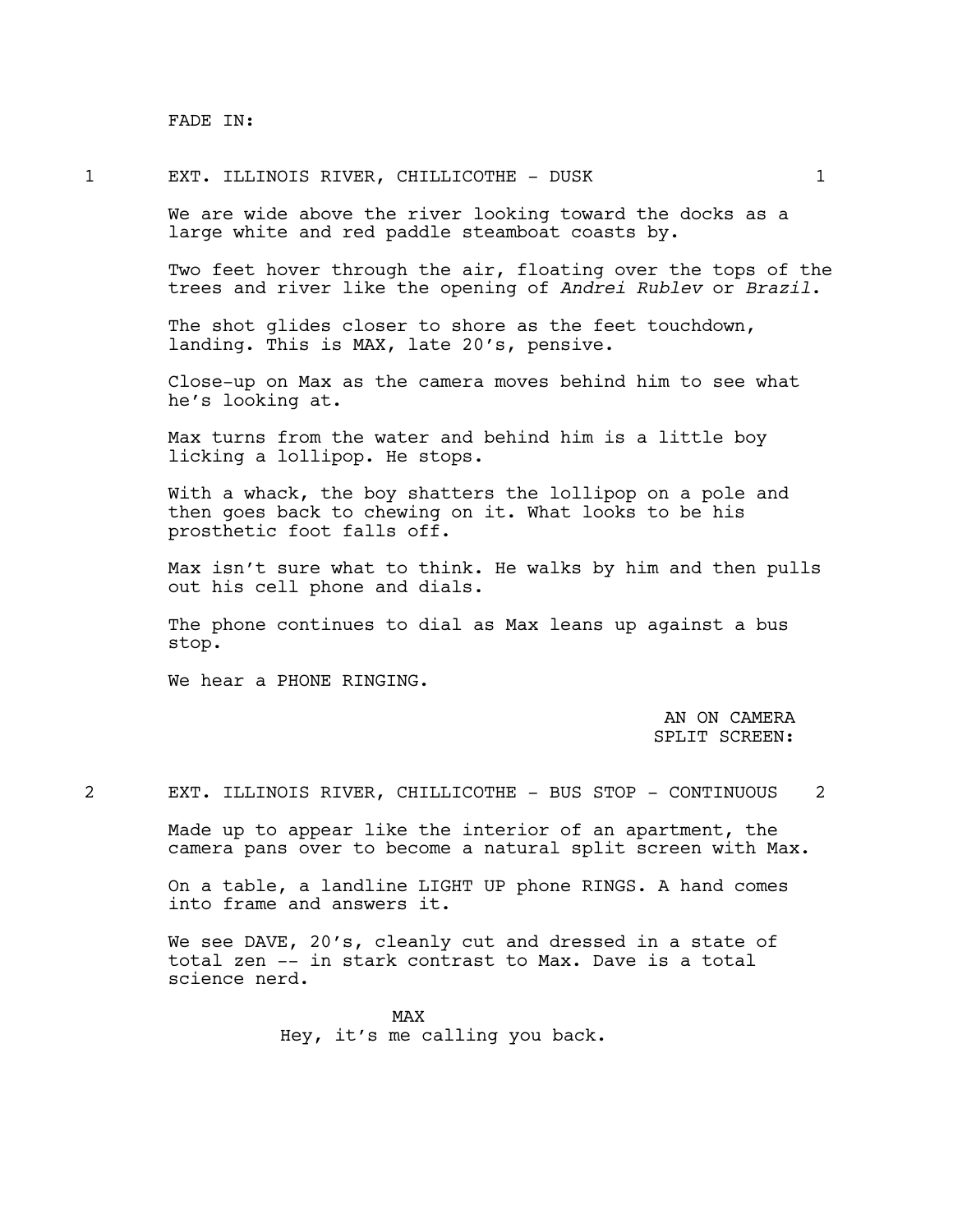DAVE Oh. Hey. I just wanted to check in and see how your date with what's her face went.

MAX No, that's today.

#### DAVE

Oh...

MAX

Suited up in a anxiety-free, nonchalant way that signals my complete and total sexual disinterest.

DAVE Are you for real with that?

MAX

Of course not. I'm on the verge of a heart attack and I think part of it is because I haven't gotten laid in... months.

DAVE

You mean years?

MAX

Shut up. But definitely since my Mom got sick. This is an exciting time for me. I get to have some excitement.

DAVE Yolo. That's fine to say to me, but don't let the Boomers hear you say shit like that ok?

Max laughs.

MAX You know what I mean. (getting thoughtful) You ever have it happen where you think life is going one way, and then without blinking suddenly everything changes?

DAVE To a degree.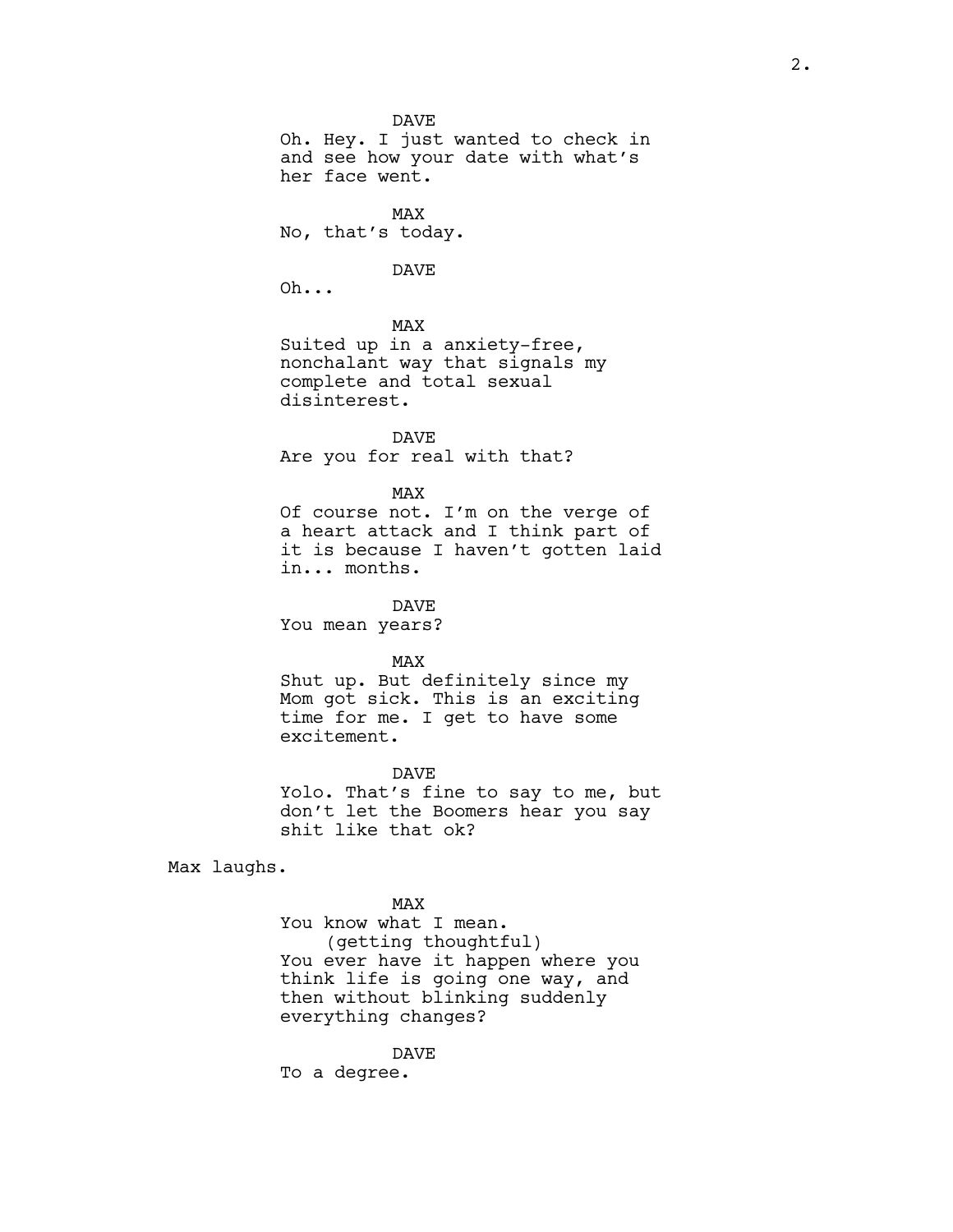MAX

I feel like I'm losing my grip on reality. Something terrible might happen today.

DAVE So that's why you're packing the Magnums? Or I mean the Micros.

MAX Magnums for me and I'll mail you the Micros.

DAVE

Thanks.

MAX

But yeah I don't have to restrict myself to bare emotional necessities anymore.

DAVE

Dude, she needs your help. You were doing what you had to do.

MAX Needed. Ethan is watching over her now.

DAVE I get it, but it doesn't mean you can't still call her and check in.

MAX Hey who called who here? You think this is easy for me?

DAVE What you want to talk about the Magnums again? (beat) Just a sec, my brother needs help with the printer.

Dave exits as the SPLIT SCREEN is framed out.

Max lights a cigarette and puts in a wireless EarPod as we move into an over the shoulder: we see a giant statue of a Bald Eagle in front of him.

Max being pensive again.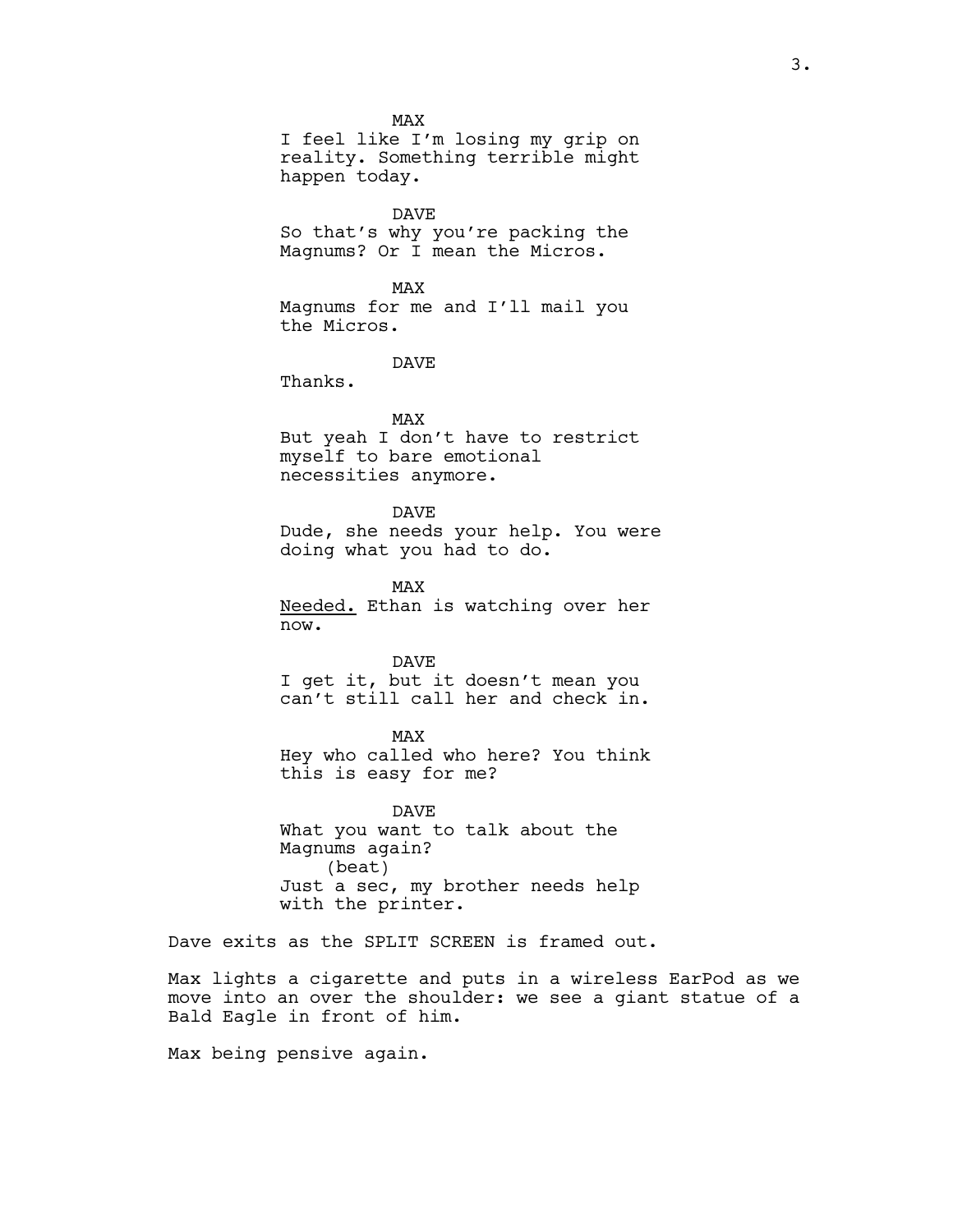DAVE (O.S.) (CONT'D) Ok. I'm back. Sorry. You still there?

The camera reframes back into the SPLIT SCREEN.

DAVE (CONT'D)

Max...?

MAX At what age...?

### DAVE

What?

MAX

At what age does life start staring you in the face? Am looking at a five foot bald eagle at the moment, you know eagles mate for life?

Dave laughs.

DAVE

I thought you wanted to talk about getting your rocks off and blowing off steam tonight?

MAX I'm serious, man.

DAVE

In their nests, they also clench their firsts so they don't hurt their young. Doesn't always work out.

Max puts out his cigarette.

DAVE (CONT'D) Anyway, tell me more about this date. No red flags so far?

#### MAX

She seems amazing. And eager, which I'm not used to. Though... you're gonna love this. It hasn't been addressed head-on, but... she is...

DAVE

Oh no.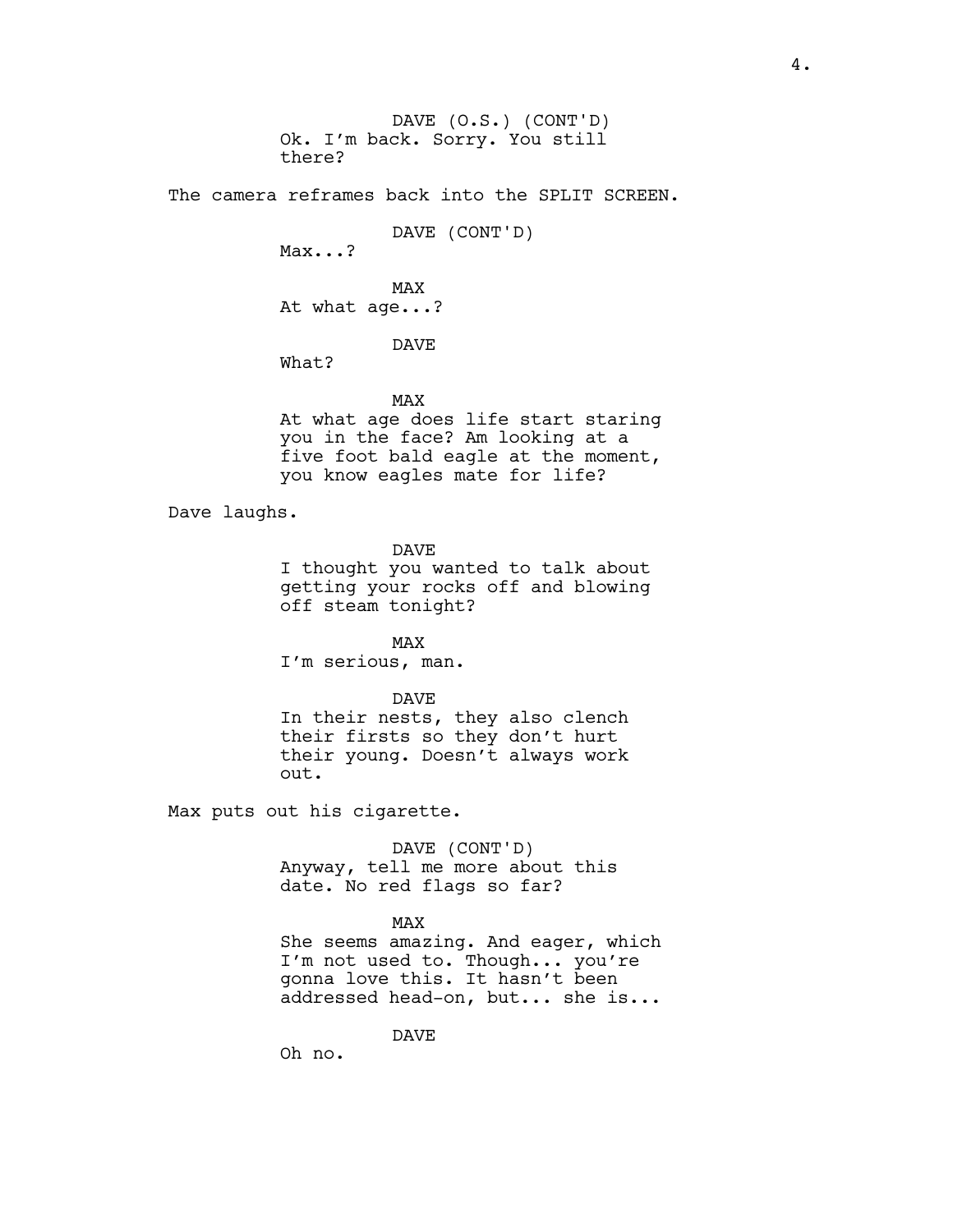MAX ...an English and English and Rhetoric major.

DAVE

Oh dear God.

MAX It's cool. Don't be academically prejudiced.

DAVE

Whatever, it's your life, but if you break her heart, expect countless tome-sized social media essays on how you've both SHATTERED and NURTURED her personal growth.

MAX

Looking to keep things light.

DAVE

Bottom line... come out swinging, guns loaded. You have absolutely nothing to prove. Don't give some girl control over your cortisol levels.

MAX

Here's the scariest question. What if like, I actually start falling for her?

DAVE

Terrifying.

A text comes through on Max's phone. He checks it.

MAX She's here. She just texted.

DAVE Wait, like, right now?

MAX

Yes, right now! I'm going to walk over.

DAVE I'll ferry you over to the other side.

Max walks toward a parking lot as Dave steps out of his split screen 'set' and talks up Max.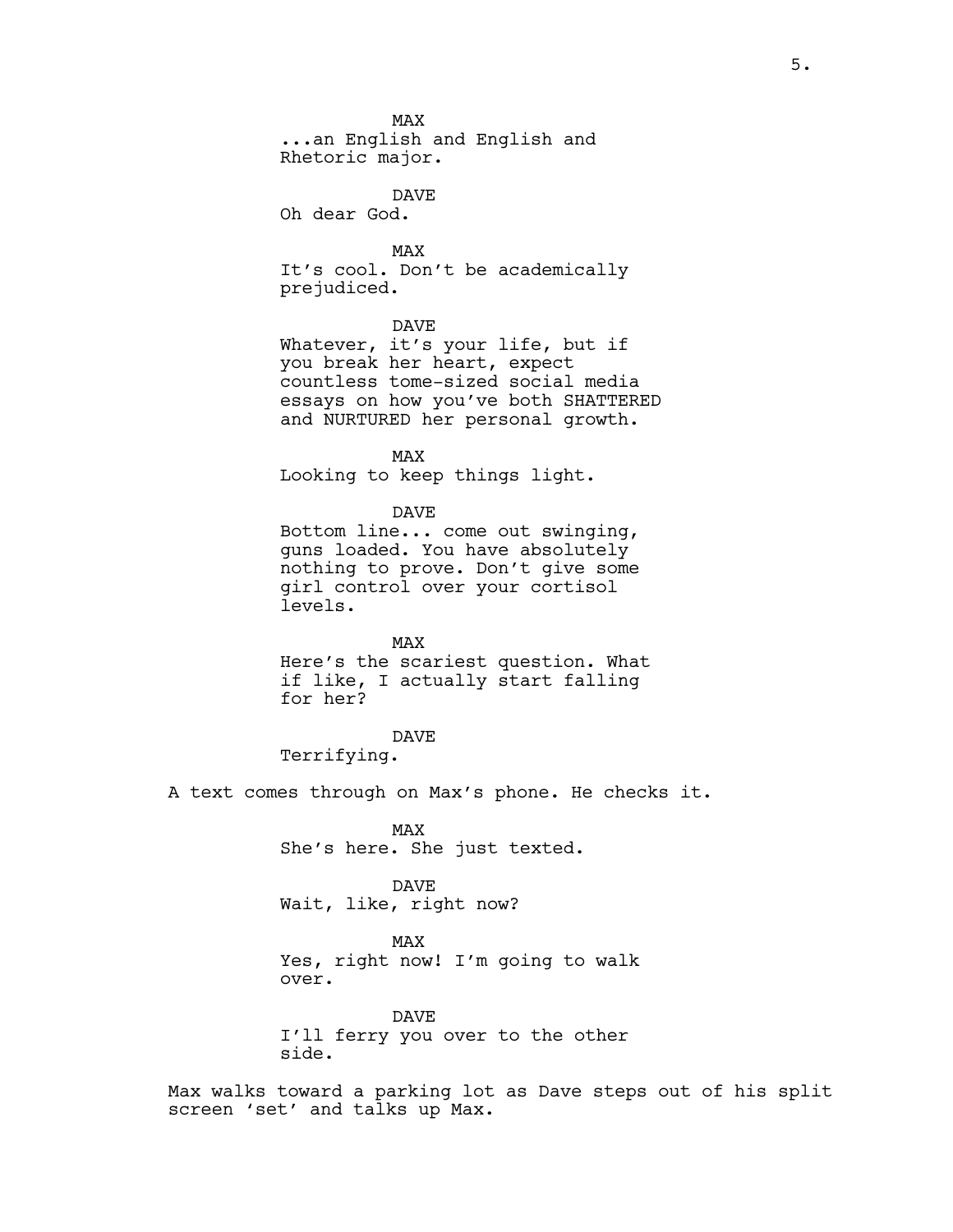Max doesn't acknowledge him directly, still with the earpiece in.

Dave jumps passionately back and forth, still dragging his landline phone.

> DAVE (CONT'D) How nervous are you?

MAX On a scale of one to ten? I'm... well, let's just say I could use pep-talk 5.1.

DAVE You're really overthinking this.

MAX

Of course I am, that's why I need you! Take off your glove like Bugs Bunny and slap some sense into me!

DAVE

Fine.

Max fixes his hair, adjusts his glasses. Butterflies be damned.

DAVE (CONT'D)

You're a tiger. You're a lion. You are Hercules slashing minotaurs like dollar store discounts. Hulk Hogan getting a settlement for his sex tape. You've got this shit, Max. I believe in you. Now get out there and show her the jackpot she scored when she swiped right.

MAX Holy shit, Tony Robbins doesn't get me that fired up. Thank you.

DAVE Who? Forget it. Follow your heart you're on your own from here.

Max hangs up, removing the earphone. Dave stops and fades off in the distance, as if reaching for his friend as he leaves, worry on his face.

A bus pulls away revealing his date behind...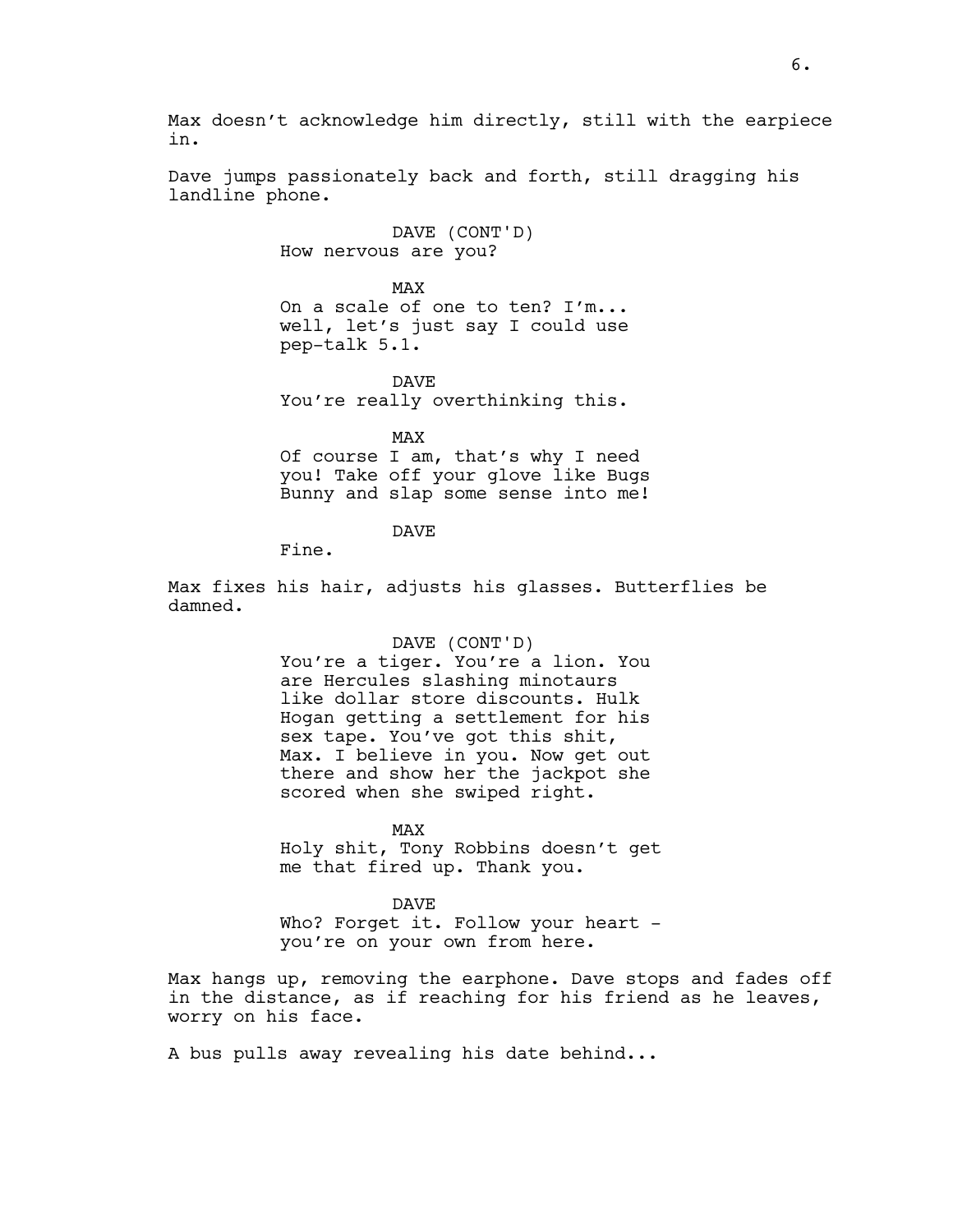Leaned up against a car, anxious but confident, is AVERY (mid 20's). She has jet black hair, came dressed prepared for the date -- her clothes a bit revealing.

MAX

Hi!

AVERY

Hi.

MAX How are you?

AVERY Well, I'm alive.

MAX

Same.

AVERY

Excellent.

Avery leans up off the hood.

AVERY (CONT'D) Like my car?

Max stares at what may be the single most messed up car he's been personally involved with.

> MAX It's... uh... a rather striking color.

AVERY Just kidding, my brother just \* dropped me off.

Max's eyes darts over at the other car — not fresh off the lot, but considerably less rustic.

> MAX Oh is that how we're going to kick things off?

> AVERY Had you going for a second, didn't I?

Max laughs it off.

AVERY (CONT'D) Can you imagine if that's how I showed up?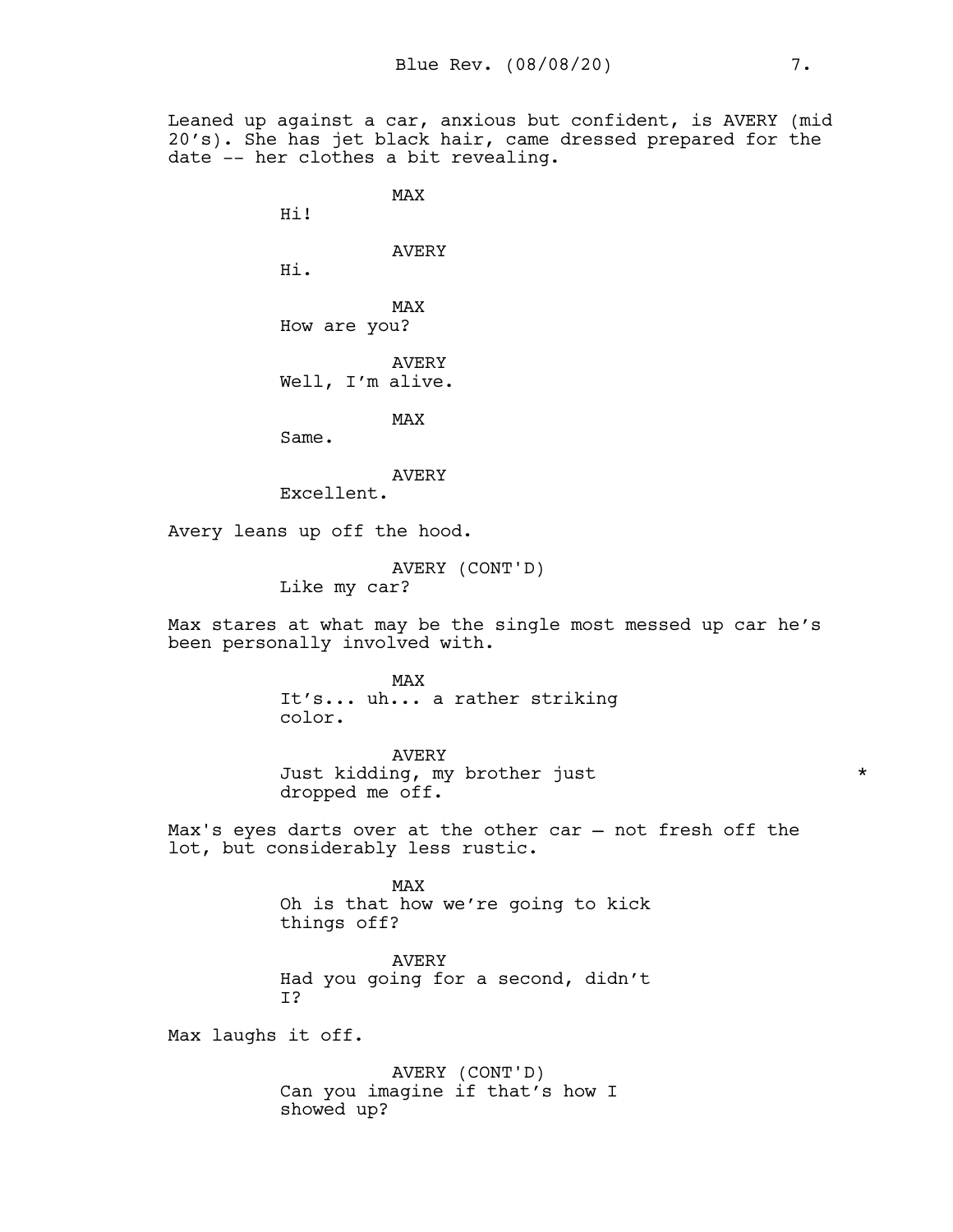MAX I was about to say...

AVERY Red flag city.

MAX But then again, I don't even have a car so who am I to speak?

AVERY Taking care of your mom the last year was it?

MAX Yeah, didn't leave much time to make money.

AVERY Not about to hold that against you! (beat) Come on. We'll walk over to the theater, it's not far.

Max and Avery start walking across the park and up the two city blocks to the theater.

3 EXT. STREET/PARK - CONTINUOUS 3

AVERY Well, you're not cat fishing me, that's a good start.

MAX Likewise. You look amazing.

AVERY

Thank you.

Awkward tension smothers the conversation.

AVERY (CONT'D) Whatever happens, can we both agree  $*$ that as far as the world is concerned, we did not meet on a dating app?

MAX Oh, come on, I mean, it's not like we're on Mormon Mingle or anything.

AVERY You're not wrong.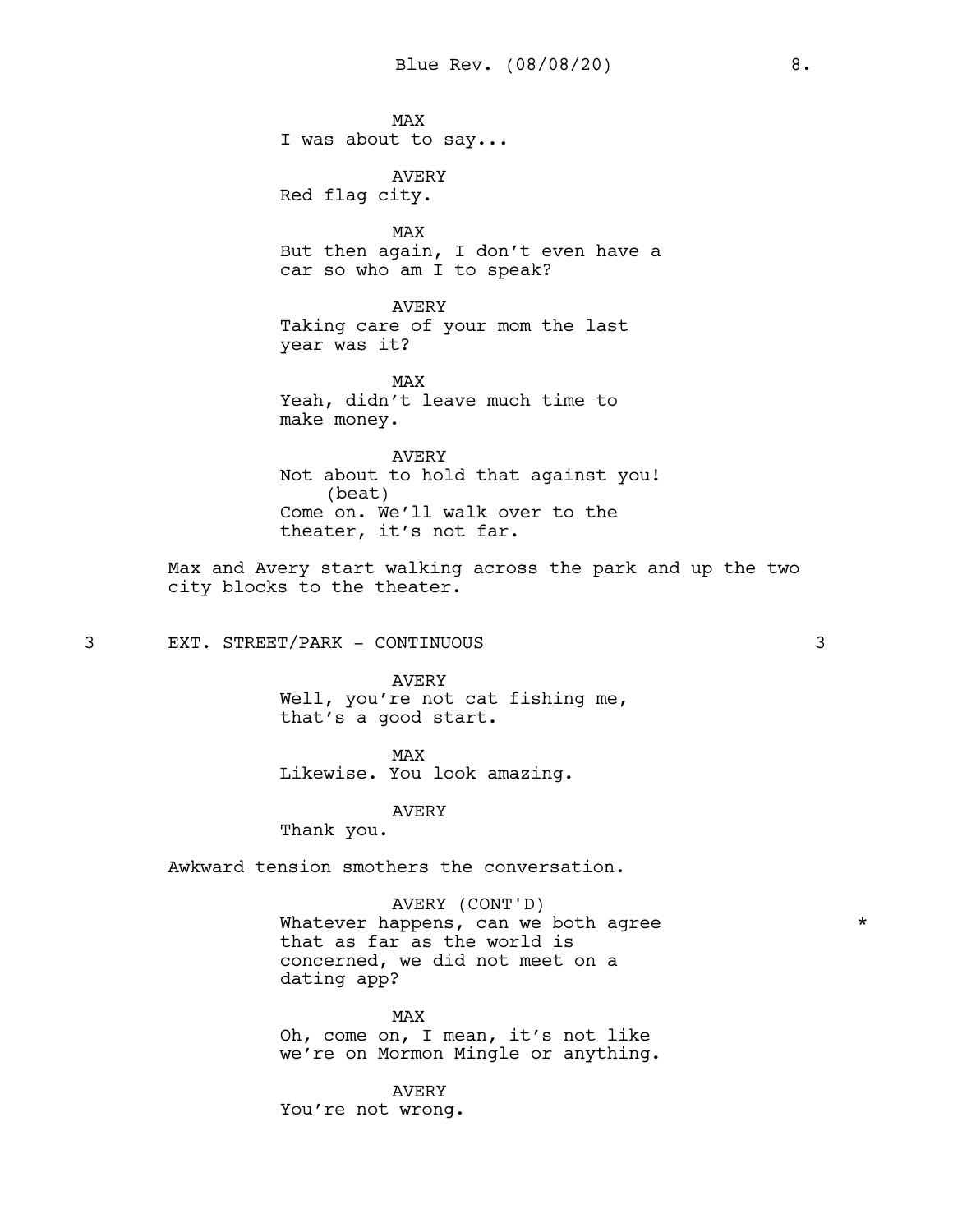MAX

Trust me, I know it can be a petri dish for wounded egos and male awkwardness, but honestly, I'm not sure how I'd meet anybody if it wasn't for the internet.

## AVERY

I was talking to my brother about  $*$ that exact thing. He said to me, "Avery. I don't know if you're aware of this. But there are people in the world, all around us, who venture to public places, go up to people they've never met before, and... become friends with them." Right there. Right on the spot.

#### MAX

See, that's like science fiction. I mean, I know that that's what a normal, healthy person should be doing, or so the world tells me. And yet...

AVERY

Here we both are.

MAX

Exactly, here we are. Though if you think about it, I should blame you for enabling me.

# AVERY

Yeah I was happy you could meet so soon, I was lucky to have the night off. When I'm looking to have fun, I'm definitely an enabler. So look forward to the worst decisions of your life. I mean, in a good, wholesome, girlfriend material kind of way.

MAX Who said I was looking for a girlfriend?

Avery goes quiet, hanging on words she can't come up with.

AVERY You know, I was... just...

MAX Don't worry.  $\star$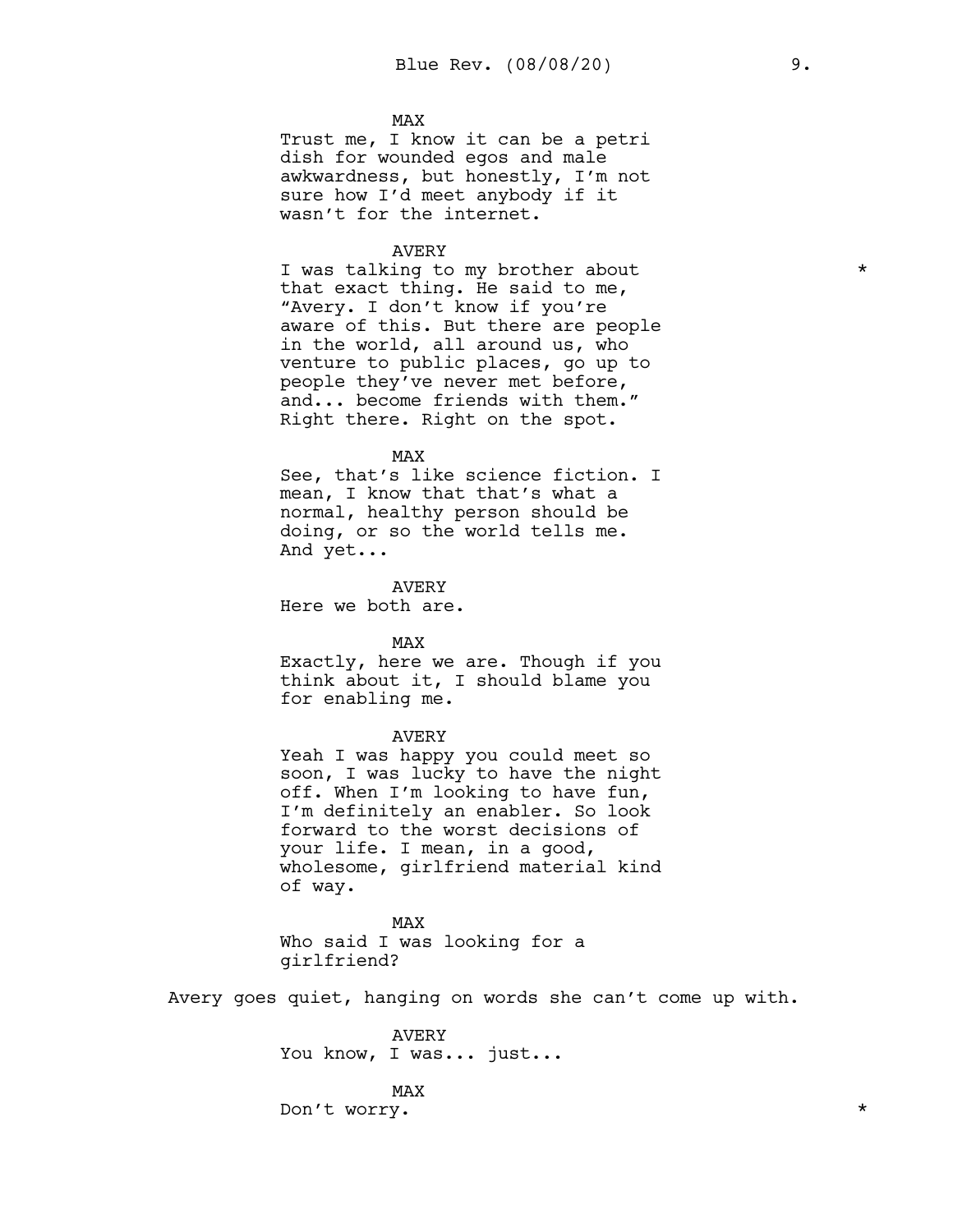# AVERY

Sorry to spook you, that was *not* graceful.

#### MAX

Are you kidding? No, I'm sorry. That whole "foot-in-mouth" thing is my bread and butter. Thank God you get it. If you want to exchange techniques, just let me know, I'm a black belt in conversational selfsabotage.

#### AVERY

You're pretty honest. I do like that. Not many guys would open a date with confessions of selfsabotage.

#### MAX

So this is a date then?

# AVERY

I don't know. Do you want it to be?

MAX

I admit that I am not picketing the idea.

#### AVERY

I'm also cool with just not labeling anything too quickly, you know? Can't trust someone you just met. Never know who's out there or what their motivations are...

MAX I mean, we ARE going to a movie, right?

#### AVERY

Yes, Sir.

MAX No BTK dungeons, no underground incel lounges, nothing like that?

AVERY

No, don't worry, BTK dungeons are  $*$ after movie destinations only...

MAX

(MORE) Okay good. Don't want to move too quickly or anything.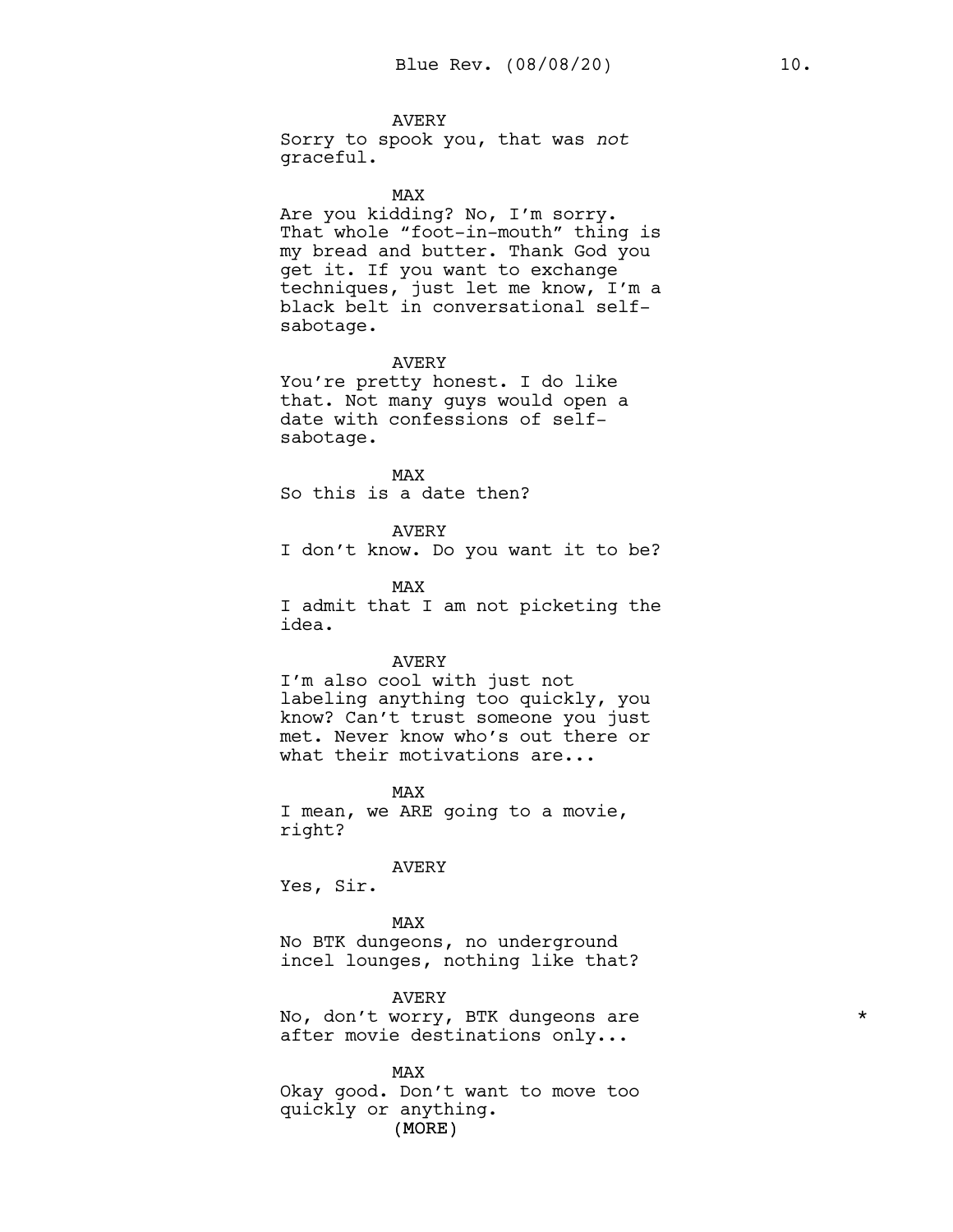# MAX (CONT'D)

(beat) So you study English and Rhetoric right?

#### AVERY

Yeah, I do. I'm in the throes of regretting it actually. My dissertation is melting like the Witch of the West. (beat) I found this Le Guin story called, "The Ones Who Walk Away From Omelas."

MAX

You should meet my friend Dave, you guys would get on like fireworks.

# AVERY

In Omelas, every possible thing that could ever make you happy is available on tap every second of every day. No war, no crime, no  $\ast$ <br>noverty poverty...

 $\texttt{MAX}$   $\star$ Mandatory puppies? \*

AVERY  $\star$ Exactly. Paradise, except... \*

#### MAX

Uh-oh.

#### AVERY

There's this kid. Locked in a cage deep in a dungeon, tortured. Nobody talks about it. Everybody accepts that the boy needs to be tortured endlessly in order to maintain the divinity of their paradise.

MAX

Such a positive, life-affirming story. Jesus Christ.

AVERY

You say that, but you can't say that's more messed up than the world we live in now.

MAX

I guess...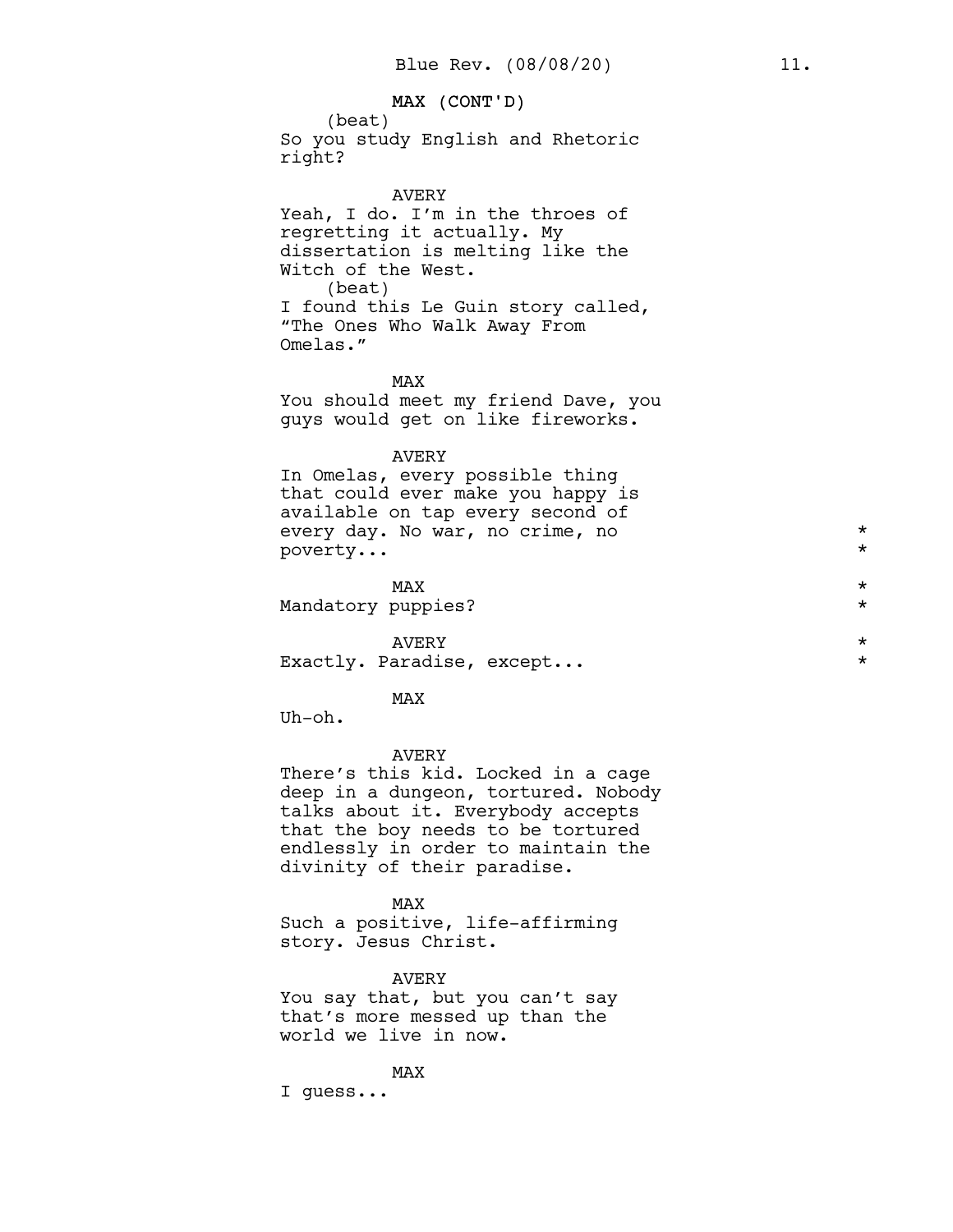# AVERY

So anyway, there are people who  $*$ refuse to take part in that whole system of living and...

MAX

...walk away from Omelas!

# AVERY

Exactly. It's easy to side with the people who walk away, but the two groups are really doing the same thing. I mean at the end, the kid is still there being tortured right?

MAX Totally non-judgmental question.

## AVERY

Shoot.

MAX What would you do?

AVERY What would  $I$  do?

MAX Yeah, if you had that choice to make, what would you choose?

#### AVERY

I think if I didn't grapple with the answer, I wouldn't like the story so much. (beat) Why, what about you? What would you do?

MAX I guess I've already done it.

# AVERY

What do you mean?

#### MAX

Walked away. I mean I left my mom on her death bed because it got to be too much.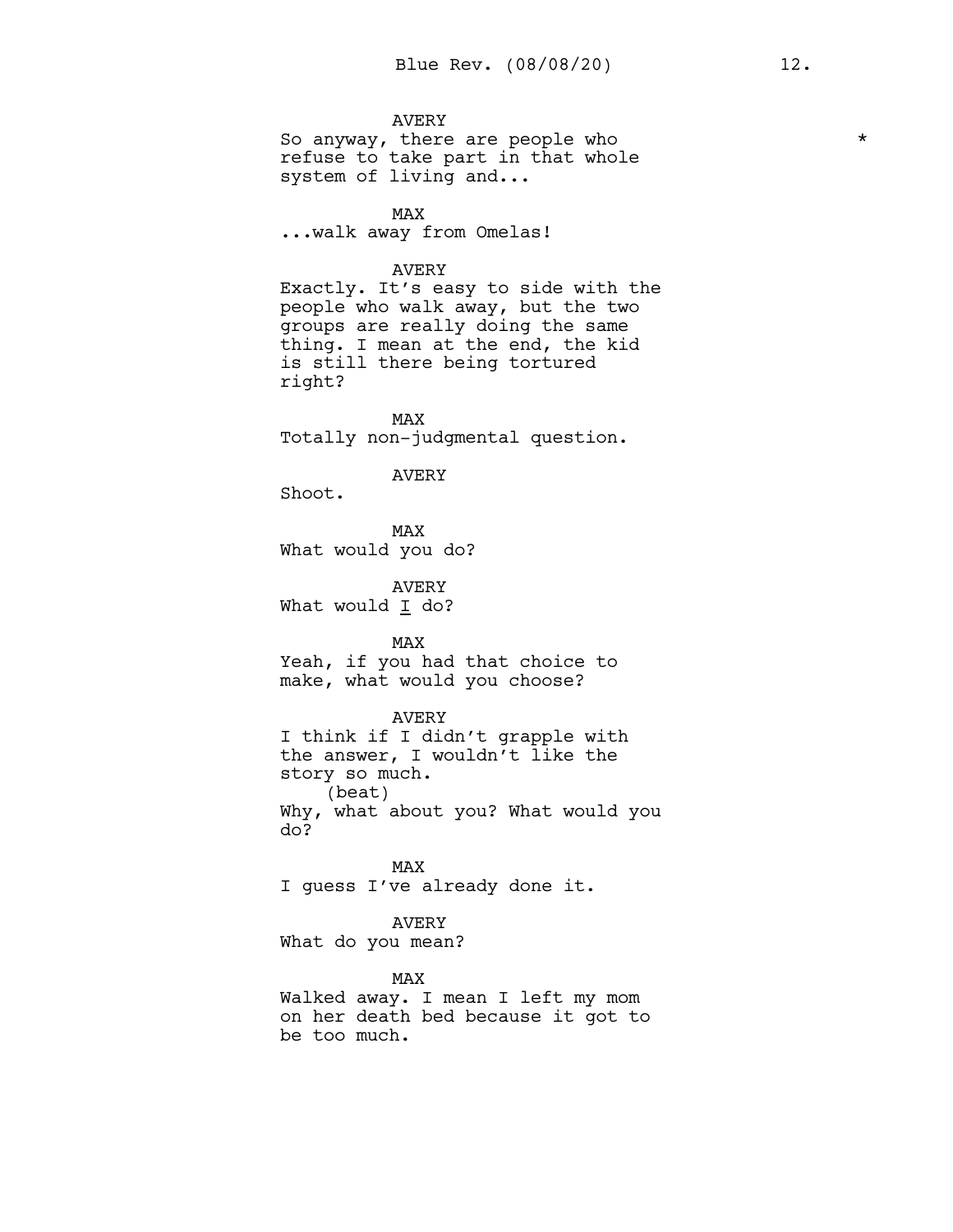AVERY I read up on Huntington's Disease when you told me about it. That's no easy thing.

MAX

There were only so many days I could watch her sick, our memories together fading despite her still being alive right in front of me. I really was her lifeline. She was my best friend, you know? I just feel like I gave and gave and gave until I felt as sick as she was... that I  $*$ was trading those good memories in  $*$ for... something terrible. I still<br>haven't figured out why I chose to  $\star$ haven't figured out why I chose to  $\star$ <br>be her lifeline or why I left. I be her lifeline or why I left, I  $\star$ <br>think maybe there's something I think maybe there's something I \* haven't forgiven her for. (beat) What would your thesis say about that?

Avery and Max are interrupted as they round the corner. They stop in their tracks. The camera whip pans and clean transitions to...

#### 4 EXT. MOVIE THEATER - CONTINUOUS 4

Fire engines and police cars have things blocked off. The two step forward into an over the shoulder.

> MAX Ummm. Is it just me, or does this look a little... uninviting all of a sudden?

AVERY Yeah, what's going on?

MAX

I mean, I know you look like a school shooter, so, maybe they knew you were coming and thought, just in case...

AVERY That's funny. Now that I know about the self-sabotage. (beat) I'm actually the manager here.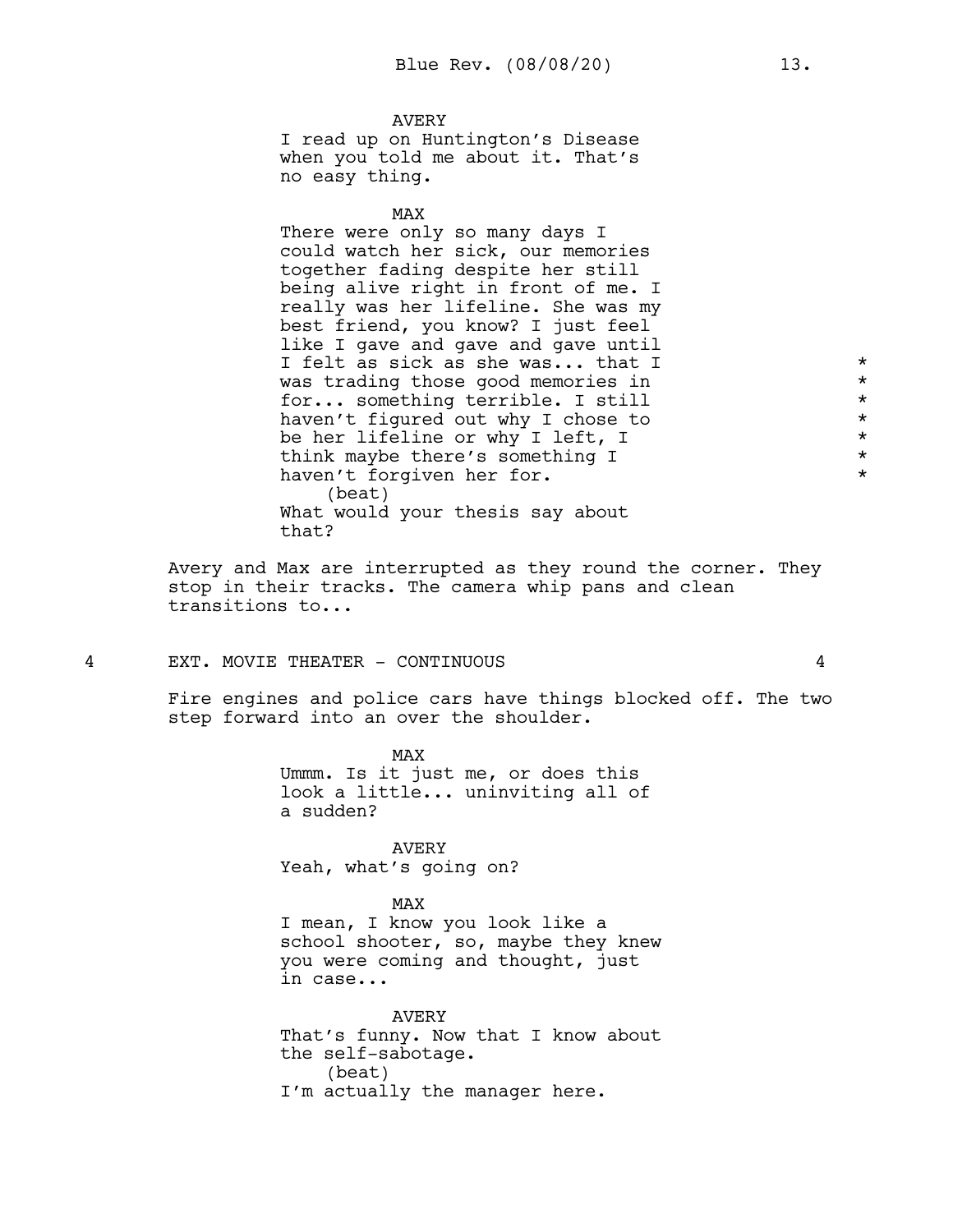MAX Oh nice. AVERY In fact, if you ever want free tickets, I'm your gal. MAX No, that's too much, I couldn't. AVERY It's no trouble. MAX Oh all right. It's like dating a  $*$ Hollywood agent. AVERY Well, I don't know about that. I've got the white tickets, not the green ones. MAX Not yet...

AVERY That's the spirit.

MAX So what now? This looks pretty serious.

They walk towards the theater, all taped off.

Avery takes the lead, approaching the POLICE OFFICERS and fire crew.

> OFFICER Excuse me, can't go any further, sorry.

AVERY I work here. What happened? What's going on?

OFFICER Bomb threat. Until we're done, nobody gets in.

JAKE

Avery!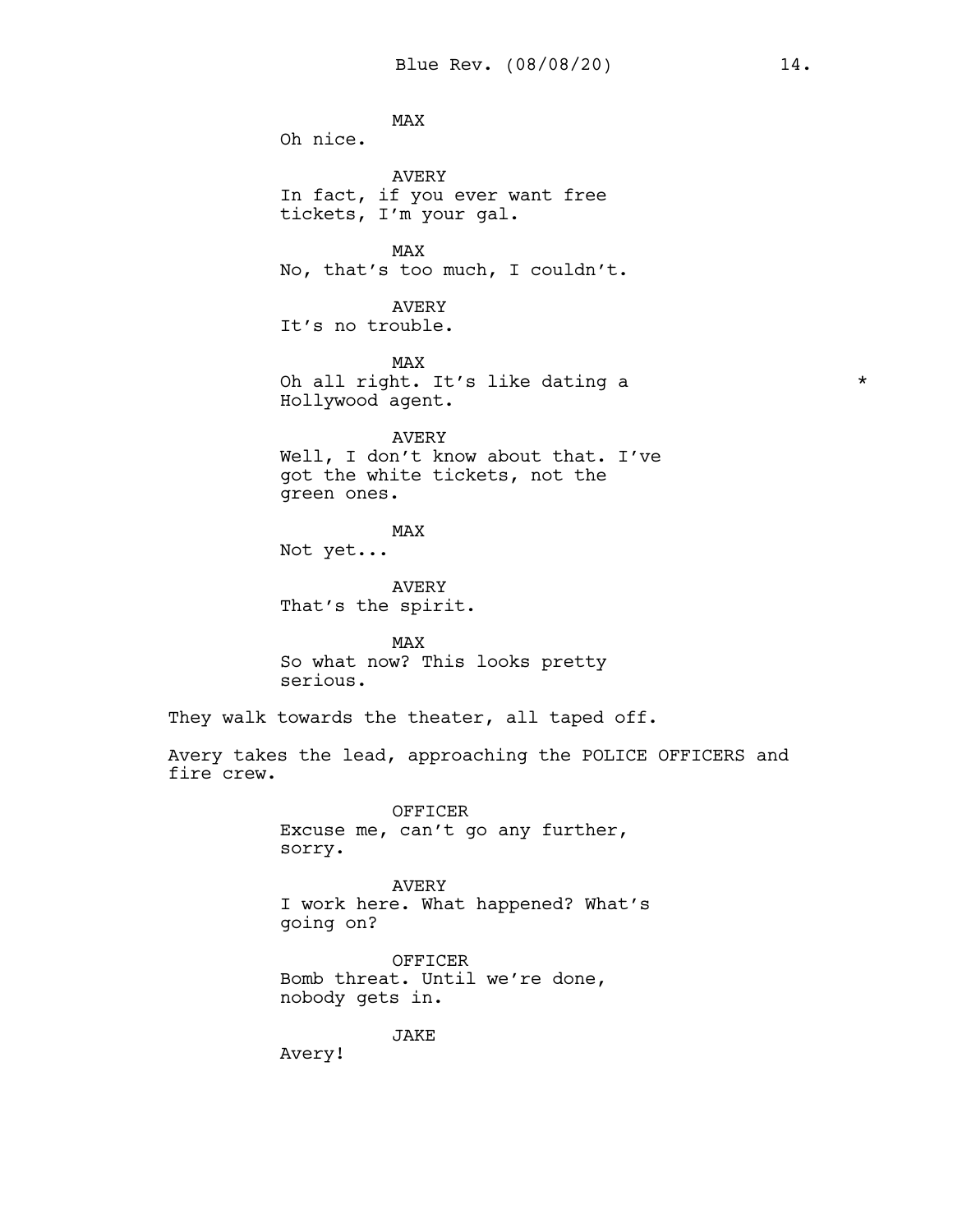The camera whips around to reveal JAKE, a mid-20's wildcard who balances on the razor's edge of obnoxious and endearingly sincere.

He's clearly spent the late afternoon drinking, wavering on belligerent. He runs up to Avery.

AVERY

Hey! The hell? What's going on in there?

JAKE

I was talking to Lucy about it. Phone starts ringing, she picks up, there's a guy on the phone, saying there's a bomb under the seat in theater 3. Had to cancel the whole *Evil Dead* screening. No postponement, it's just not happening.

MAX We were about to go see that.

**JAKE** I was in the lobby when they cleared us out. Look at my hands, I'm shaking!

AVERY Oh, uh, Jake, this is Max.

JAKE Alright then, salutations.

MAX Nice to meet you!

JAKE How do you two know each other?

AVERY

He's... um...

Jake's eyes dart from Avery to Max, then back again.

**JAKE** Aaaahaaa. I see.

AVERY

What?

Jake chuckles.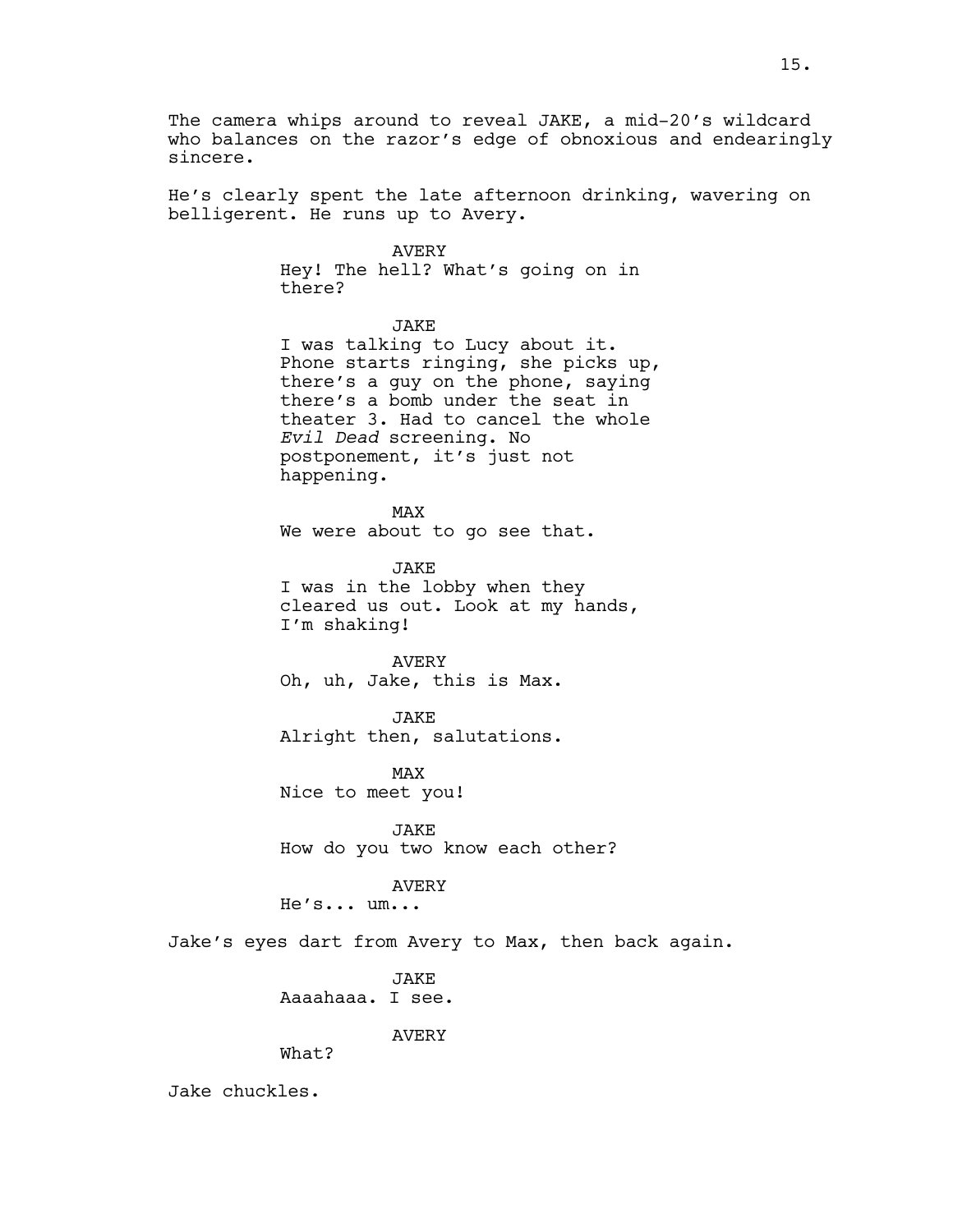AVERY (CONT'D)

What?!  $\star$ 

JAKE You still haven't given up on the whole "manager" routine?

AVERY You're talking too much.

JAKE It's not like I don't already know that this shit is a Tinder date.

Avery's eyes widen.

AVERY We didn't meet on Tinder.

JAKE Listen, your name's Max, right?

MAX As far as I'm concerned.

JAKE

You seem nice, you're really cute, not gonna lie. I've had a couple, pregame is starting to hit like a drunken stepdad, and I have to tell you... (points to Avery)

This girl here. Smart, funny, humble, sweet. Do NOT buy it for a second.

AVERY

Jake.

JAKE

This is the same routine, step-forstep, note for note, that she tried on the last guy. And the guy before that. And the guy before that.

AVERY

Jake!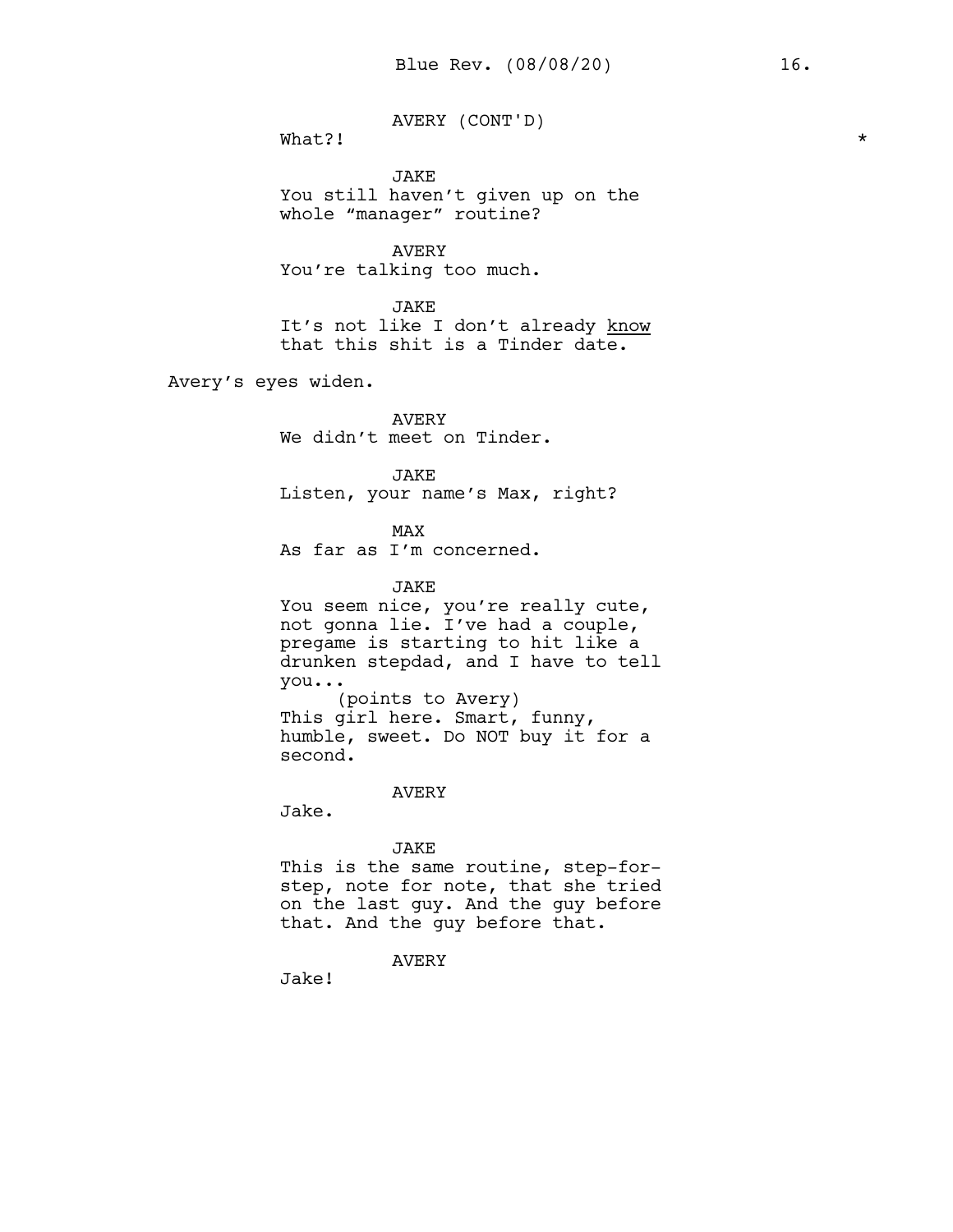JAKE

She picks 'em up in the car, swings by the movie theater, "Oh, wouldn't you know, I can get us in for free!" Turns up the volume on the sad girl shit, like it fools anybody. This girl dips her pen like she's William fucking Shakespeare.

Avery SLAPS Jake.

AVERY What the hell, dude!

MAX Oh my God.

AVERY Max, he's plastered don't listen to him.

JAKE I'm not "plastered," I'm just being real.

AVERY I need you to be gone, that's what you need to be right now.

**JAKE** No, no, look, look.

Max stands awkwardly, wordless.

Jake swoops in on Avery for an incredibly dramatic but nonetheless warm embrace.

Max gets wide-eyed.

JAKE (CONT'D)

I love you. This girl, man. Max, I'm sorry. I'm full of shit. This girl will take you places. Have never seen someone so committed to those she loves. A true family gal.

AVERY I love you too, Jake, just, get the hell away from me.

Suddenly, Jake moves in for a kiss.

Avery desperately wiggles free.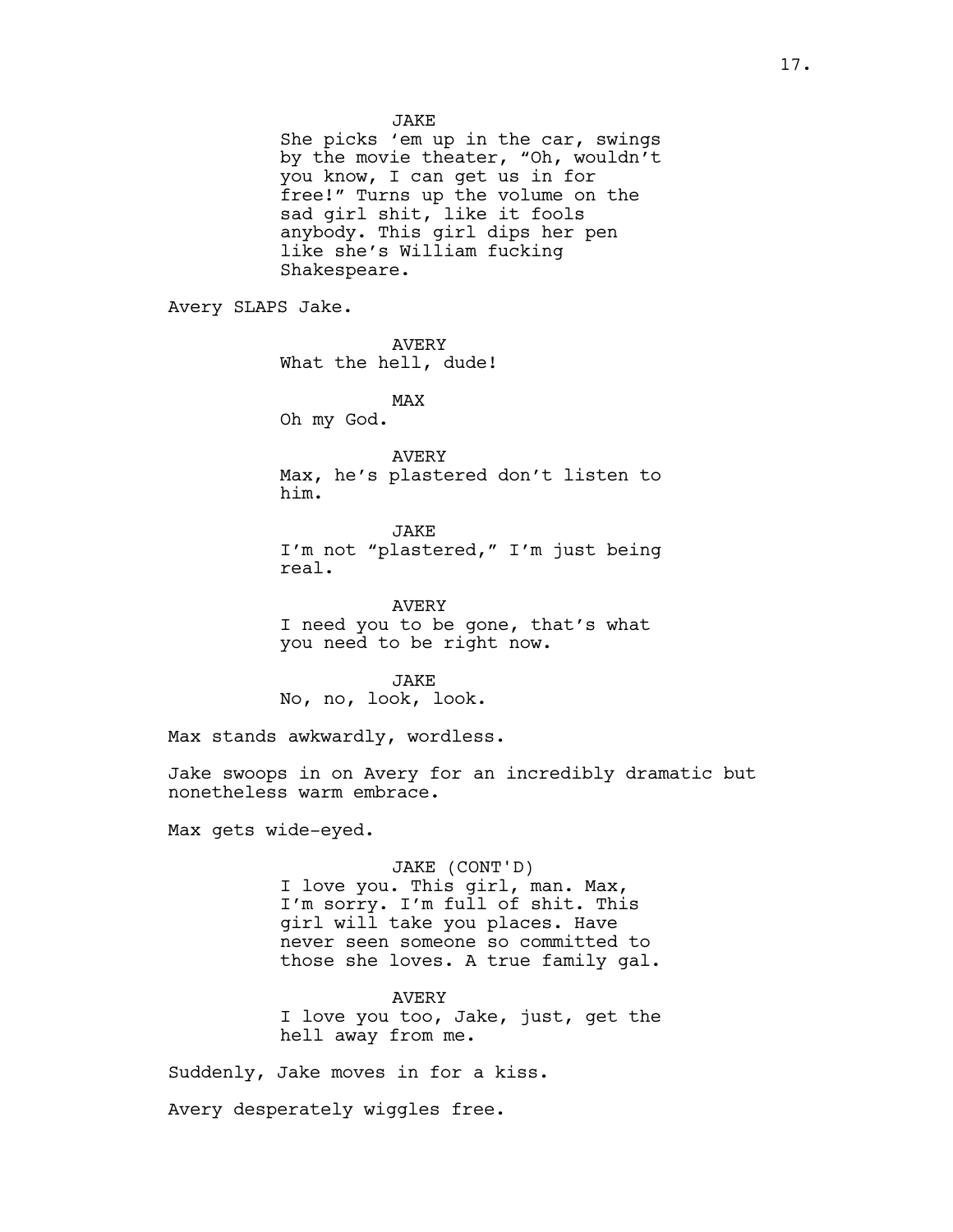Max, eyes white with menace.

AVERY (CONT'D) OKAY, Jake. We're gonna go have some fun somewhere else, and you're gonna go puke in the bushes.

JAKE That sounds awesome. I won't let you down. Wish me luck. Bye, Max.

Jake blows a kiss to Max and runs off.

Avery and Max stand there, stewing in awkward silence.

MAX That was sure somethin'...

AVERY That was so embarrassing.

MAX So how is it being the manager?

AVERY

I'm sorry.

MAX Why would you lie about that?

AVERY Can I just be honest here?

MAX

Of course. You could have been honest earlier, too.

AVERY

So we're on Ember, we match, and I was... I just felt a strong connection to you. Your past, what you've been through, it's not all that different from what I've been through... or am going through.

MAX

Ok...

AVERY

So I didn't think you'd want to meet me if I told you I was some girl employed at a movie theater.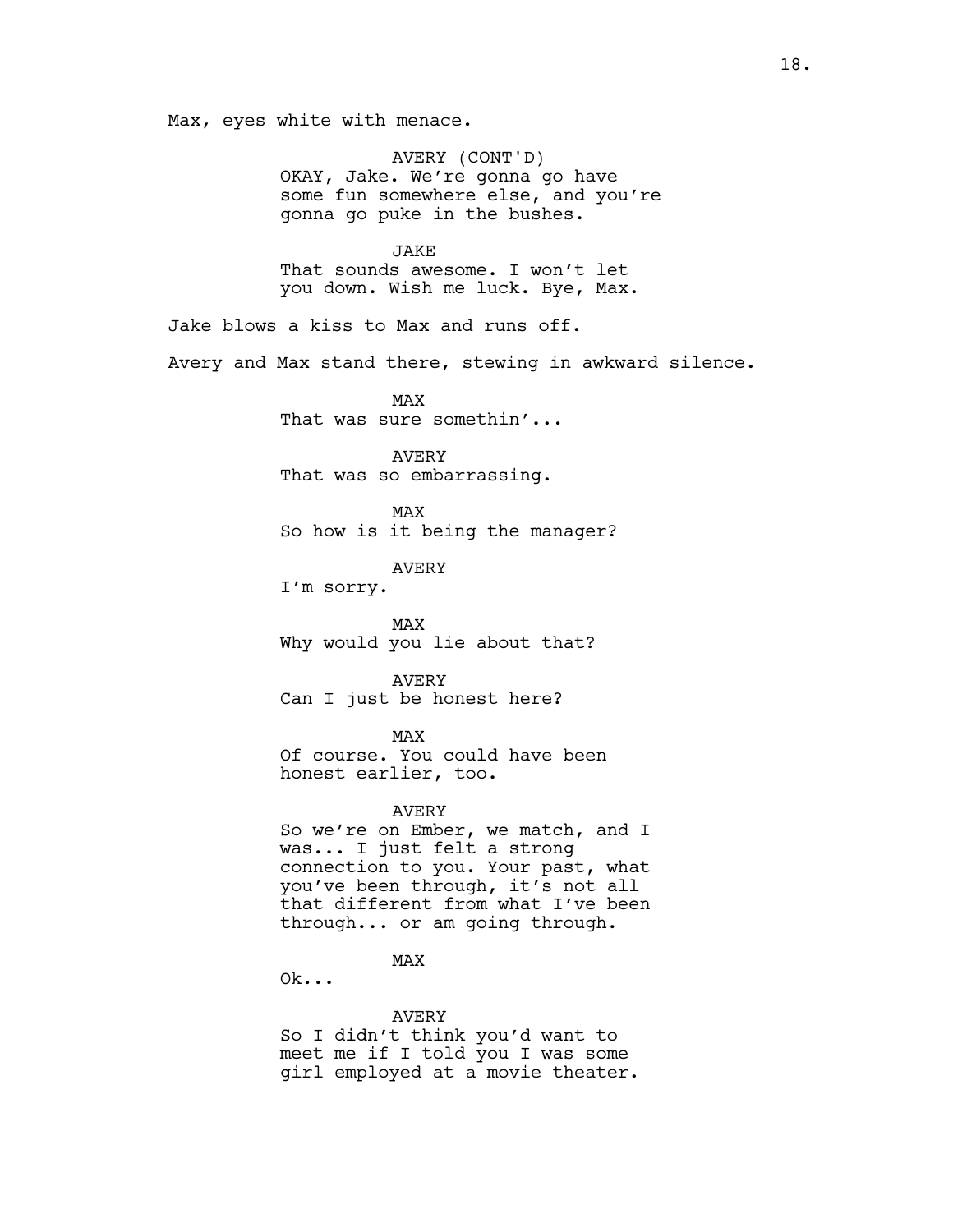MAX And you thought manager of a movie theater was a huge step up?

AVERY

Point taken.

MAX So, here we are.

AVERY Yeah. I'm sorry.

MAX

Looks like this self-sabotage is a two way street. Apology accepted. And by the way, there's nothing uncool about working at a movie theater. Ginsberg by day, movie theater rat by night.

AVERY

I feel a little boneheaded right now.

MAX I guess you'll just have to make it up to me.

AVERY

True. Drinks on me. You said you were looking to have a wild night out, I'll get us a bottle of Inferno.

MAX Inferno? Never had it.

Avery's eyes widen in playful shock.

AVERY You've never had it?

# MAX

Nope.

AVERY It's a bit of a college bro drink to be honest, but it's always an experience. Gets the night moving, it's good.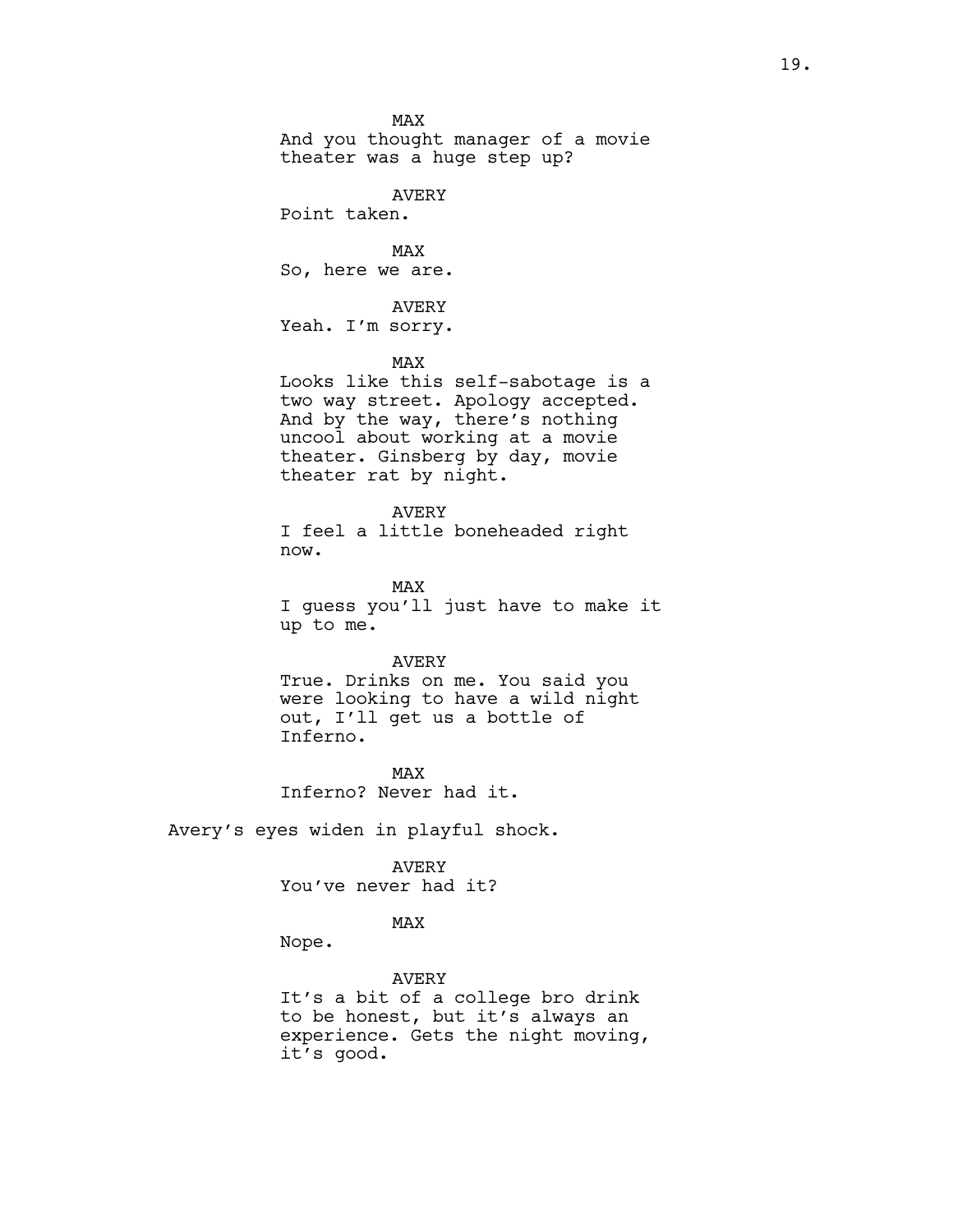MAX Is it "good" good, or is it burn-mystomach-lining good? AVERY The best of both worlds, really. MAX Well what can I say? You had me at Inferno. AVERY Great. Let's find a bar. MAX Like, right now? AVERY Sure, why not? The Evil Dead  $\star$ <br>screening is... dead and the  $\star$ screening is... dead and the evening is young.  $\star$ (beat) Come on. 5 EXT. CITY STREET - CONTINUOUS 5 Max and Avery walk along the sidewalk. They brush shoulders and Avery takes Max's hand. He looks at it, feeling a bit awkward but willing to let it stand. MAX Interesting order we've got going here? AVERY What? MAX

Usually hand holding is a bit later in the game.

AVERY Oh I'm sorry, I got a little excited.

MAX Usually after someone says that, they let go.

Avery lets go of Max's hand.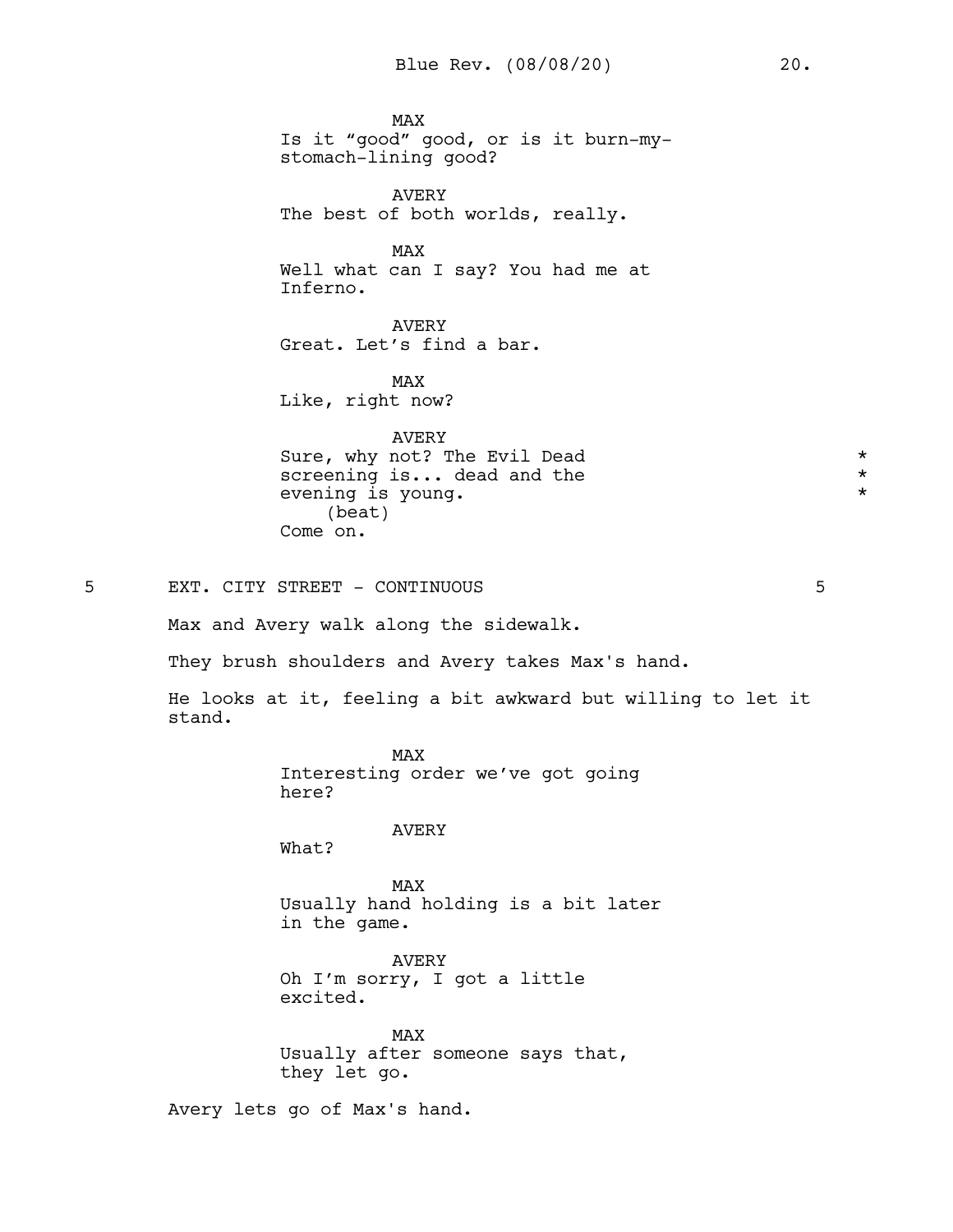# AVERY

True. My bad...

MAX I just mean, usually hand holding is preceded by kissing no?

Avery smiles.

# AVERY Very persuasive.

Max, a bit awkwardly, moves in for the kiss. A few pecks at first, then a bit passionate. Avery pulls away...

> AVERY (CONT'D) Now who's moving too quickly?  $*$

Max chuckles. They continue kissing again.

AVERY (CONT'D)

Come on.

Avery takes Max's hand and they continue up the street.

6 EXT. BAR - CONTINUOUS 6

The two approach the bar.

As they round the corner there is A GUY standing at the other end of the block.

He's goth (early 20's), with his black hair slicked back, a dyed blue streak down the side.

Avery sees him and immediately, we can tell there's something between them.

> AVERY Wait here, ok?

MAX Who's that?

AVERY It'll just be a moment.

Max waits as Avery races over and speaks to the guy. They stand close to one another.

The guy speaks with some urgency.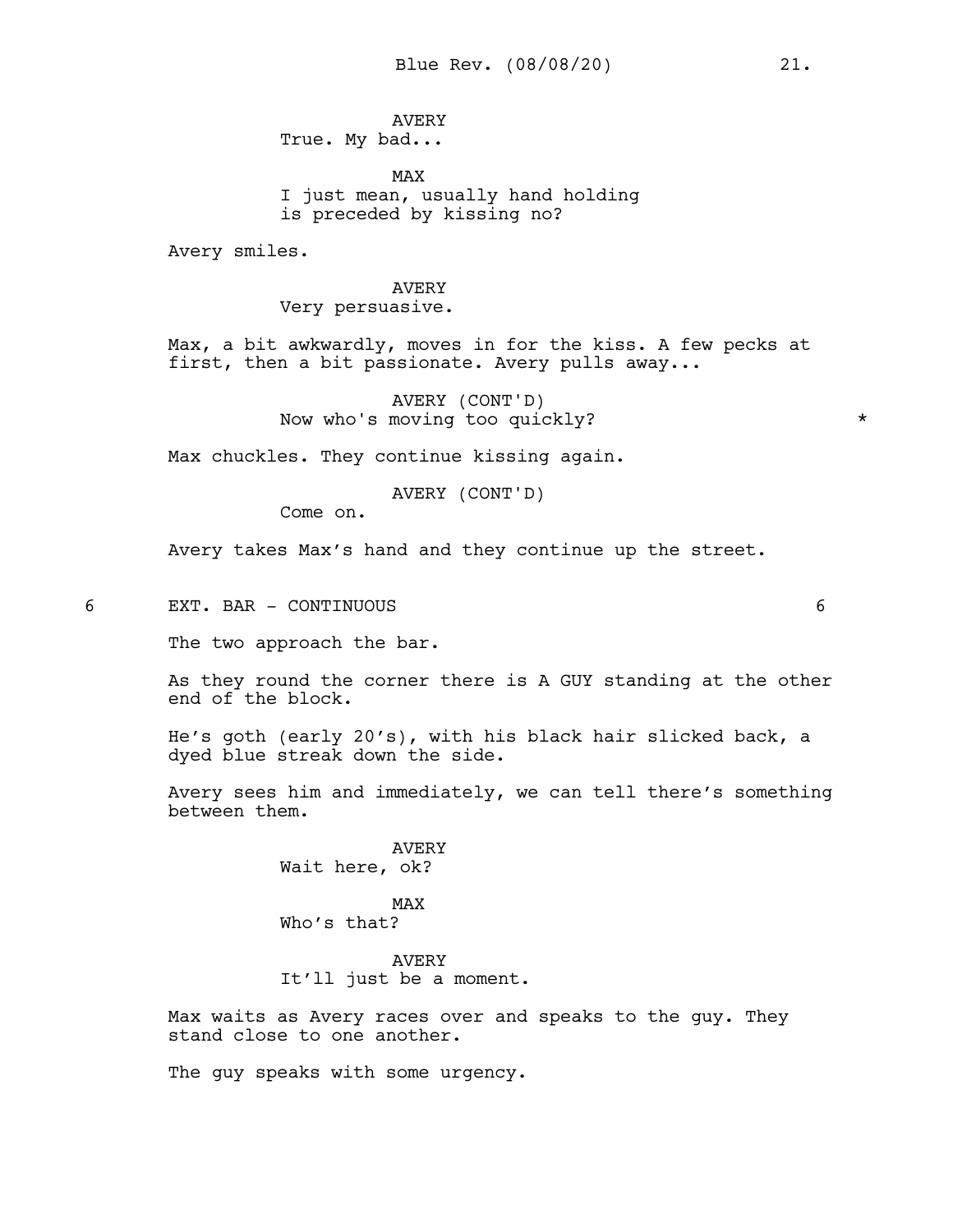Glancing around, Max turns to see a very skinny and FRAIL WOMAN (60's) in a hospital gown. Homeless perhaps.

The woman is standing in front of a mirror outside the shop, staring at herself. She has thin white gloves on and holds a red jewelry box.

Slowly opening the lid, a swarm of cockroaches comes billowing out as she looks at herself in the mirror.

The bugs drop to the ground, some running all over her. As they scurry every which way, the woman turns to Max...

> FRAIL WOMAN (hoarse whisper) Run. Run. Run.

There's a RINGING, so loud Max holds his ears. His head pulses as he removes his hands to reveal blood.

Max moves into the bar by himself, only then the ringing stops. Avery sees him go and heads in after.

7 INT. BAR - CONTINUOUS 7

Avery races into the bar after Max.

AVERY Hey are you all right?

MAX Yeah, I think so.

AVERY You're bleeding!

Avery grabs a napkin from table and Max cleans up a bit.

MAX I think it's stopped. (beat) Who was that out there?

AVERY Oh, don't worry about it. Really. Come on let's get a drink.

Avery takes Max over to the bar.

BARTENDER What can I get you?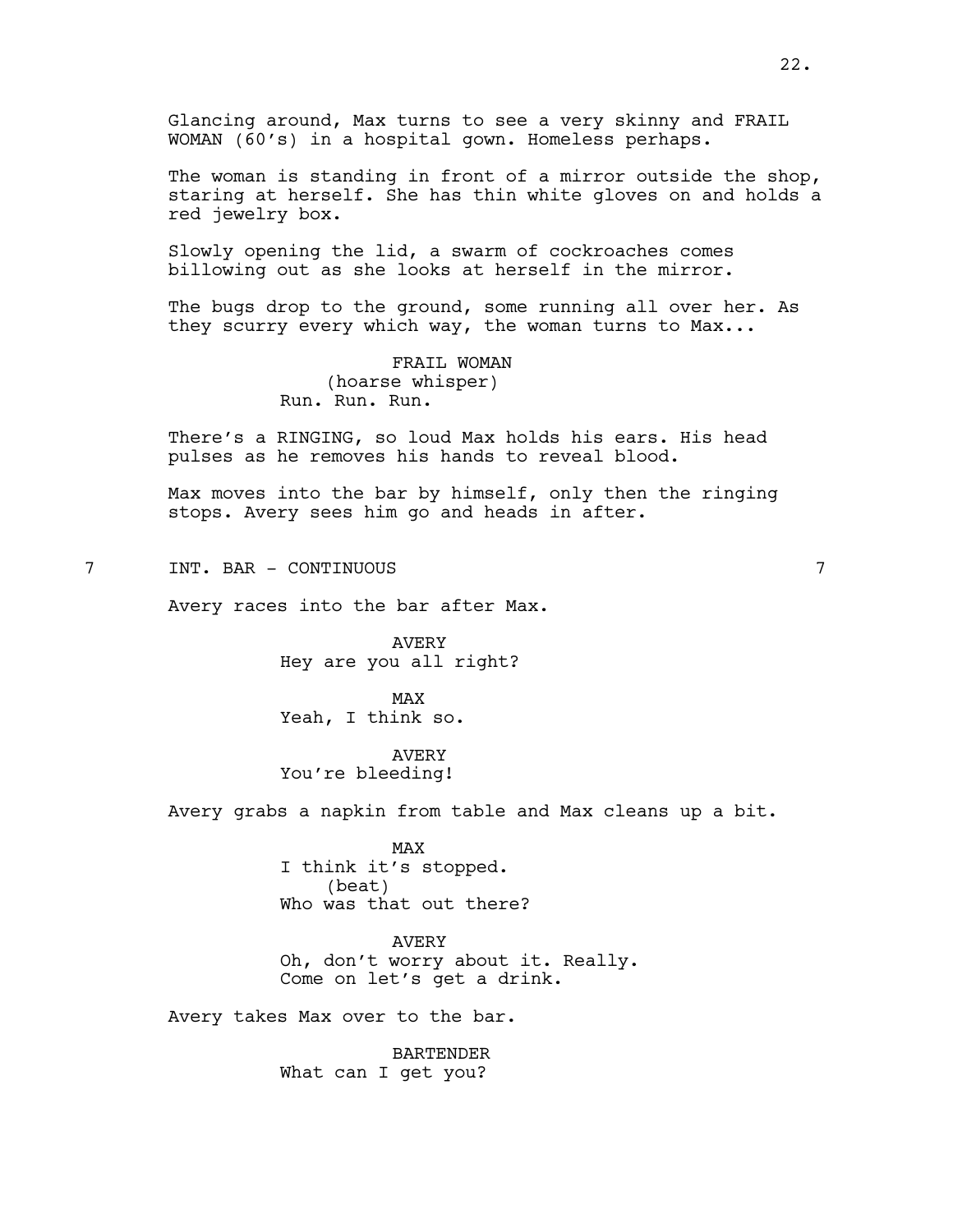AVERY Two shots of Inferno.

The Bartender pours it up.

In the corner, a bassist is playing live music. Max begins to walk toward him, getting lost in the vibe.

Avery comes up behind Max, hands him the shot.

AVERY (CONT'D) Here we go!

MAX It looks like a caramel apple.

AVERY There's already been way too much anticipation. I take it back, you're going to hate it.

Max laughs, taking a little swig of the shot. Grimaces.

MAX I'm not sure I'm thirsty, actually.

AVERY Have some more. Don't you want to lose your inhibitions?

Max eyes the guitarist, takes a big gulp this time. It settles.

> AVERY (CONT'D) Do you feel okay?

Max and Avery begin to dance together. She's putting on all the moves, a real Siren. They kiss.

> AVERY (CONT'D) Do you want some more?

Max nods.

## MAX

Yes.

Avery takes Max back to the bar.

MAX (CONT'D) You know, it's a little loud in here. Mind if we take this outside?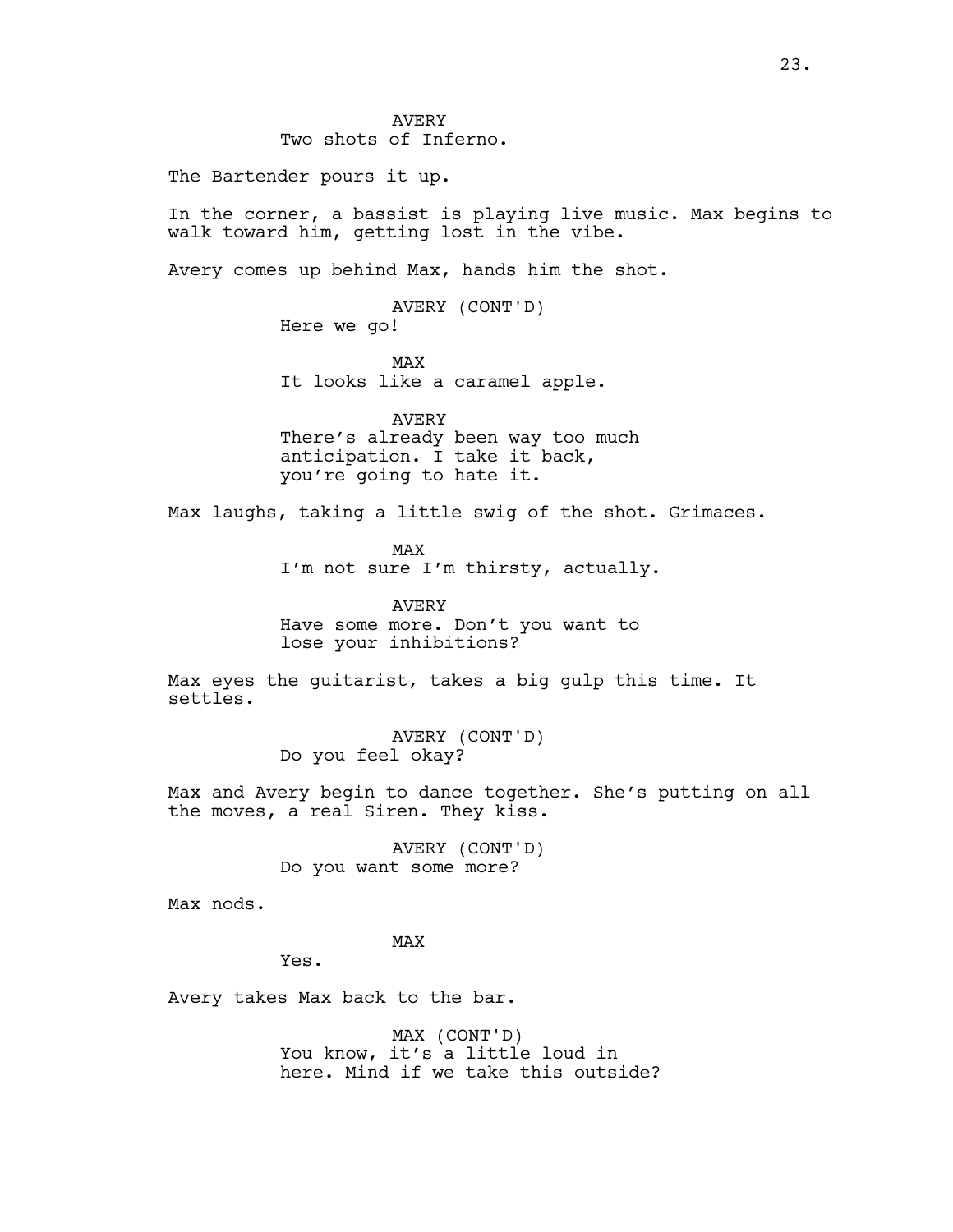The bartender nods, pulling out the bottle and setting it on the bar.

# BARTENDER

That'll be \$35.

Avery takes out cash from her wallet.

In her wallet there's a picture of the guy from the front of the shop, his streak of blue hair apparent.

Max sees it.

The Bartender gives them their change and a bag, and Avery takes the Inferno.

# AVERY

Thank you.

The two exit. Max is in a very different mood.

8 EXT. BAR - CONTINUOUS 8

The two emerge, the sun is setting now.

AVERY Let's find somewhere to go drink this.

MAX I think I've had enough.

AVERY Is something wrong?

Max stares at the ground. Inhales. Then turns to Avery.

MAX Yeah. Before I came out here, I made a list of resolutions. One of them was to be more direct with people.

## AVERY

...Okay.

MAX Do you have a boyfriend?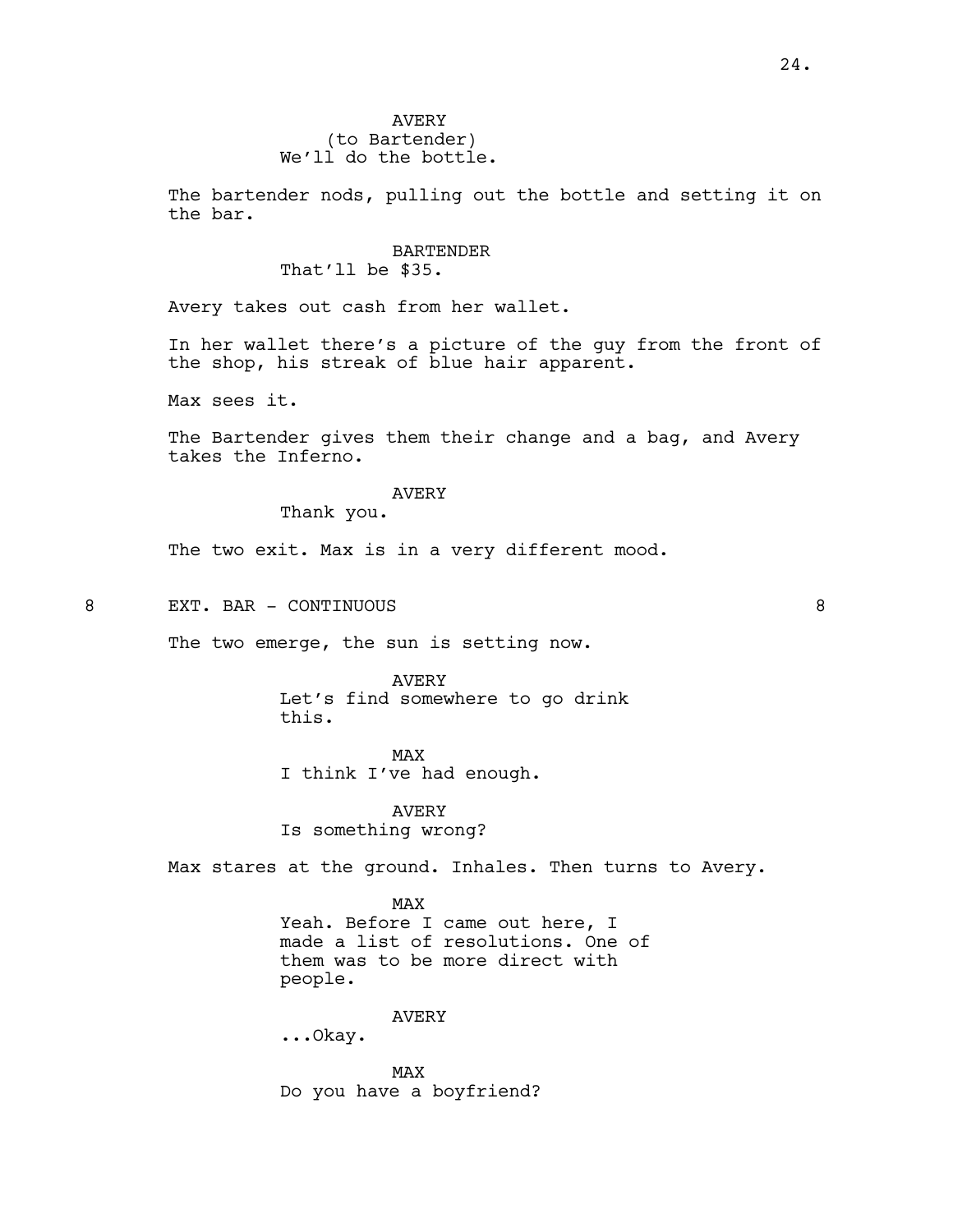Avery looks at Max awkwardly. MAX (CONT'D) When you paid, you opened your wallet. The picture was the same goth guy you ran off to go flirt with a second ago. AVERY Ah, okay, I see. MAX Who is he? AVERY Handsome, right? MAX You know what, I think I'm going to call it a night. Max stomps off. Avery chases after, gets in his face. AVERY What, you don't think we look good together? MAX What the hell kind of question is that? Avery grabs Max's hand, pulling him back. AVERY (frames her face) Notice any similarities? Max gives an inquisitive look, before gasping. MAX Oh shit. AVERY Yeah. He's my brother. MAX Oh God. Kill me now. Avery laughs. MAX (CONT'D) We've just met each other, and I'm already that guy. And I hate that  $*$ guy. \*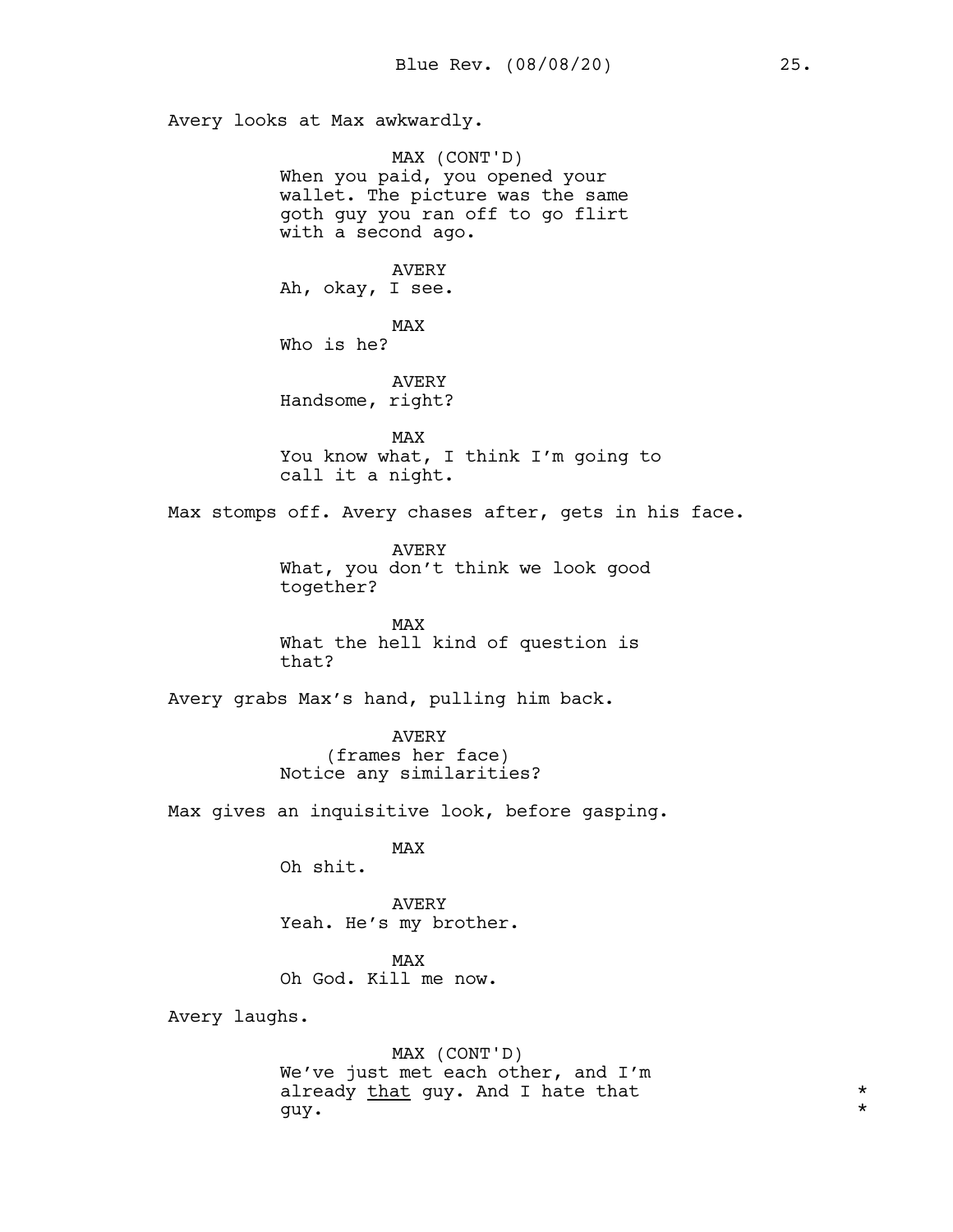AVERY If you really want to call it a night, then that's what we'll do.

MAX No no. I'm sorry.

# AVERY

No free movie ticket and she has a  $*$ brother, might as well cut your  $*$ <br>losses right? losses right?

MAX Funny. I... I jumped to conclusions. It's just who keeps a picture of their brother in their wallet?

### AVERY

Family is really important to me. There's nothing I wouldn't do for my brother.

MAX Unexpectedly wholesome.

Avery takes the bottle from the bag and takes a swig herself. She cringes.

# AVERY

Oh my God.

MAX

What?

AVERY  $\qquad$  \* Every time is like the first time. (beat) Come on, I've got the car back from my brother.

Avery pulls the car keys out of her pocket.

9 EXT. CITY STREET - CONTINUOUS 9

The two start to the car.

Max grabs the bottle, takes another big sip. Waits for it to go down and pass.

> AVERY I think we need a little change of pace.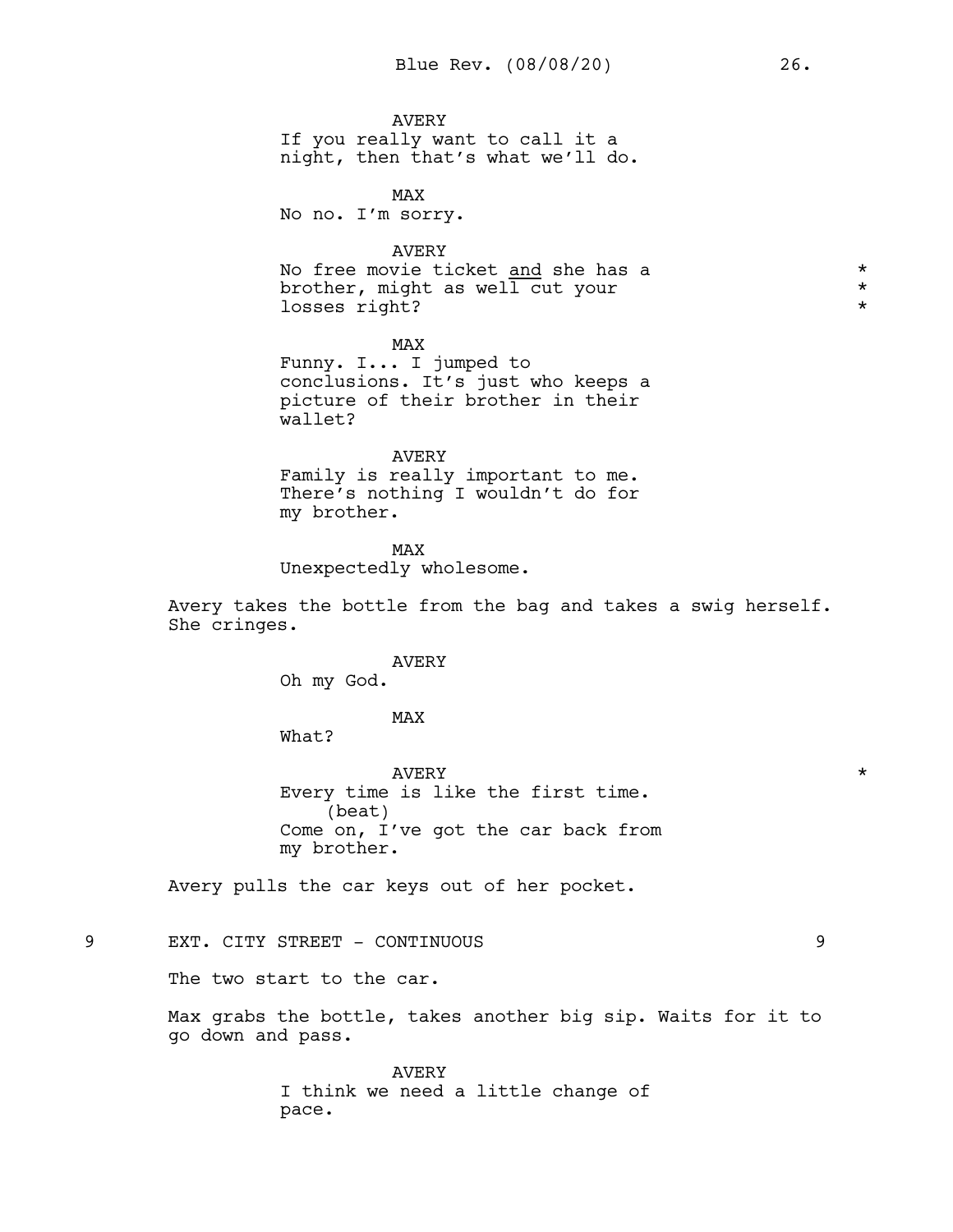MAX What do you have in mind?

AVERY Do you believe in ghosts?

MAX Ghosts? No.

AVERY Oh, okay. So I assume haunted houses are no different?

MAX That's right... though I don't like to kick the wasp's nest either.

AVERY

What if I told you, I know of a haunted house not too far from here? Would you want to check it out?

MAX

Right now?

AVERY

Why not?

MAX I don't know, I mean...

AVERY

Think of it this way: why settle for a horror movie when we can go see the real thing?

Avery unlocks the car and climbs in. Max follows.

The camera does a clean wipe on the door as it slides into the car.

10 INT. AVERY'S CAR - CONTINUOUS 10

AVERY So is that a yes?

MAX I don't know, what if there are squatters?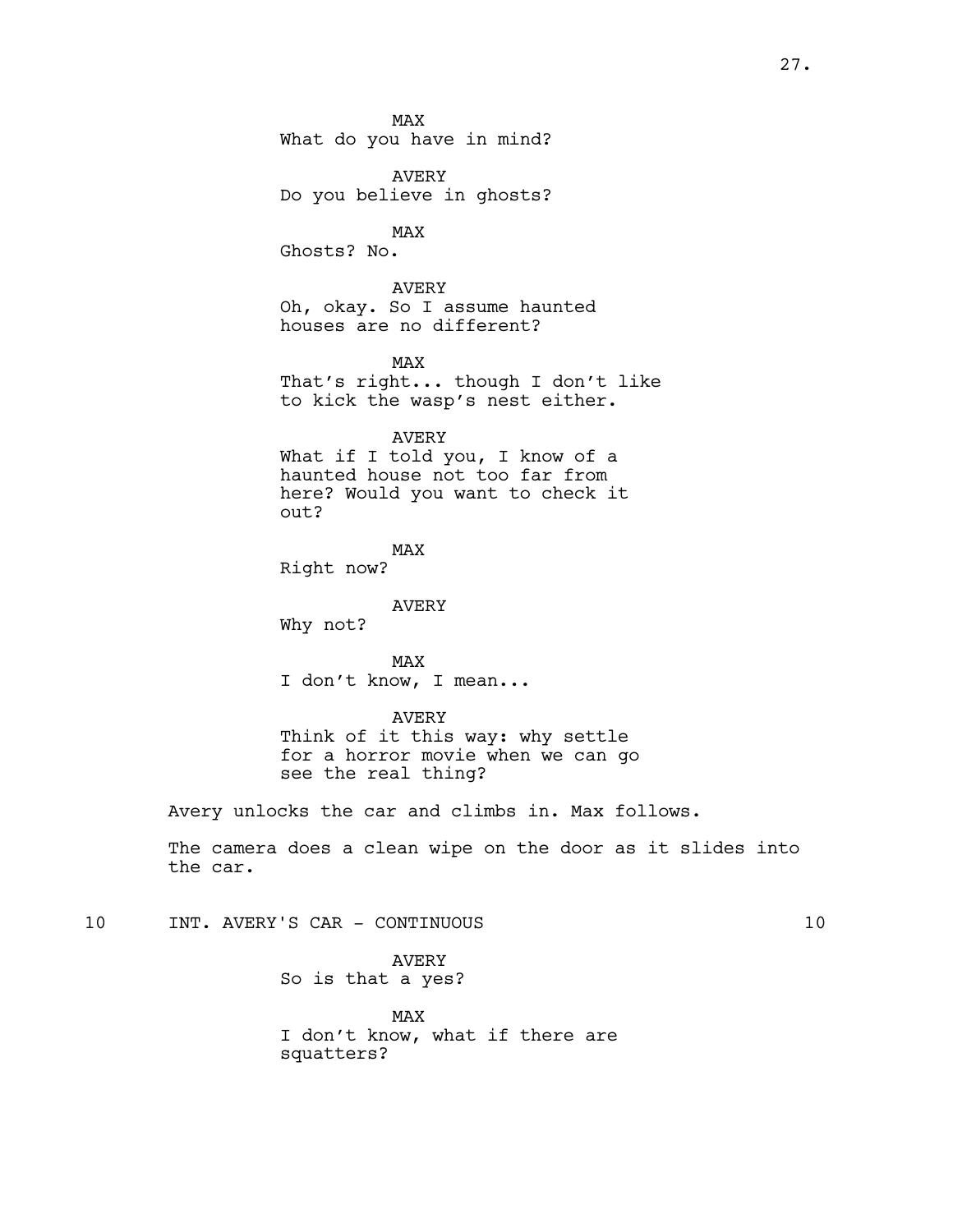AVERY (sarcastic) Don't you like surprises? MAX I mean, I'm looking to have a wild night... just as long as it's calculated. AVERY I see. (beat) The glove box. MAX What? AVERY The glove box. Open it. MAX Okay... Max pulls a small handle, the glovebox opens. INSIDE IS A SHIMMERING NICKEL-PLATED REVOLVER. MAX (CONT'D)

This is yours?

# AVERY

Pick it up.

Max wraps his fingers around the gun, lifting it out of the glovebox.

> AVERY (CONT'D) Careful, it's loaded.

MAX Why do you have this?

AVERY Protection from ghosts.

Max chuckles.

AVERY (CONT'D) Point it at me.

MAX

What?! (beat) You're serious?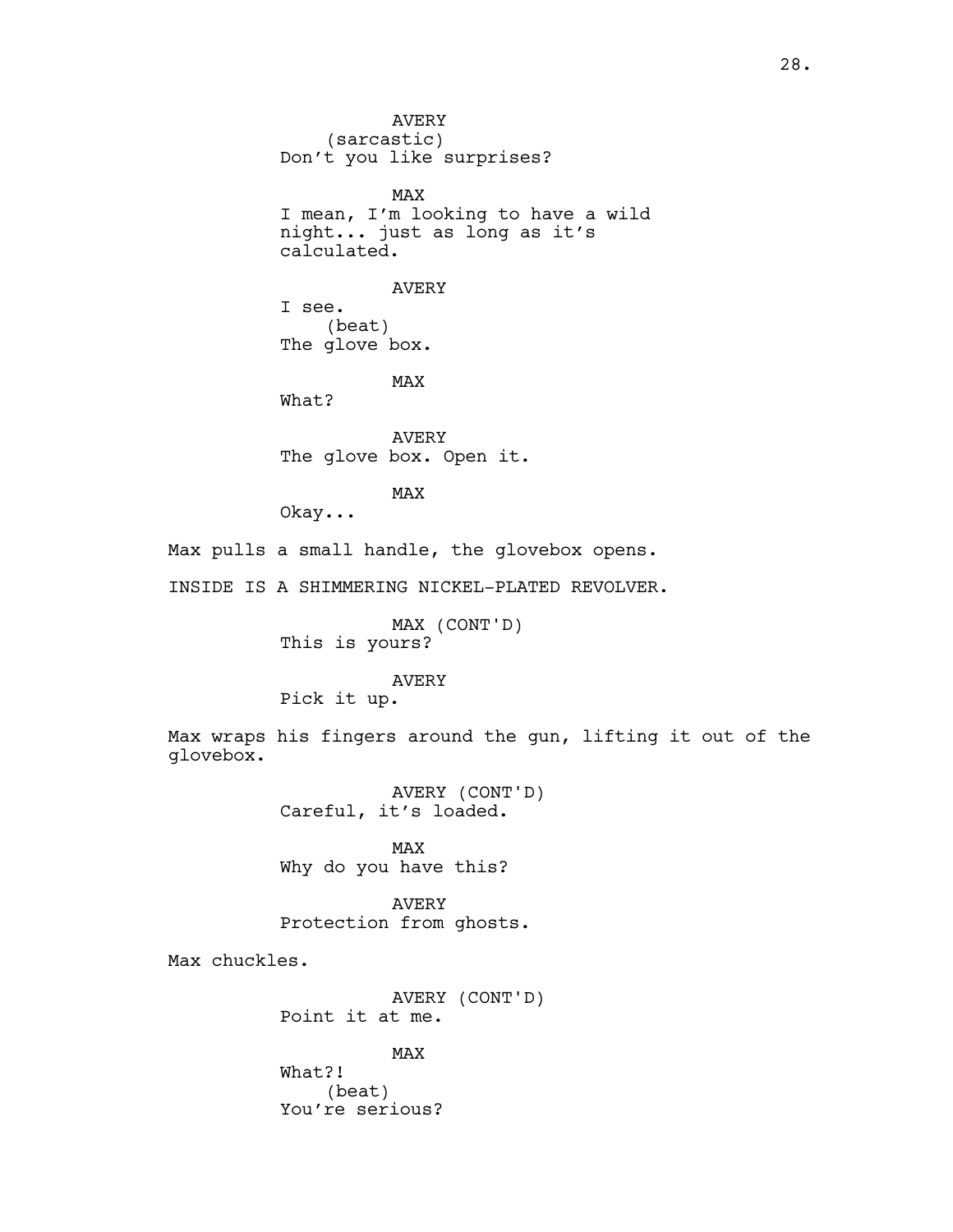AVERY Hold it with both hands and point it at me.

MAX Avery, I'm sorry, but that's a weird thing to ask.

AVERY I want to prove something to you.

Max complies, lifting the gun and pointing it directly at Avery.

> AVERY (CONT'D) Now cock it.

> > MAX

Avery.

AVERY Pull the hammer back until you hear it click.

MAX I'm not so sure Inferno was the best idea...

Max pops the cylinder open to reveal five of six bullets holstered.

> MAX (CONT'D) Loaded but nothing in the chamber.

AVERY Don't trust me again?

Max does so, pulling back the hammer of the revolver until a CLICK cuts through the air.

Avery reaches out, turning the cylinder a click.

AVERY (CONT'D) Now loaded with one in the chamber.

MAX (exhilarated) Oh my God.

AVERY Nothing to worry about.  $*$ 

Max lowers the gun.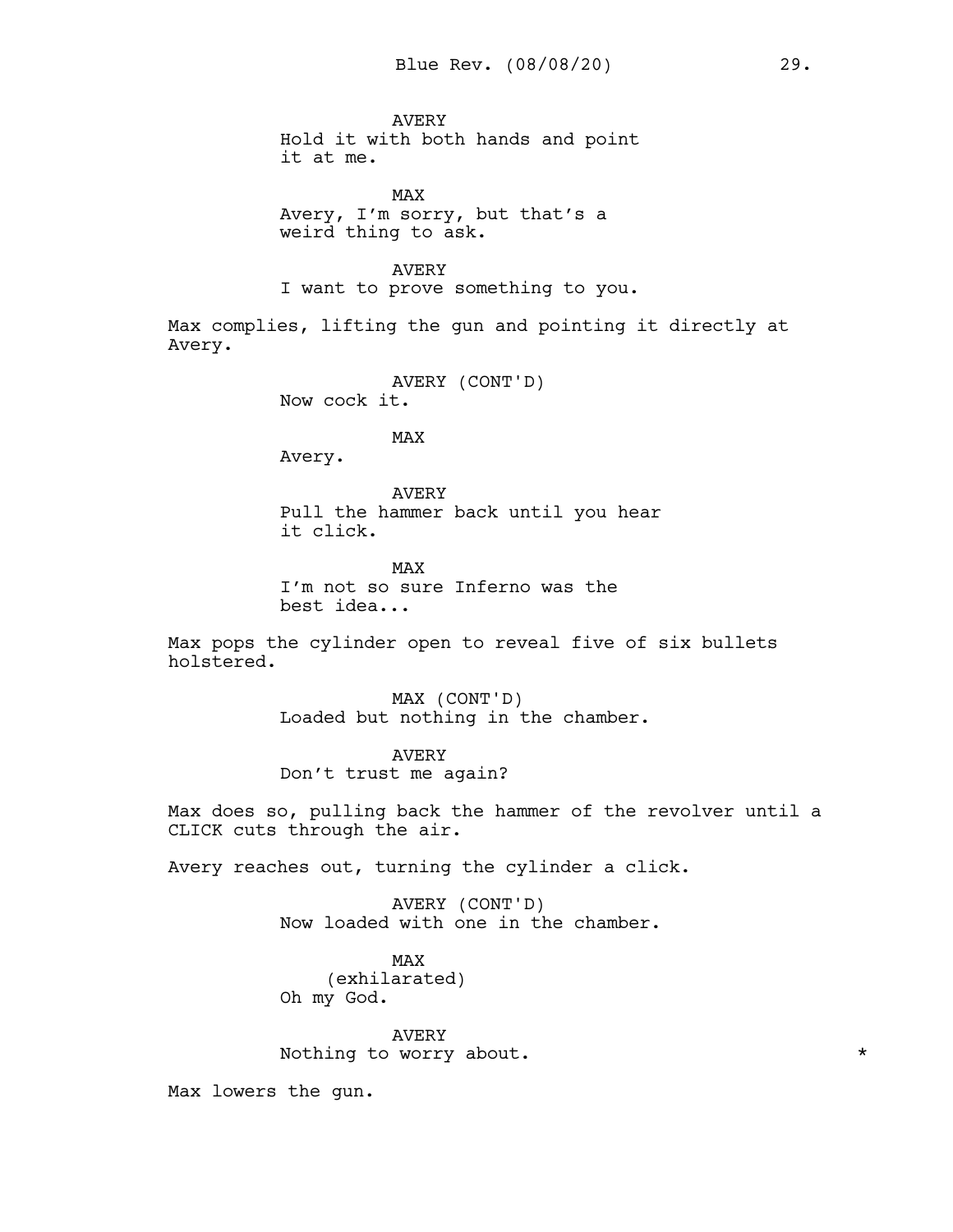AVERY (CONT'D) I know you'd never shoot me, right?

MAX Of course not!

AVERY See -- calculated, but safe.

Max chuckles, lowering the gun.

Avery smiles, starting the car. She starts down the road.

The two cruise down the road. Max looks at the gun in his lap.

> MAX But really though, why is it you have this?

# AVERY

Protection.

MAX You know what I mean.

AVERY Well... I once walked away too... Or rather as you put it: ran. Both me and my brother, that's why we're so close. (beat) I guess I have it to feel safe.

# MAX

I see...

Max considers asking further, but stops himself.

They arrive at a stop LIGHT, silhouetting them in RED.

The music, the lighting, begins to imply a blossoming intimacy.

> AVERY Want to play the question game?

MAX I'd say it too is a bit childish, but we are already going to a haunted house so...  $\star$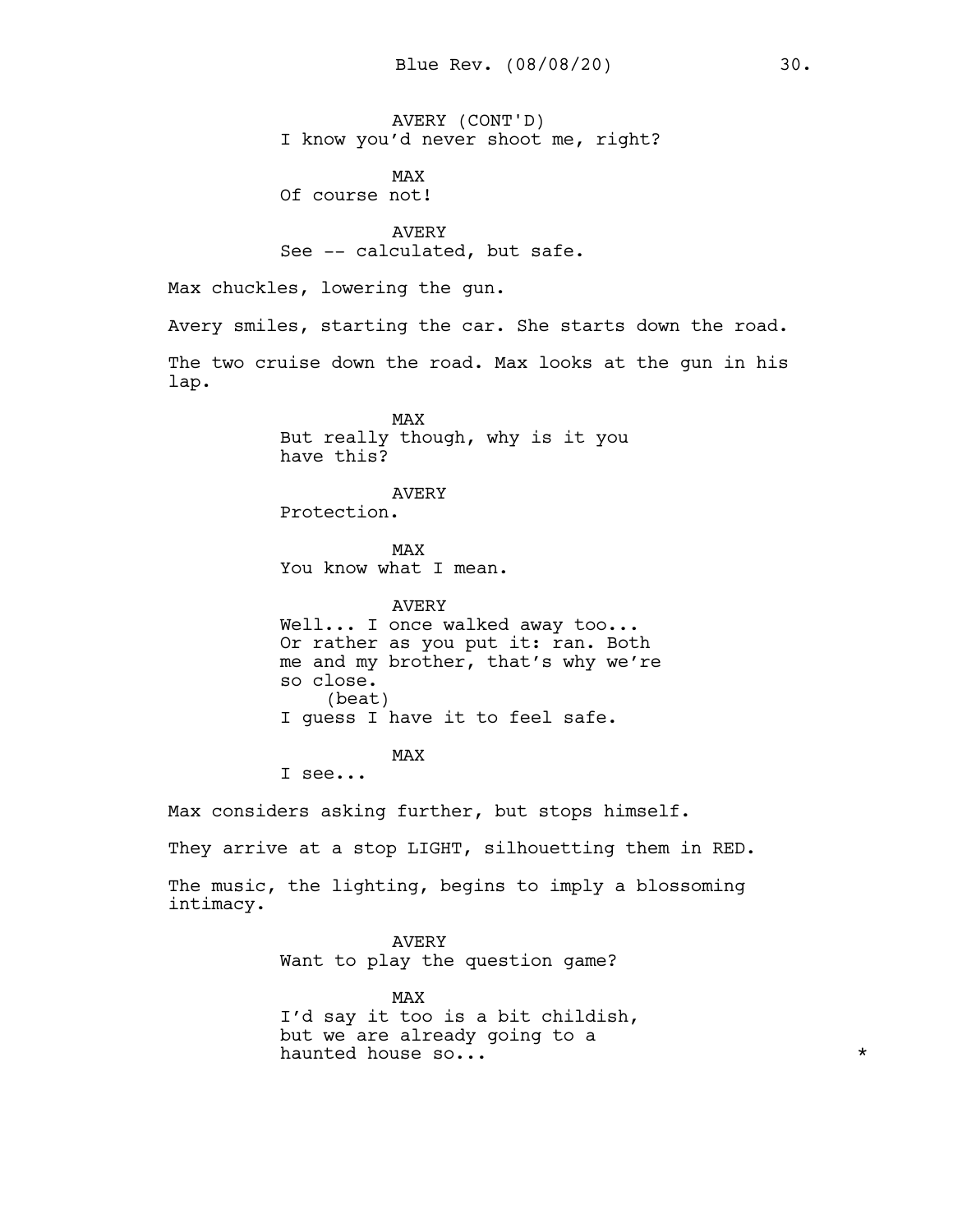AVERY (chuckles) You can go first. MAX No, you. I insist. AVERY Okay... How many girls have you slept with? MAX Oy. Starting there, are we? Avery chuckles. MAX (CONT'D) I know the rule is you divide by two and say that answer... but in my case I better multiply. AVERY Is that right? MAX So... 4. AVERY Seriously? MAX Swear to God. AVERY Were you hoping to make that 5 \* tonight, or should I slow down? \* MAX You don't have to slow down.  $*$ Avery looks over at Max. AVERY Noted. She reaches into the passenger seat and takes Max's hand. Max \* smiles back.

MAX My turn to ask?  $\star$ 

AVERY

Shoot.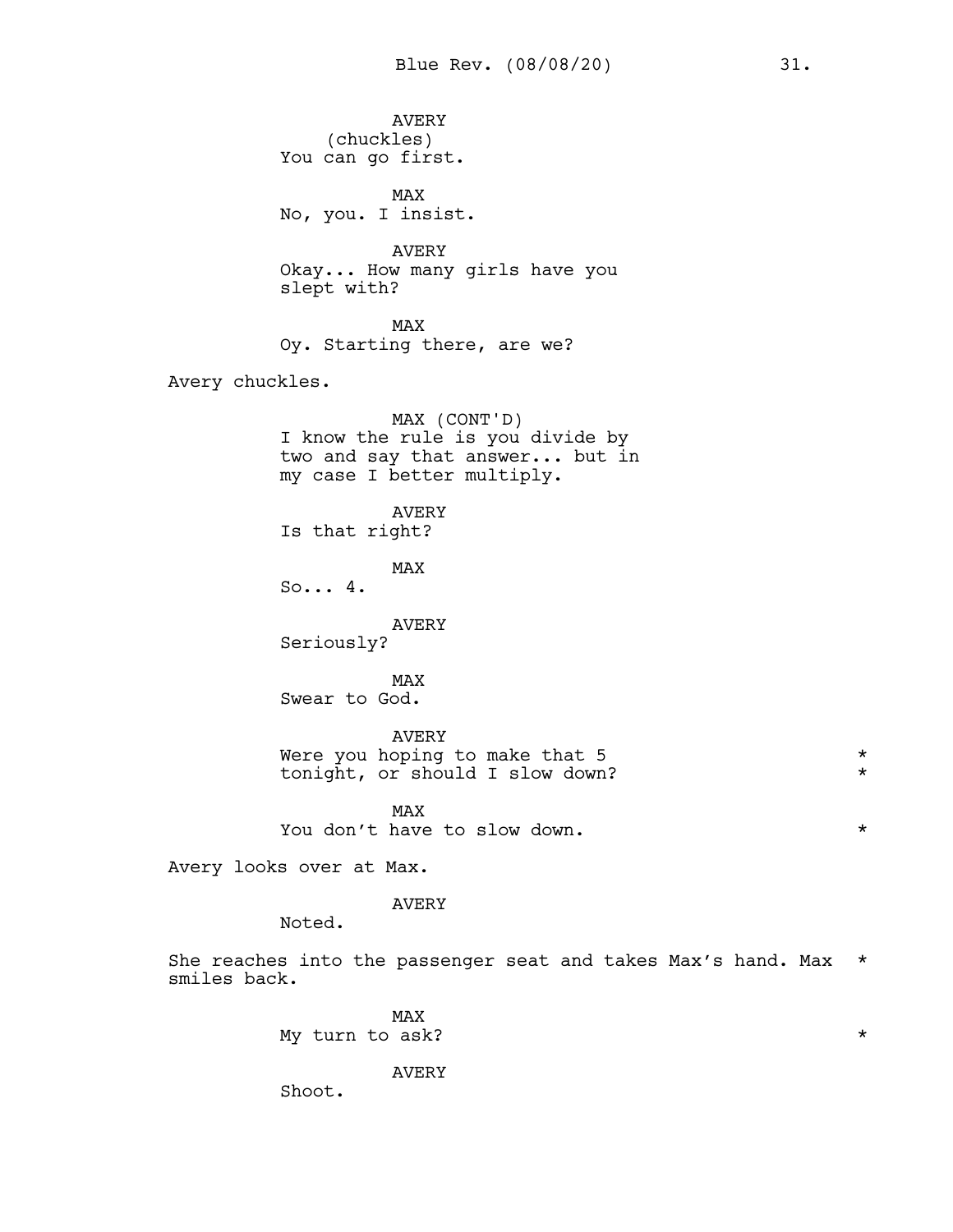MAX What's the scariest thing that's ever happened to you?

AVERY Ooh. Interesting. Well... (beat) It has to be when my brother and I tried to not run, but to fight back.

MAX Do you mind if I ask, from what?

AVERY See, my brother has umm... a  $\star$ stalker.

MAX

Oh...

AVERY Well the stalker's not alive anymore.

MAX So you mean had a stalker?

AVERY

(nods)

When he was alive though, we had a lot of problems getting anyone to  $*$ listen or believe us about what was going on. When it involves a believing a boy, they say be a man. So we just gave up and resorted to our own means of survival. But that was a scary thing coming forward like that.

MAX

I think I know what you mean. Wild that the scariest part was facing it.

AVERY

I don't usually tell people about all that stuff. Also I shouldn't have because it was your second question.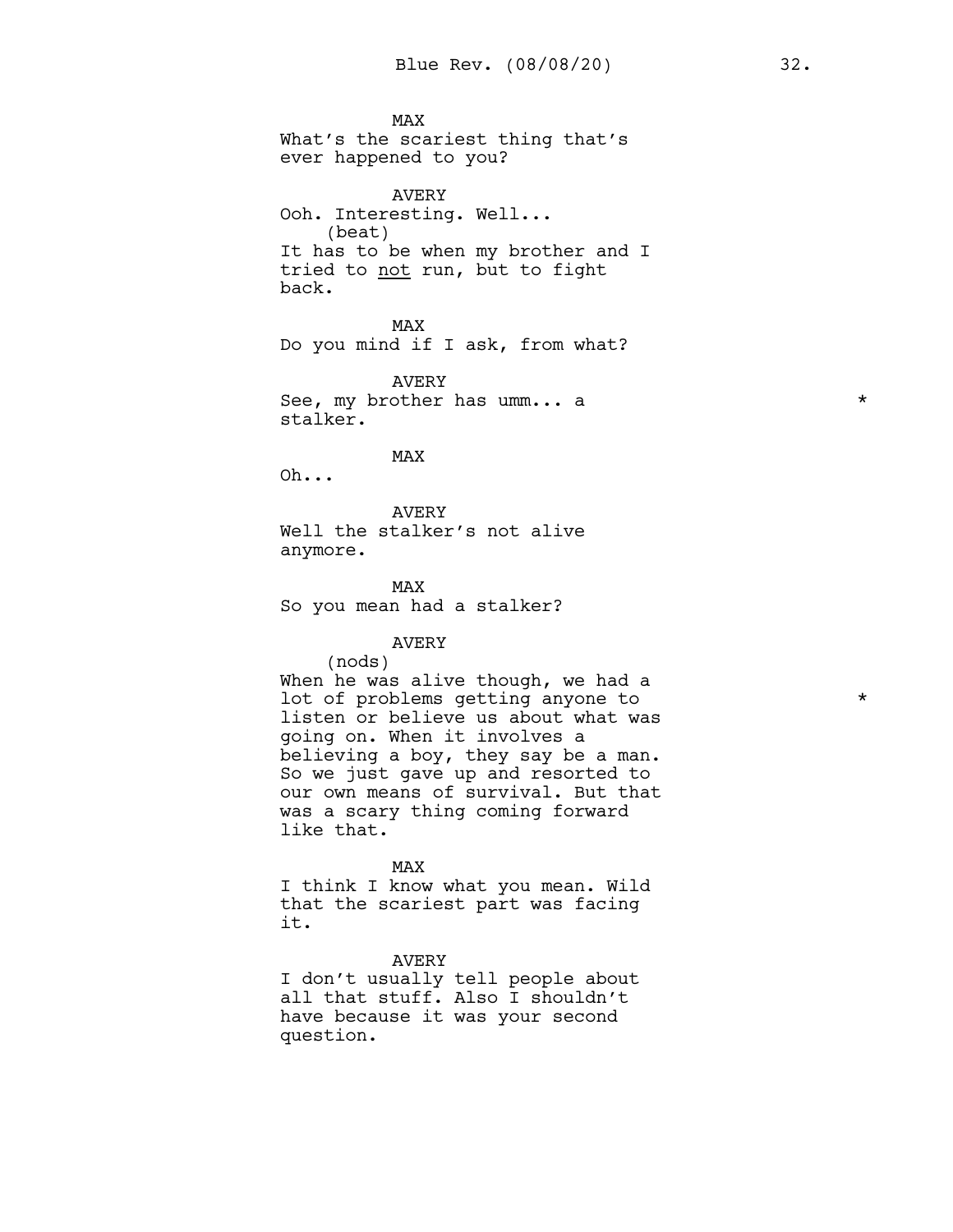MAX Ah, you're right! My bad.  $*$ (beat) But I am glad you told me.

A moment between them.

AVERY Alright. Next game - car dance off.

MAX

What?

AVERY Something about talking with you. I'm... wonderfully possessed.

Avery cranks the music and the two dance their asses off. Max a bit reticent at first, but Avery pulls him into it.

THE ENTIRE SEQUENCE IS SPED UP AS THEY DANCE, along with a bit of kissing and fooling around. Max smoking another cigarette.

Avery and Max arrive a bit silly.

Avery pulls over onto the shoulder of the road as the two look out the windshield at the rundown house in front of them.

> MAX I take it we're here?

# AVERY

We are...

The house is big, looming, like an old sketch from a ghost story.

Cracked wood, paint peeling, all windows and entrances boarded up firmly.

> MAX You're gripping the steering wheel awful tight. Are you sure you don't want the gun?

AVERY (chuckles) You can keep it.

MAX We don't have to go in, you know.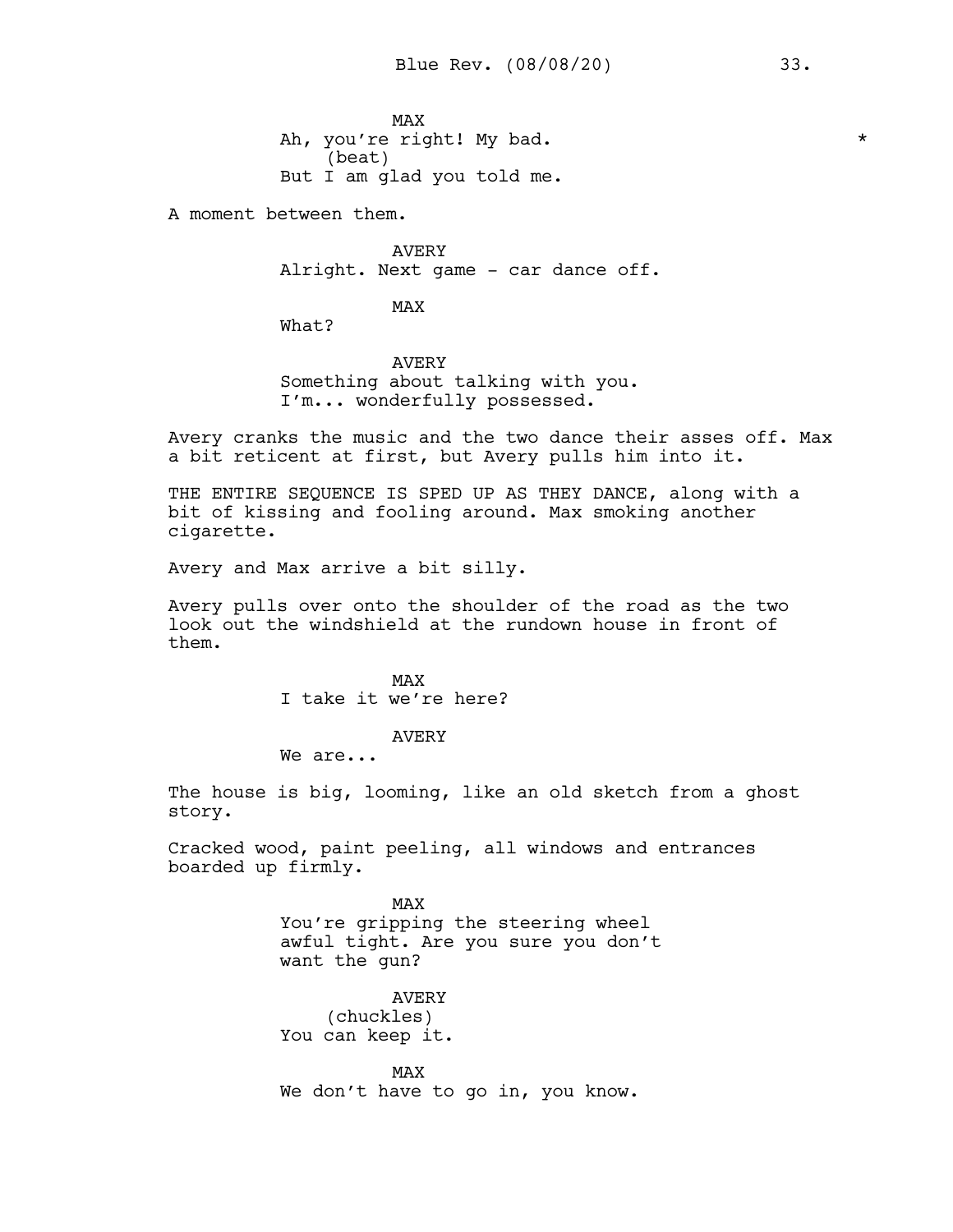Avery thinks...

MAX (CONT'D) I'd be more than happy taking a walk by the river and just getting to know you better.

# AVERY

That's sweet. And I know. But no  $*$ one ever made memories by playing it safe. There's an upstairs room I want to show you.

Max pops the door and climbs out.

MAX I'll bring the gun.  $\star$ 

Avery climbs out of the driver's side and locks the car. The camera clean transitions to a new shot as Avery passes in front of the camera.

11 EXT. ABANDONED HOUSE - CONTINUOUS 11

The two walk up to the house, surveying the yard and rundown exterior.

Avery steps up to the doorway. There are chains on the door. She starts untangling them.

> MAX This place is pretty boarded and chained up.

AVERY To prevent an infestation...

Avery unhooks the last of the chains.

She throws them off.

The door opens with a loud creek.

MAX Alright, I talked a lot of shit, so I'll go in first.

AVERY You don't have to do that...

MAX Nothing to be afraid of right?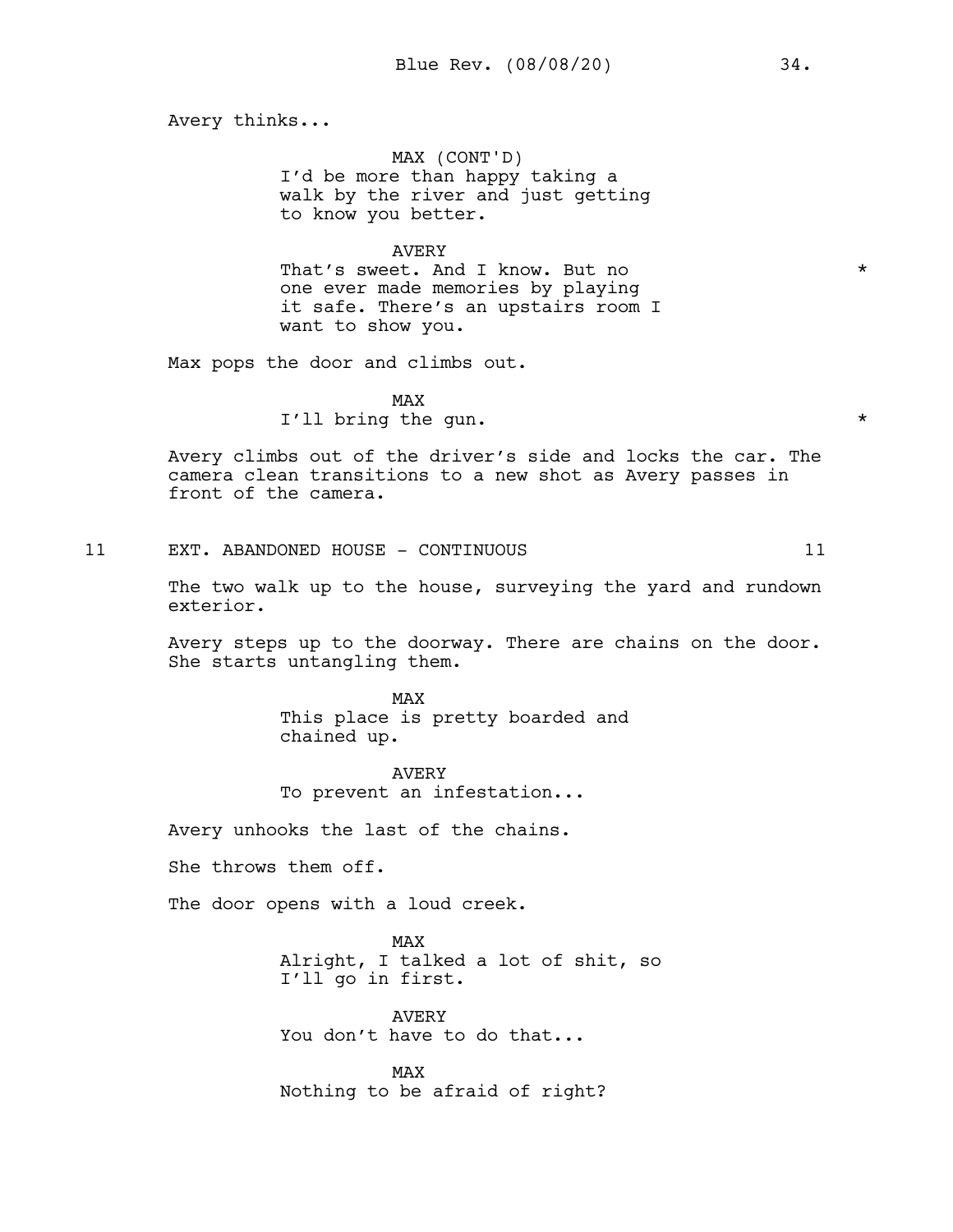Max steps inside the dark of the entrance.

Avery takes a deep breath.

She peeks inside.

No sign of Max.

#### AVERY

 $\text{Max?}$ 

No response. She walks in, very much unnerved.

12 INT. ABANDONED HOUSE - GROUND FLOOR - CONTINUOUS 12

Inside the house Avery's eyes adjust.

Every inch of floor and wall is littered with the ingredients of an abandoned life.

Avery hangs at the entrance, cautious, swallowed by darkness with each step.

> AVERY Hello? Max? This isn't funny.

Max, waiting just outside the doorframe, pops out from behind him and ROARS.

AVERY (CONT'D)

AHHHH!

Max bursts out laughing.

MAX That was amazing.

AVERY More like a counseling bill. Don't do shit like that!

Max is wide-eyed by what's around them.

Avery finds the switch and turns on the WORK LIGHTS littered around the house.

> MAX Definitely creepy.

AVERY So I'm doing all right for a first date?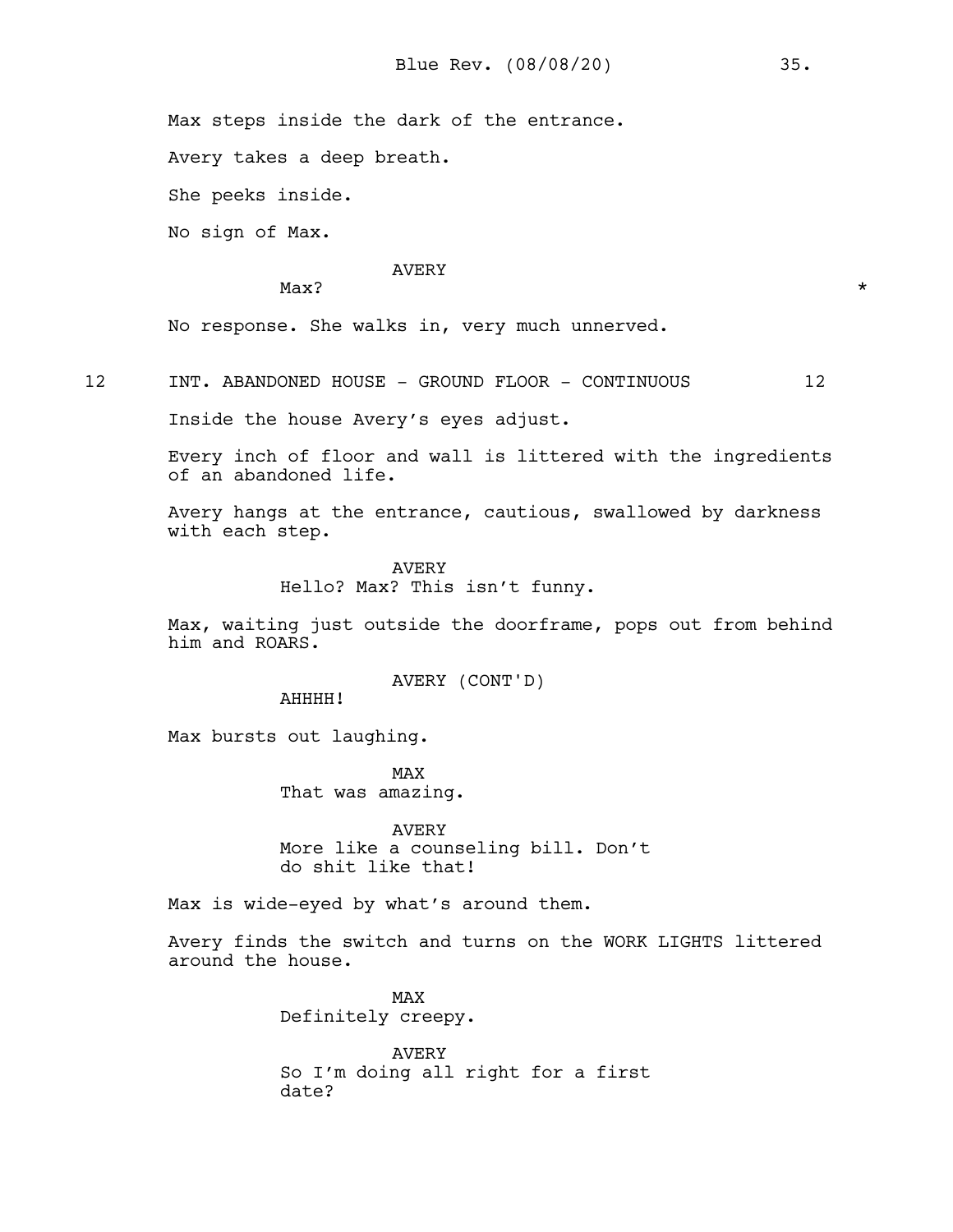MAX You could say that. The two take in their surroundings, hand in hand.

> AVERY Has been abandoned for half a decade. For the town it's a place  $*$ to be ignored.

> MAX So what's the story behind it?  $*$

AVERY The ghost story? You want to hear the ghost story?!

MAX Got my white tickets.

AVERY Okay, but shots first. It makes the story more entertaining.

MAX Don't build it up too much now...

Avery chuckles as the two take swigs out of the bottle.  $*$ 

They wipe their chins as Avery puts the bottle in her back pocket.

> AVERY All right. So they call him Rotcreep.

> > MAX

Rotcreep?

AVERY

Look, Stephen King doesn't write small town urban legends. That's just what he's called, ok?

MAX

That's exactly what Stephen King \* writes. But please continue... \*

Avery gives Max a little playful push, then looks to the back \* part of the house.

> (MORE) AVERY The story goes, once a year his hunger must be satisfied.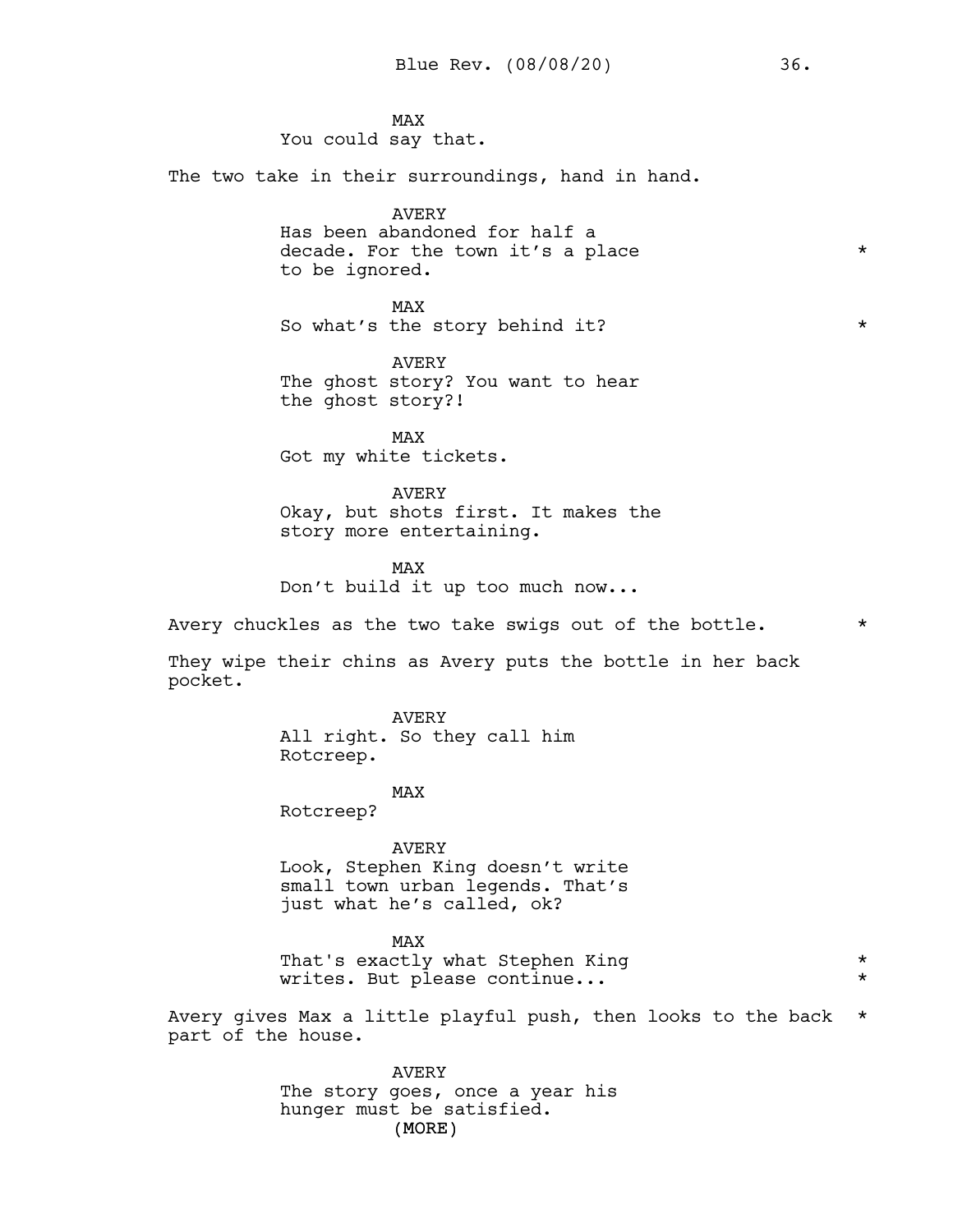AVERY (CONT'D)

One victim. Or he'll act out beyond these walls.

MAX You don't really believe all this, right?

AVERY Of course I do.

Max is unable to discern whether Avery is serious or joking.

AVERY (CONT'D) I'll show you upstairs where they say it all started. That's where Rotcreep claimed his very first victims.

Max is lightly getting into the story.

ABOVE THEM THE FLOORBOARDS LET OUT A SPINE-CHILLING CREEK.

Avery and Max both JUMP.

MAX What the was that?

AVERY Hello...? (beat)

A raccoon maybe?

MAX So much for preventing an infestation.

AVERY Let's go up...

Max rolls his eyes. *Like hell.*

AVERY (CONT'D) You have the gun, don't you?

Max pulls the gun out of his jacket pocket as he and Avery head toward the stairs.

Max slaps his cheeks, feeling the Inferno.

MAX Well, you did it, Avery. I am out of my comfort zone.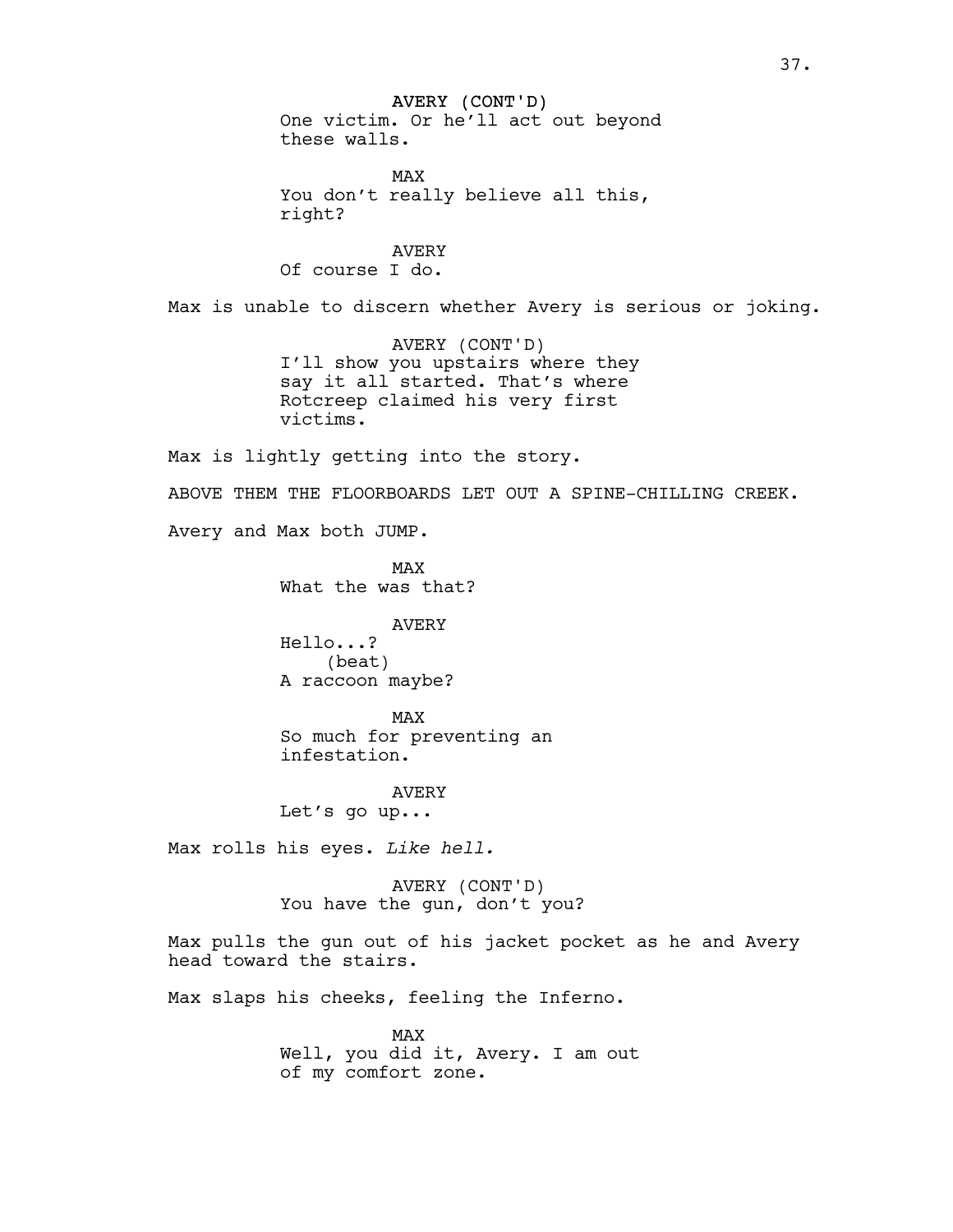AVERY

It feels good to feel something every once and a while.

They take in the pictures on the walls up the stairs, which have faces that have been scratched out.

### 13 INT. ABANDONED HOUSE - 2ND STORY - CONTINUOUS 13

Max and Avery climb step-by-step up the stairs and onto the second floor of the abandoned house.

There are two bedrooms, one on each side of the stairs.

Avery takes Max into the bedroom.

The door opposite the room closes on its own.

The two don't notice, but we do. The camera moves into the room...

14 INT. ABANDONED HOUSE - 2ND STORY BOY'S BEDROOM - CONTINUOUS14

Inside the bedroom: a DUSTY BED, some loose boxes, a dresser, a tall broken lamp, dolls and action figures (some with their heads missing), stuffed animals, a rocking chair, and a small work light.

> MAX Not much different from my room growing up, actually.

> > AVERY

Oh yeah?

MAX I mean, minus all the wrestling posters of course.

Avery laughs.

MAX (CONT'D) Who really up and leaves all this stuff?

AVERY You mean the fancy wrestling  $\star$ posters?

Max looks at her blankly, a bit of self-awareness.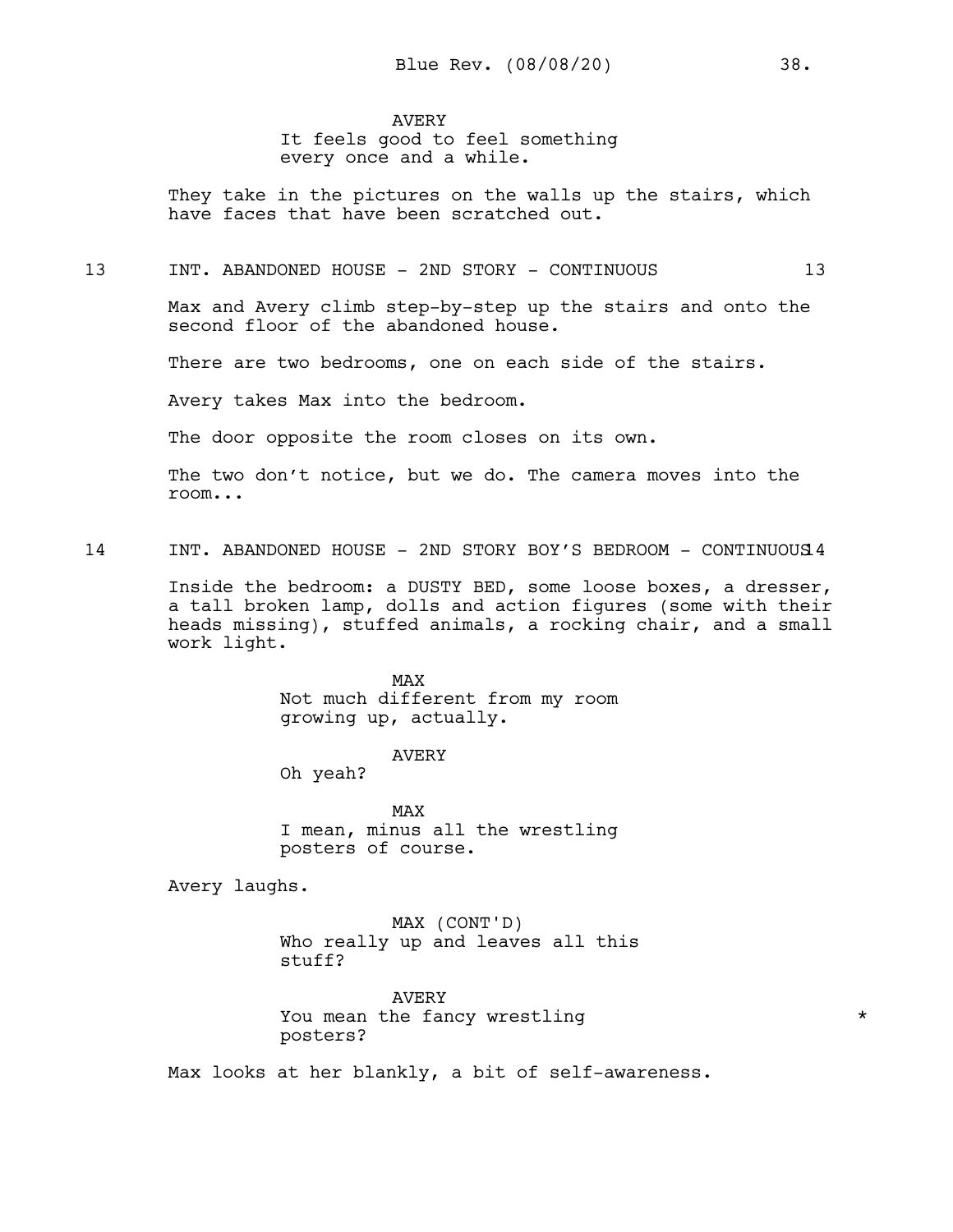# AVERY Come look at these.

Pinned up on the wall are a series of drawings done in crayon and black ink. Avery points...

-Two kids standing beside a tree with the sun out, the two radiating happiness.

-A drawing of a kid playing soccer, an angel flying above labeled "Mommy."

> MAX Kids who lost their mom. Is it why you're showing me this? (pointing to the angel) My friend Dave would sure approve of you guilt tripping me.

AVERY Certainly not my motive. Sometimes there's more reality in what's farfetched. I'm going to show you.

-A sketch of a tombstone along with random doodles.

-A picture of a halloween mask and monster.

-The young boy sitting in what looks to be his room, the door ajar with eyes looking through.

-With darkness all around, a huge figure stands over a boy that's part child part turtle, safe in his shell.

-A final drawing in all black pen. Two red eyes emanating from the figure. Where there is white at the bottom of the page the words: "Rotcreep."

> MAX Rotcreep...

AVERY Told you I didn't make up the name.

MAX Looks like the kid has more demons than the house.

AVERY The house is just a vessel.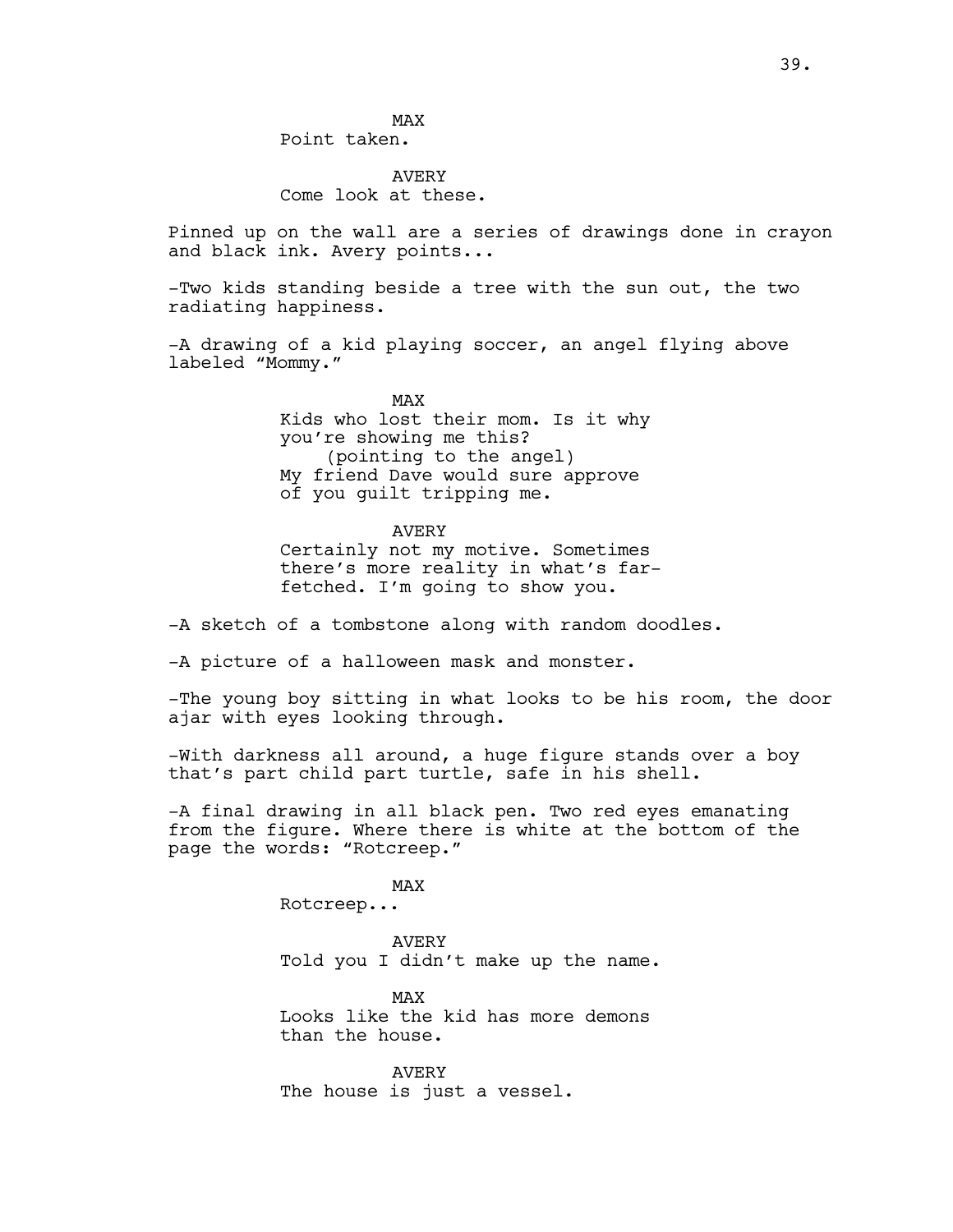MAX What do you mean?

AVERY Apparently Rotcreep is bound to the  $*$ house, so long as it's fed.  $\star$ 

MAX

Right... (beat) Once a year, you mentioned?

AVERY (winks) Now you're qualified to give the ghost tour.

MAX And next you're going to tell me... well, we already know what you're going to tell me, that tonight he's \* needing to feed. All good ghost stories escalate quickly, don't they?

Max chuckles. Avery smiles.

AVERY Come sit on the bed with me.

Avery crosses the room and sits on the bed.

MAX

Look... I know I said I don't believe in ghosts, but I'm starting to think whether I believe doesn't matter all that much to the ghost.

AVERY Just sit for one moment... then we'll go. I promise.

Max complies. He walks over to the bed and joins Avery.

Avery takes out the Inferno. She takes a big swig, offering it to Max.

MAX

I'm good.

AVERY

You sure?

Max nods.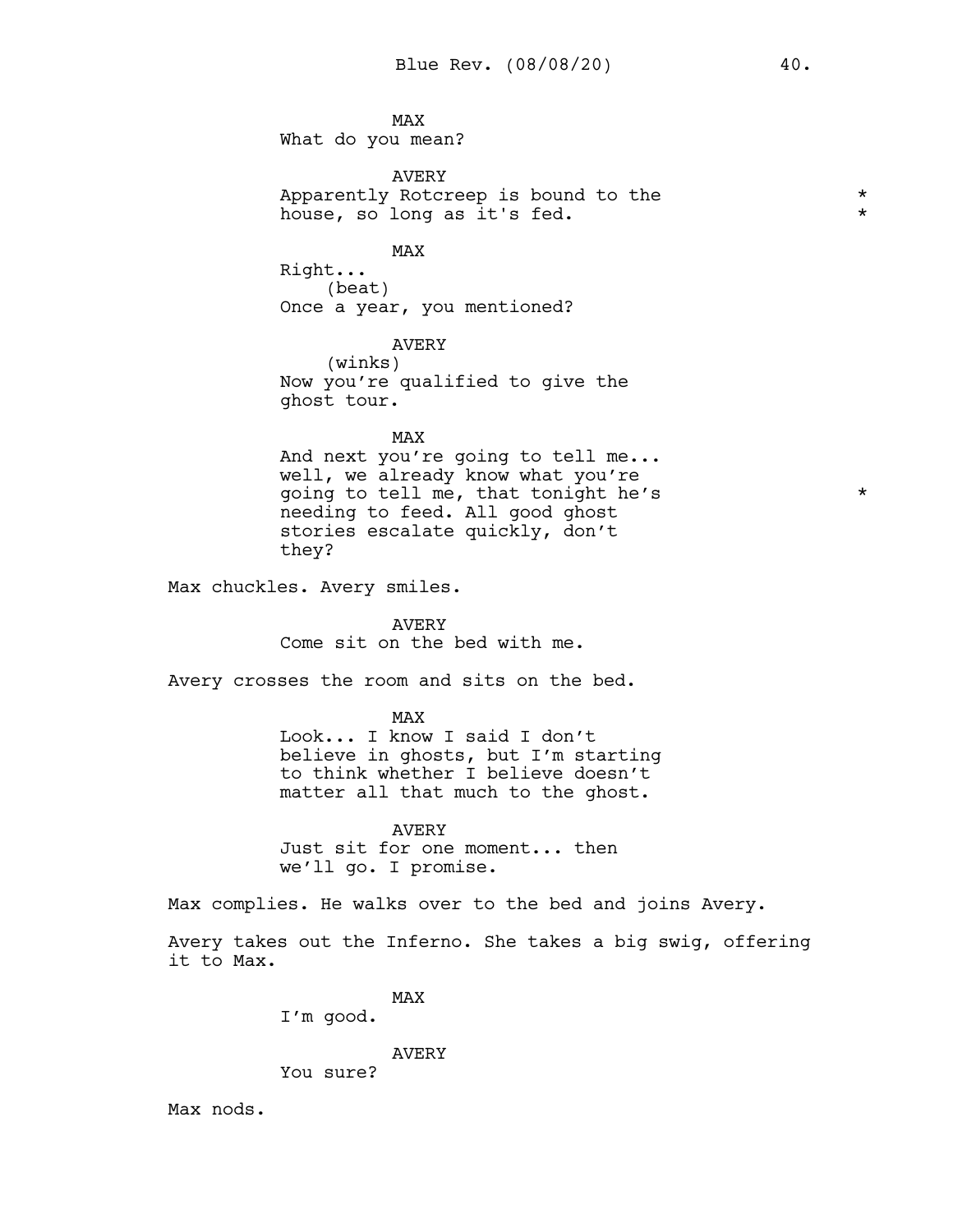MAX Avery... I'm really having second thoughts about this. AVERY I know, there's just something I want to say. MAX Okay... AVERY See, I think I'm really starting to like you. You're a good guy, Max. You're a good guy. MAX Thanks for saying so. Haven't heard that in a while, as you can imagine. Avery is getting a bit emotional. She takes another swig of Inferno. MAX (CONT'D) Are you all right? AVERY There's something I haven't told you. And it's a lot worse than not being the manager of that movie theater. (beat) You remember my paper on "The Ones Who Walk Away From Omelas?" MAX Yeah... AVERY Well a number of years ago I had a similar decision to make: my family versus a stranger... MAX Okay... AVERY I think my paper has always been a way of justifying my guilt. I guess you can say I decided not to walk away.

Max stands up. Avery remains calm, on the bed.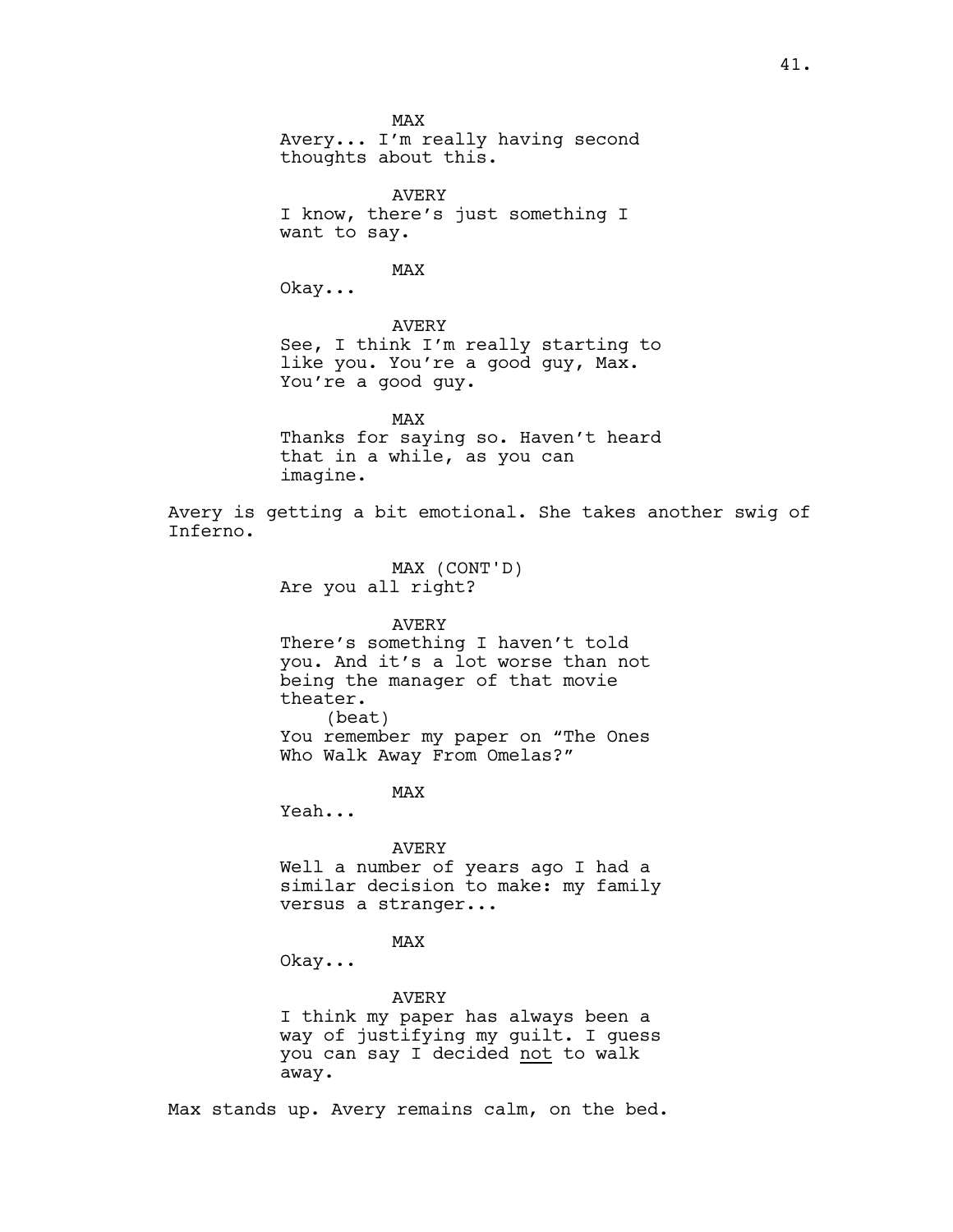MAX You're really starting to weird me out, Avery.

AVERY But you understand because of what you went through with your mom, don't you? Because of your past. Whatever happens, don't think this is easy for me. See, Max, this isn't just any home.<br>
(beat) \*  $(beat)$ This is my childhood home.  $\star$ 

Max is shook.

He doesn't hesitate, turning and racing to the door. HE WHIPS IT OPEN. \*

Behind the door is Avery's brother, PHILLIP (black hair with a blue streak), the guy outside the bar.

WHACK! The butt of a baseball bat straight to Max's face.

Max grabs his nose, blood all over him but he doesn't fall.

Max stumbles back, hitting up against the back wall of the room.

> AVERY (CONT'D) (to Phillip) I thought you said he'd go down!  $\star$ Sorry Max! \*

PHILLIP I thought he would!

Max shuffles through his pockets finding the gun, pulling it out and pointing it at Phillip so he stays back.

> MAX That fucking hurt! Out of the way, I'm getting out of here.  $\star$

> PHILLIP  $\qquad \qquad \star$ Not a chance, Max.  $\star$

Avery instead steps between the two, taking control of the situation again. She's calm and poised.

> (MORE) AVERY I'm told you all this to prepare  $*$ you, Max. \*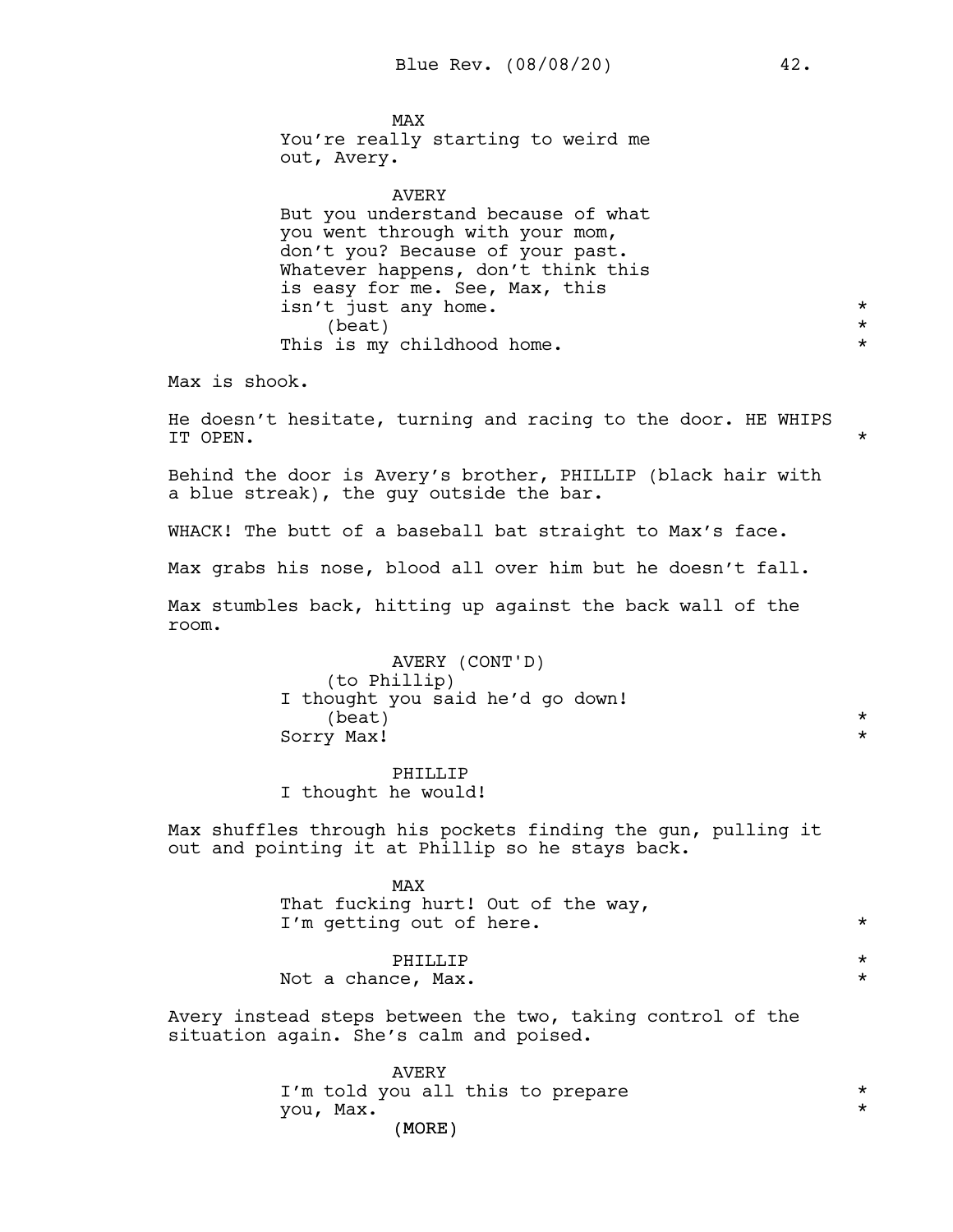# AVERY (CONT'D) You asked about the scariest thing<br>that's ever happened to me? I'm \* that's ever happened to me? I'm \* afraid it's still happening. We ran \* from this place as soon as we  $*$ could, as fast as we could, as far  $\star$ <br>as we could. But it didn't matter. as we could. But it didn't matter,<br>Rotcreep always came for us. Rotcreep always came for us.<br>
(beat) \*  $(beat)$ <br>  $1 we realized someone could$ Until we realized someone could take Phillip's place, here in this  $*$ <br>house and be his new play toy house, and be his new play toy.

MAX I thought you said the stalker died?

### AVERY

I only used the word 'stalker' to put it in terms you'd understand. See he did die. Though that didn't stop him from coming after Phillip.

### PHILLIP

Same habits in life as in death.

#### AVERY

We dropped a kid here just last week and thought Phillip would be safe again. But seems Rotcreep is still hungry.

#### PHILLIP

When he doesn't get what he wants,  $*$ he comes for me wherever I am.  $*$ 

Phillip pulls up his shirt, revealing a terrible black tar handprint burned onto his torso.

> PHILLIP (CONT'D) Happened this morning and I barely got away. One touch... though it won't kill you, rots you from the outside in.

Phillip gesticulates a 'virus' moving through this body, ending in his head.

He breathes.

PHILLIP (CONT'D) For what it's worth, it's not personal man. We're just trying to stay alive.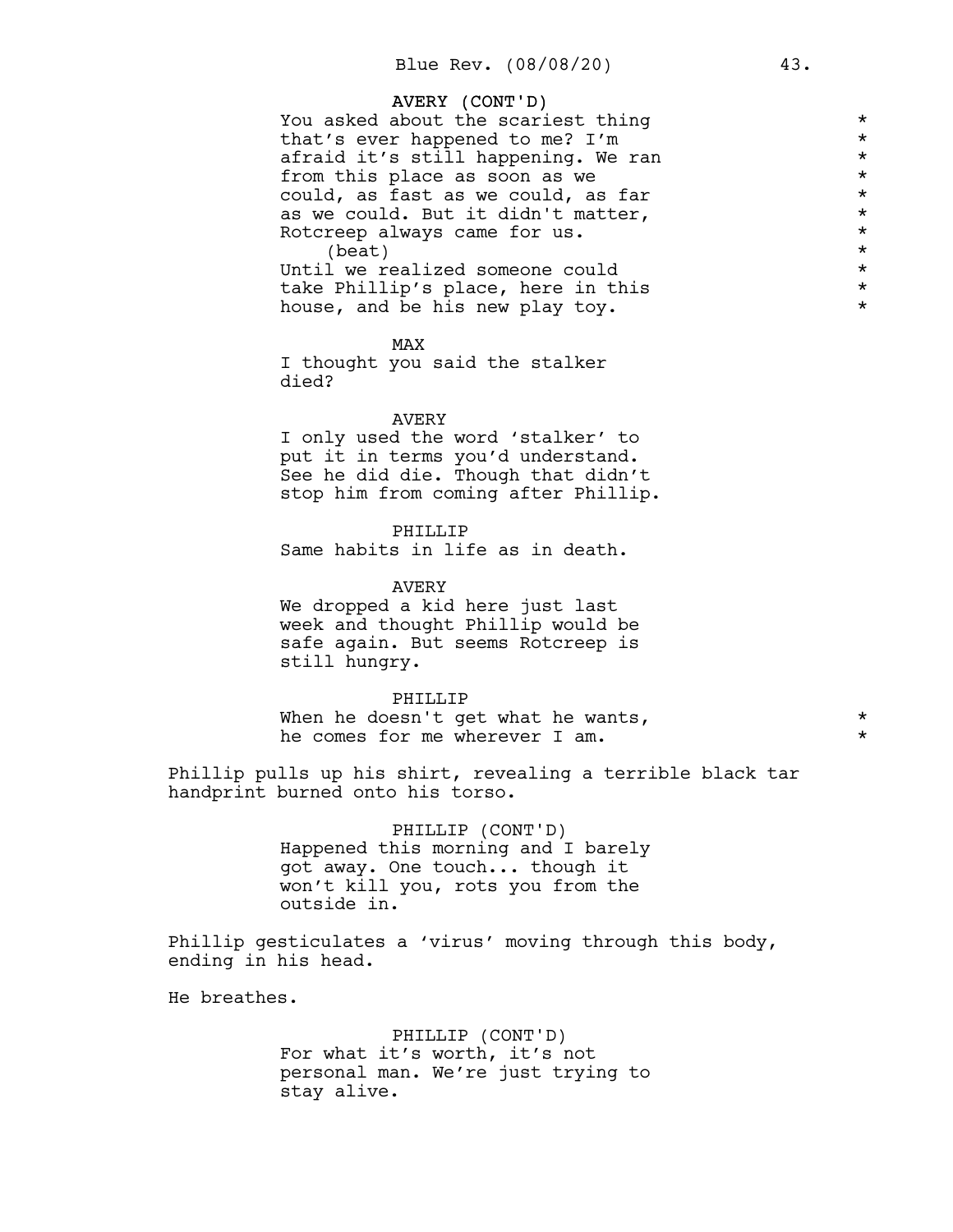Phillip raises the bat again.

MAX Stop! Step out of the doorway! Let me out.

Phillip continues toward Max.

Panicked, Max aims for their legs and FIRES THE GUN twice. Once at Avery and again at Phillip's lower half.

They're all taken aback.

Avery surveys the damage. Nothing. Phillip is also fine.

Max SHOOTS AGAIN at Phillips's chest. Nothing...

ONCE MORE, this time at Avery's head. Nothing...

The smoke settles.

AVERY

Blanks...

Avery shrugs.

AVERY (CONT'D) So you'd feel safe.

PHILLIP (motioning to his sister) In case her nice tits weren't enough.

Avery chuckles. Max swallows.

MAX

Avery...

PHILLIP

Sorry man.  $\star$ 

Phillip steps forward and starts swinging the bat again, knocking the blank gun out of Max's hand.

He chases Max around the room, busting lamps and shelves until Max is cornered. The camera pans around and becomes Max's POV. Phillip hits Max with the bat, the end coming straight at the lens. We see Max's hands go up in front of the camera, and then it all falls to the ground.

We are back out of Max's POV as he lays on the floor bleeding.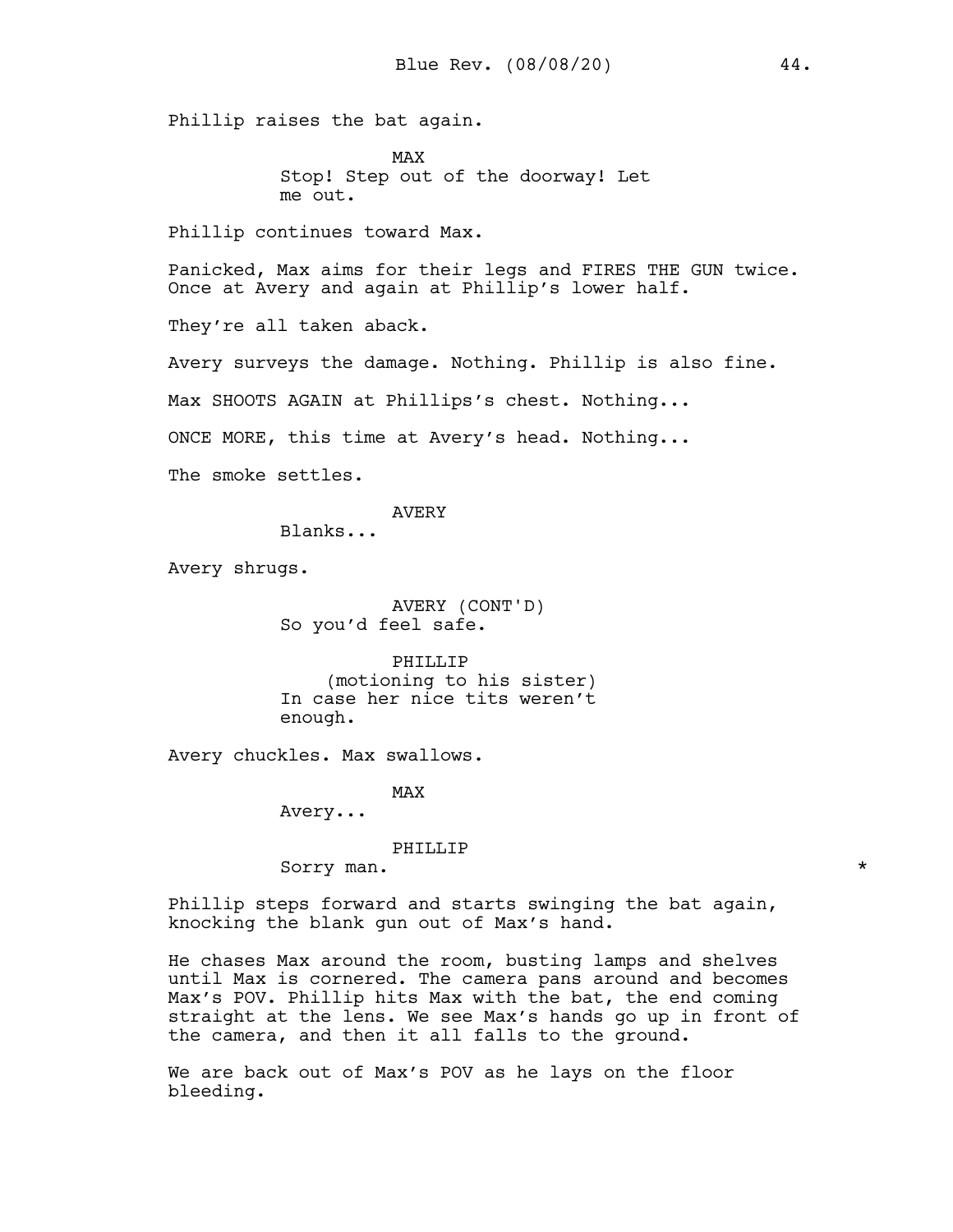A bit exhausted, Phillip wipes his brow.

PHILLIP (CONT'D) See, he went down.  $\star$ 

Avery rolls her eyes.

AVERY I'll get his legs.

As if they've done this dozens of times, Avery grabs Max's feet and they hoist him up onto the bed.

Max is delirious.

AVERY (CONT'D) Zip ties.

Phillip pulls them out of his back pocket and hands them over.

Avery begins restraining Max's hands, affixing them to the steel bed frame.

> PHILLIP (to Avery) Don't get too turned on now.

> > AVERY

Shut up.

Phillip goes through Max's pockets, removing his wallet and cell phone.

He looks to see if there's any cash. The wallet is empty.

PHTLLTP Broke ass mother fucker.

Phillip turns off Max's cell phone.

Avery secures Max's second hand to the bed, pulls the zip tie firmly.

She looks down at him, helps clean up his face slightly with a nearby rag. Sympathy in her eyes.

She leans in and kisses him, though he's still somewhat unconscious.

PHILLIP (CONT'D)

Really?

Avery puts a hand on his cheek.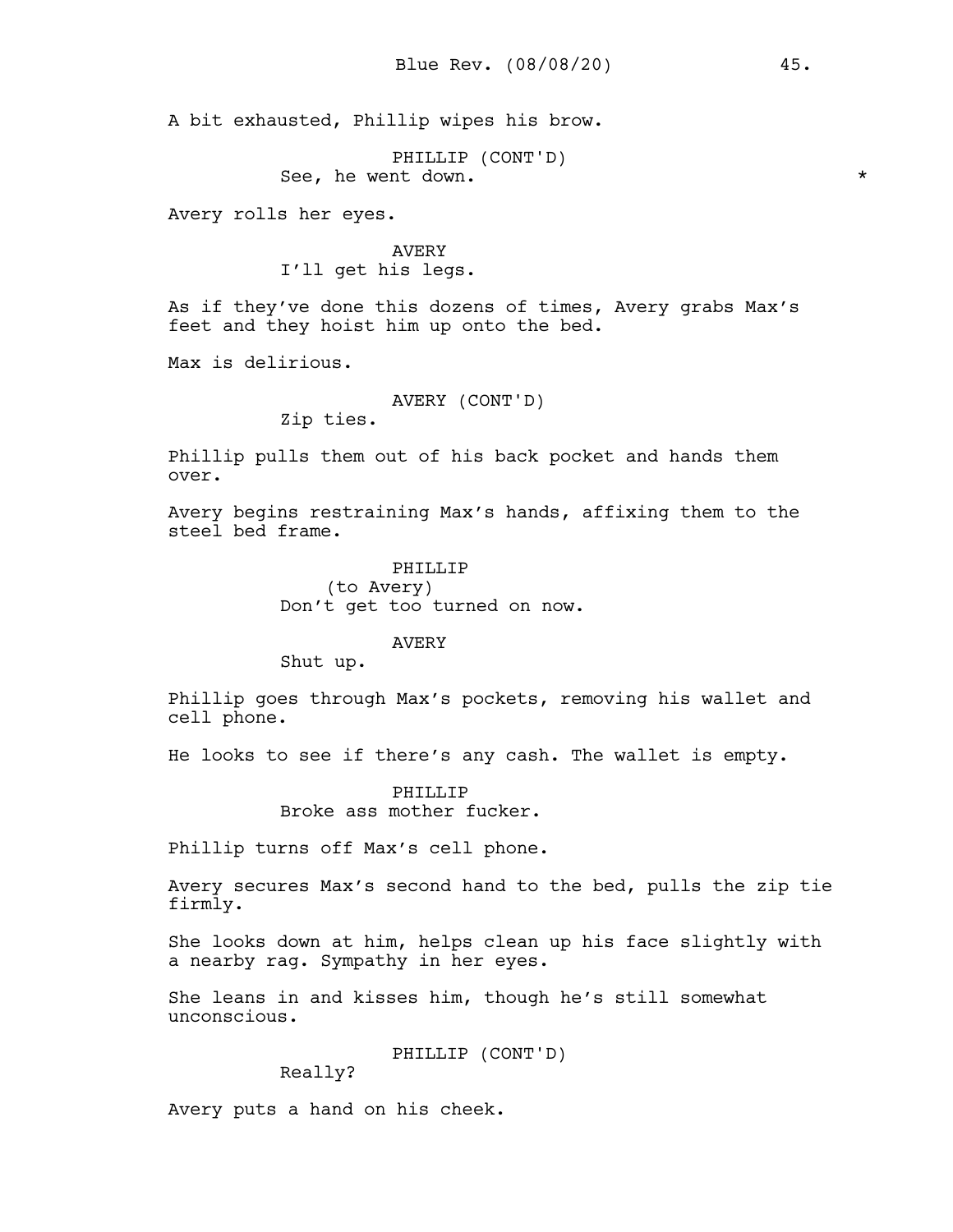AVERY I'm sorry, Max.

PHTLLTP Come on, Avery.

After taking a last swig, Avery sets the bottle of Inferno on the bedside table.

> AVERY When you wake up, drink this. Will make things easier. Trust me. (beat) I assure you it'll be a hell of a lot shorter than Phillip's and to a  $*$ lesser degree mine, but... you're  $*$ about to enter a nightmare.

Just as Avery says this, the LIGHTS BEGIN FLICKERING in the room and the camera cants at an angle, going from a handheld rockiness to the dreaminess of a steadicam. Monochromatic lighting begins to come over the room.

The camera is on the move more than ever as we see:

Phillip lead Avery down the stairs and out by the hand. As they head down the stairs, the camera clean transitions to another take passing by the doorway (switching the camera rig to a movi for a more dreamy look).

14B The front doors are secured again with chains as the cameda 4B turns and looks back upstairs.

GROANS from Max.

As the camera continues back up the stairs to the bedroom, the white walls begin to drip with blood at various points in the drywall. LIGHTS flashing and strobing throughout the house now as well.

Once back inside the room, Max comes to more and more, his ears RINGING intensely again.

Max realizes his hands are bound. He yanks at them, but it does nothing but cut his skin.

> MAX Help! Help! Someone!

No one is around to help. The camera begins to pan in a continuous 360 degrees around the empty room.

Twisting about, Max manages to stand from the bed.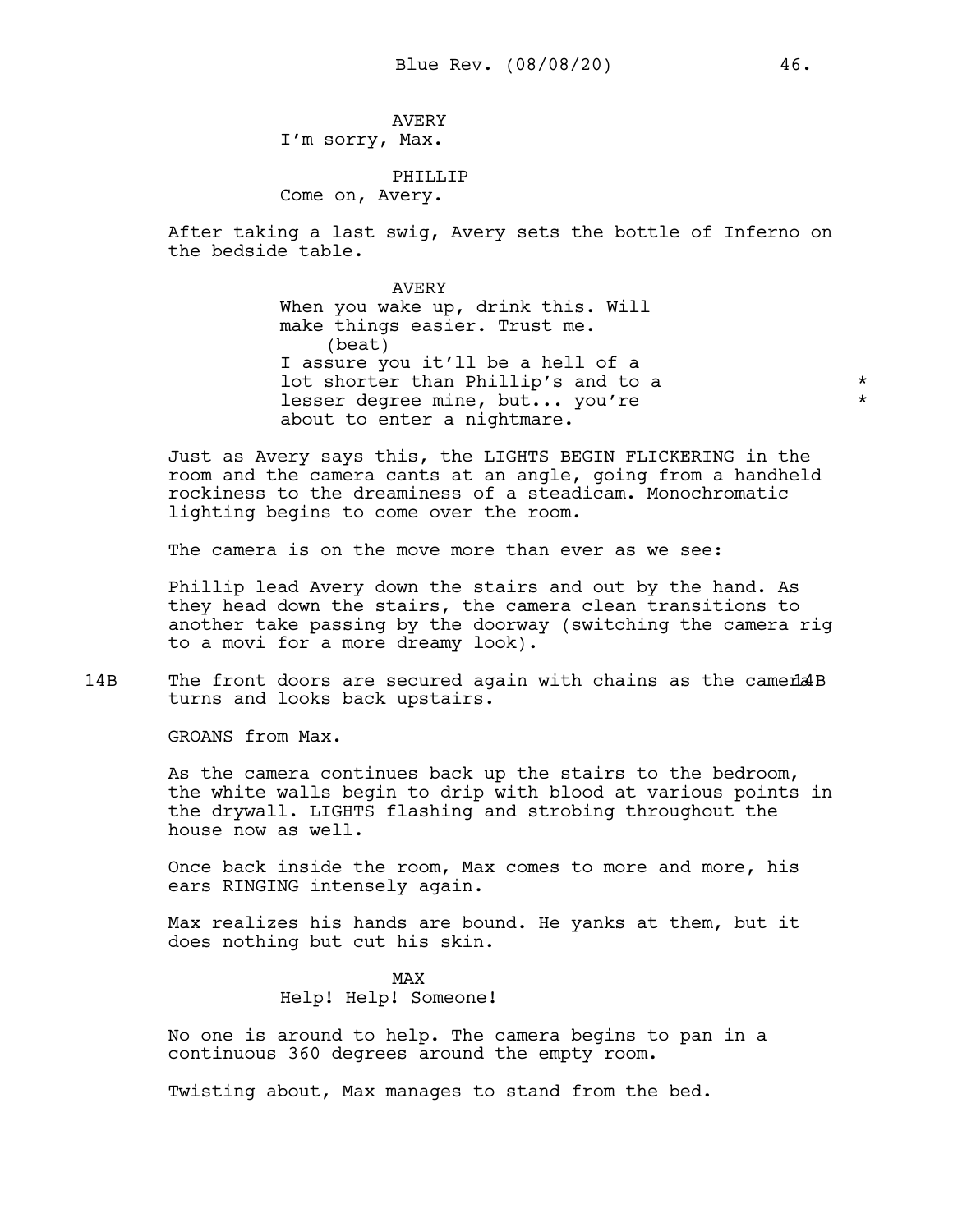He drags himself and the bed over to the window and peers through a narrow space in the slats that becomes a POV (this is achieved via a telephoto lens built into the wood so we can see farther across the lawn without a formal lens change). Here the camera stops spinning.

We can see Avery and Phillip in front of the house, walking off the patio over to the car.

They lean up against the hood, standing watch. Avery takes out a cigarette and starts smoking.

She seems disgruntled and Phillip calms her down.

Max steps back from the slit he's looking out of. He's in shock. How did this all happen?

Behind Max, an IMPOSING SHADOW grows across the hallway. The form of something definitely not human.

Max's eyes widen as just outside steps a WILD BOAR with tusks coming out of its mouth and nose like a babirusa.

Max gulps, the two stare back at one another. Is it going to come into the room?

Yes, yes it is.

The wild boar charges into the room, nocking over lights and books off the counters (this will be a real, live, domesticated boar - we've found one to be in the film that ironically is named Rudy).

Max jumps on the bed, hands still bound. With HEAVY WEIGHTED BREATHING, the boar leaves the room. Without seeing if he'll come back, Max slides across the way, dragging the bed over the floor behind him.

The door is kicked closed.

THERE'S A TICKING AND HISSING SOUND coming from the other side of the hallway, followed by what sounds like HOOVES walking.

Max looks down at his zip-tied hands. Now comes the painful part.

Max yanks and contorts until one hand breaks free.

The other one though is a different story.

Heading to the dresser, Max retrieves a pen.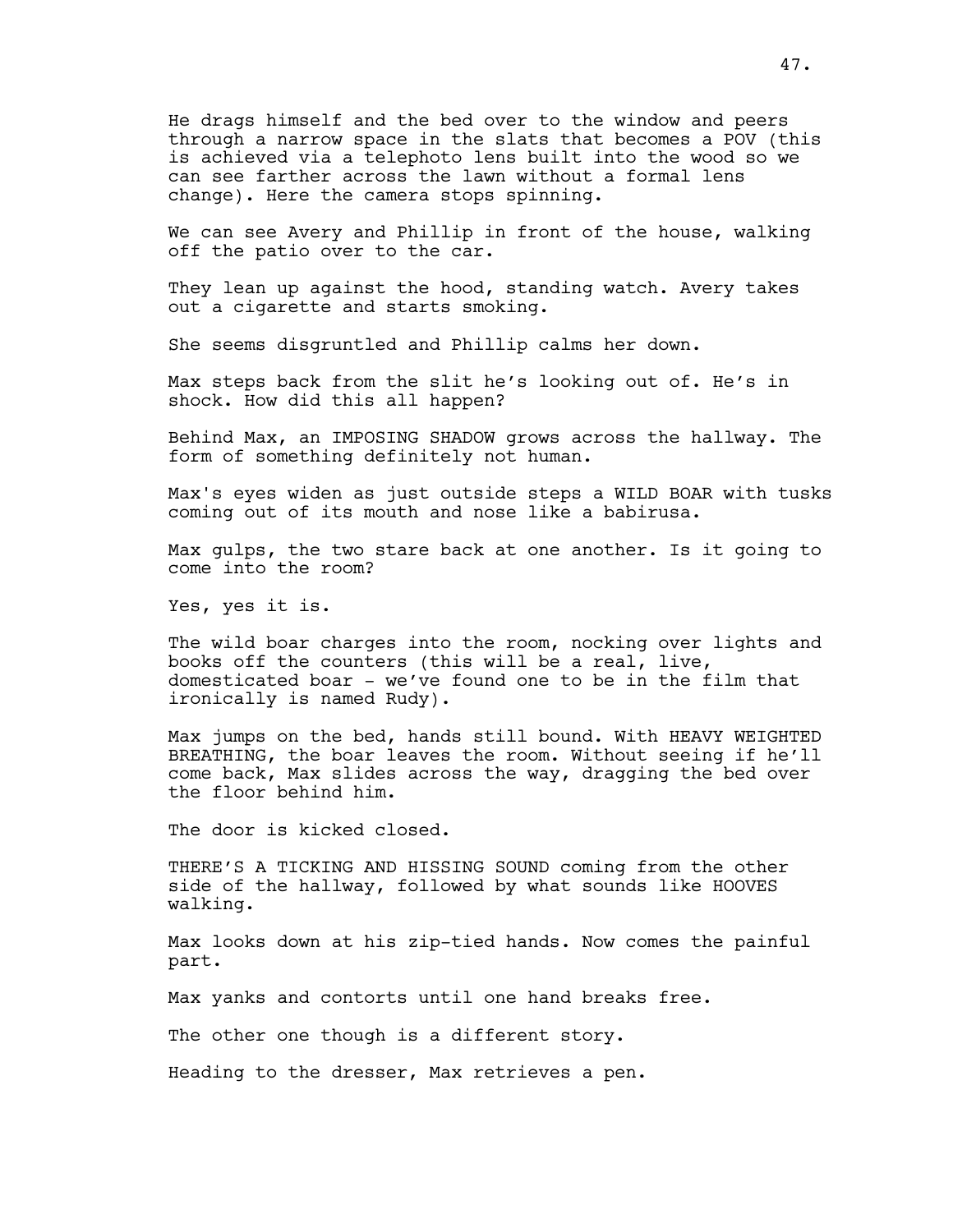With his now free hand, he slips it under the zip tie and then spins the pen like a helicopter blade.

After enough rotations, the zip tie snaps and Max is out.

Max yells with relief. But not much time to celebrate, as there's a RUSTLING in the closet.

Max quiets and backs up. He picks up a lamp and wields it in anticipation.

The room is quiet. The closet still.

Max steps toward it, bringing the light.

As he nears, there's a CRASH as a shelf breaks.

A body comes rolling out along with cans of squirreled away food and chips.

It's a LITTLE BOY, no older than nine.

The body snaps to life and clamors back into the closet as Max lurches back SCREAMING.

Catching his breath on the opposite side of the room, Max grabs the gun again as if by reflex.

MAX (CONT'D)

Stay back!

An eye ever so slightly pokes out from the closet, then ducks back behind view.

Max throws away the gun and grabs a wood slat in defense.

Max looks down at the floor by the closet as a small foot slides itself back into hiding.

> MAX (CONT'D) Look, I'm not going to hurt you okay? Just come out.

An eye emerges into view again. First one, then the other.

We now see RUDY (9), a skittish young boy, matted brown hair, face and hands caked in dirt. He looks like he's been through the ringer.

> (MORE) MAX (CONT'D) Hi... (beat) I'm not going to hurt you.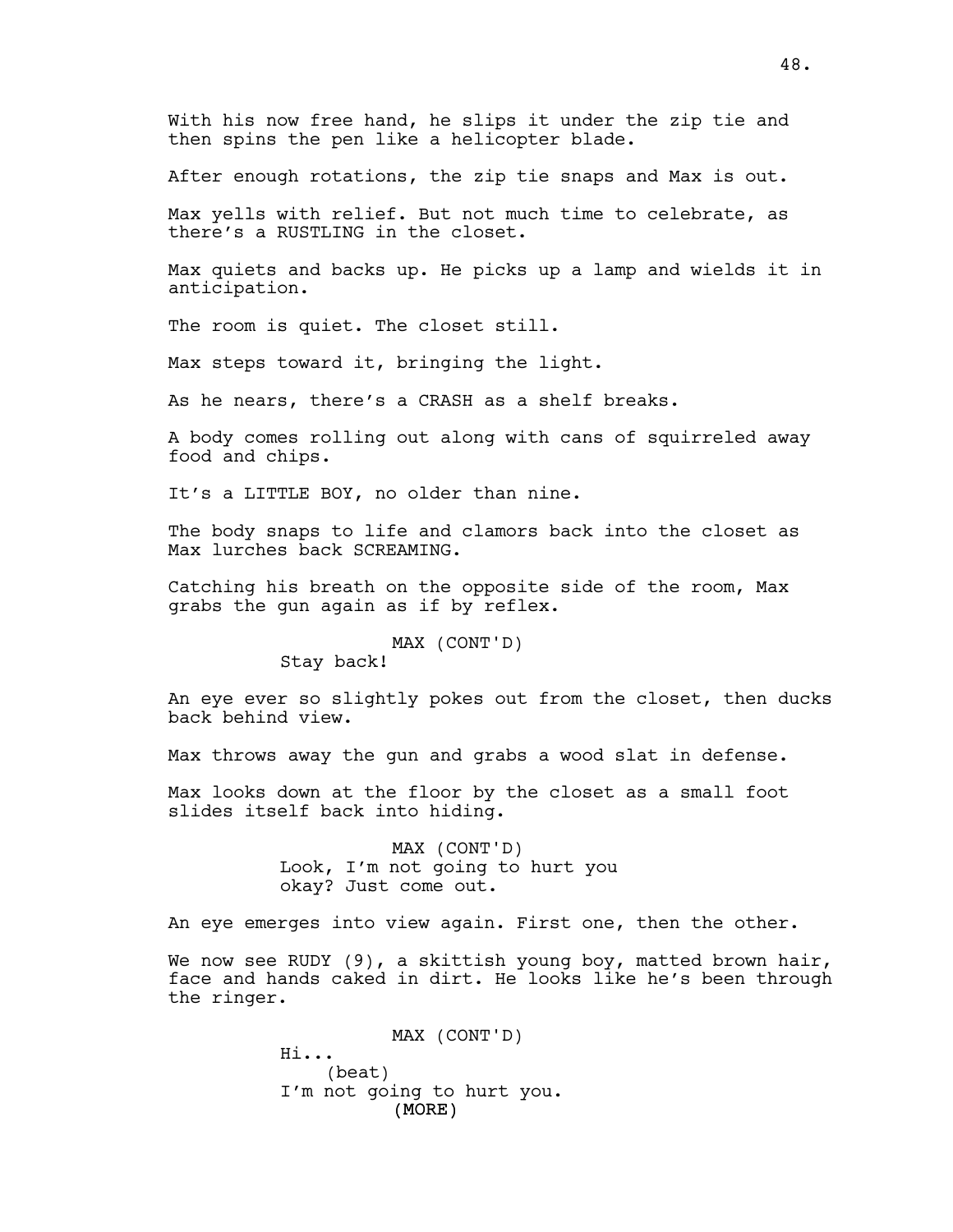# MAX (CONT'D)

(beat) I'm Max.

Rudy drops something from his hand as it rolls across the floor toward Max. It's the head of a doll. \* Max picks it up, seeing the eyes have been x'd out.  $*$ MAX (CONT'D) Is this yours?  $\star$ Rudy doesn't respond.  $\star$ MAX (CONT'D) Who are you kid?  $\star$ RUDY  $\star$ Who are you?  $\star$  $\texttt{MAX}$   $\star$ Like I said, I'm Max. Rudy emerges slowly from the closet. He's in shorts and a tshirt that he twists nervously between his fingers. MAX (CONT'D) How long have you been hiding in there? Rudy speaks... hoarse at first, as if it's been a while. RUDY I don't know. MAX Well how did you get here? RUDY That girl. MAX Avery brought you here? Rudy nears Max now. He takes the toy head out of his hand and affixes it onto the body of his toy. He looks up at Max. MAX (CONT'D)  $Ok...$ (beat) Listen, I need to get out of here.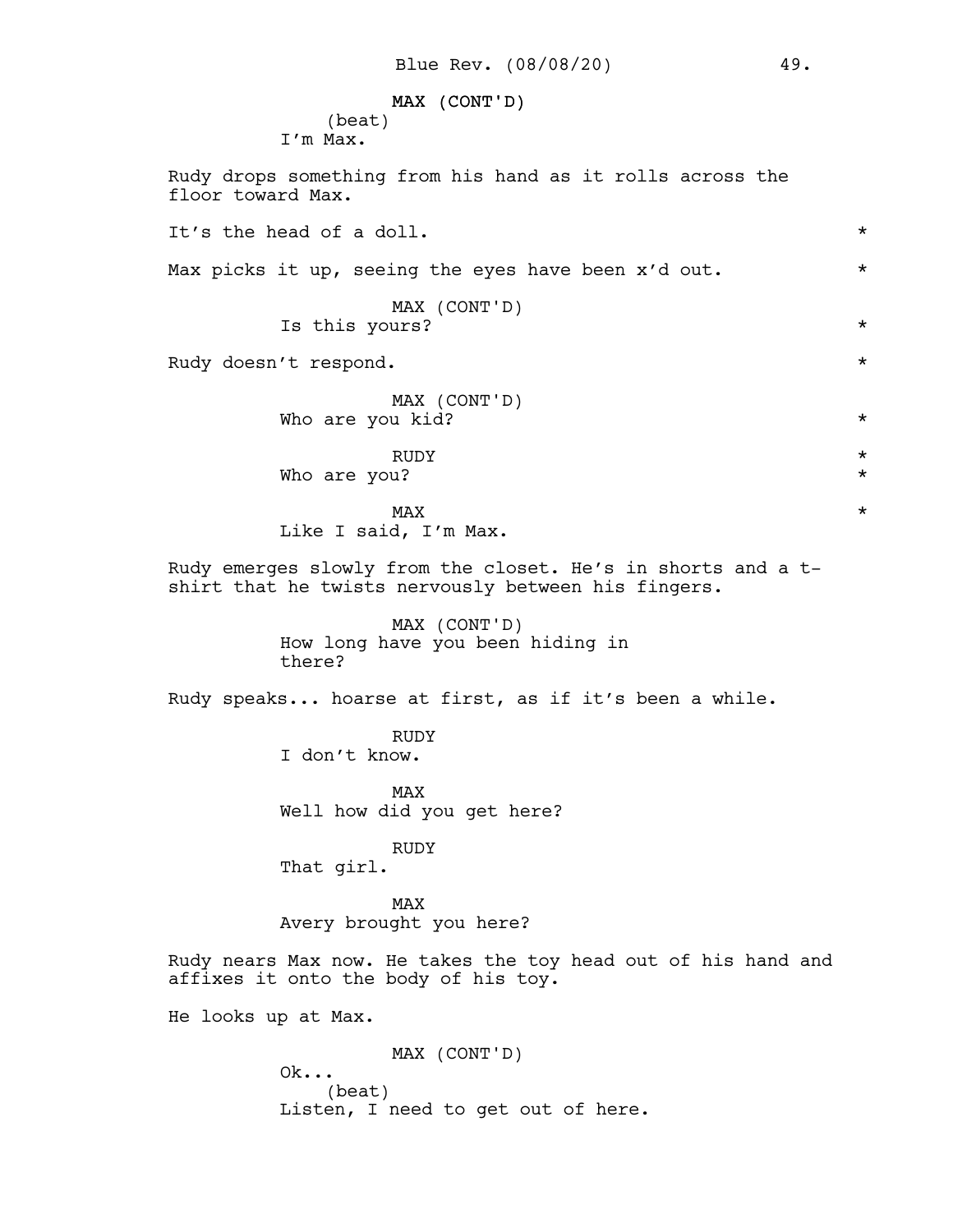Max gets to his feet and walks back over to the window, trying to pull at the nailed-in wood paneling.

> RUDY I already tried that.

Max heads over to the bedroom door and is about to pull it open.

> RUDY (CONT'D) No don't open it. It'll get you. \*

> > MAX

T<sub>t?</sub>

RUDY (nods) Rotcreep.

Max stares at Rudy, shakes it off, almost refusing to listen.

Max is about to open the door. Rudy freaks and charges back into the closet to hide.

> MAX I'll make sure the coast is clear.

Max slowly turns the nob as the door pops open a wink.

He peeks through to see the hall empty now.

Nothing. The first bit of good news thus far.

Max turns back to the closet where Rudy is.

MAX (CONT'D) The hallway is empty. It's okay.

Max turns back and as the camera reframes, there's the SILHOUETTE OF A FIGURE in the room across the hall growing in size.

He slams the door closed again.

RUDY You think I didn't try and open the door already?

MAX What the hell was that?

RUDY I told you, you didn't listen.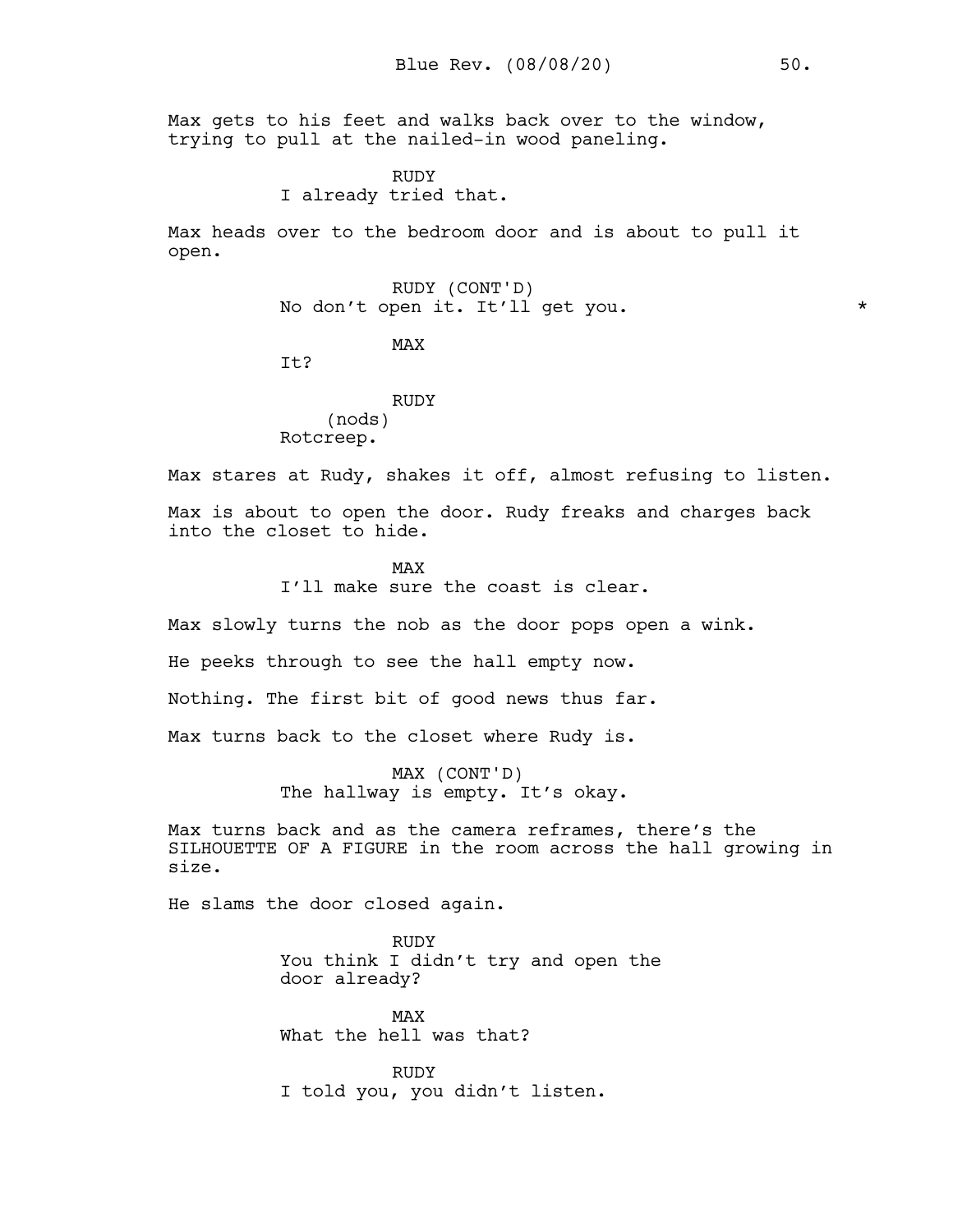Max is a bit bewildered.  $\text{MAX}$   $\star$ It can't... It can't be... \* RUDY It doesn't care whether you believe in it or not.  $\star$ Rudy emerges from the closet and starts collecting the cans and food packages that fell out earlier, hiding them away again. RUDY (CONT'D) Do you have anything to drink? Max grabs the Inferno and takes a much needed swig. MAX Only this. Rudy grabs it and drinks. MAX (CONT'D) No! No! No! Taking a big gulp, Rudy spits it out as if it were poison. MAX (CONT'D) That's for adults! RUDY Eww! What is it? Gasoline?! Max snatches the bottle back. MAX You weren't supposed to do that. RUDY It tastes like burning. MAX I know. Rudy scrapes off his tongue with his sleeve. MAX (CONT'D) So how the hell do I get out of here? RUDY We don't.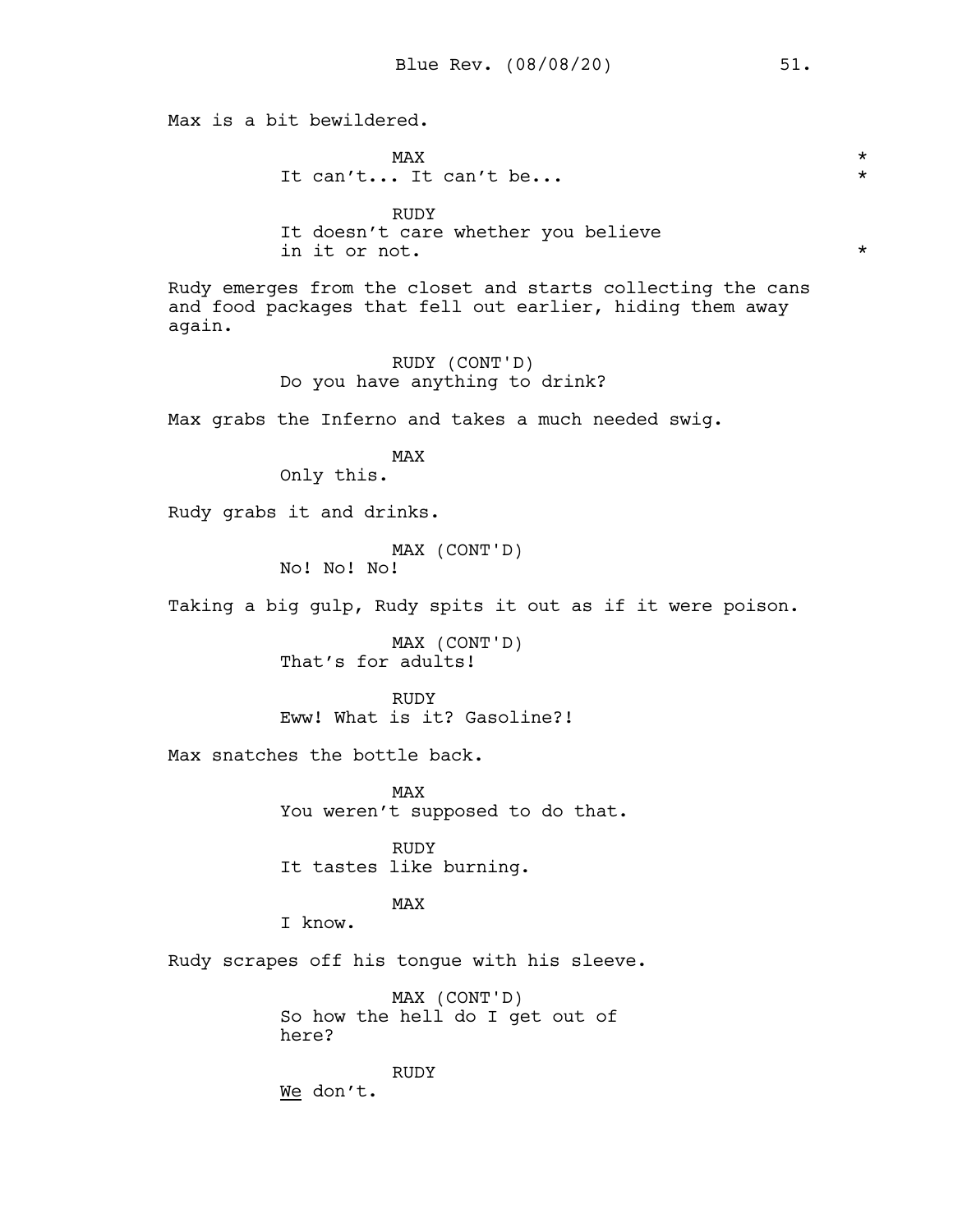MAX Well you're still here, you're doing something right.

RUDY My dad has a temper when he drinks. I've always been an expert hider.

MAX So what do we do?

Rudy shrugs.

RUDY Out there, it's all boarded up. Every window, every door. And there's not enough room in there for the two of us to hide.

MAX And we can't both live off canned food.

RUDY There's not much left. Kitchen is empty. (beat) That was a bad idea going down there.

Rudy goes quiet, as if remembering a terrible memory.

MAX What happened?

RUDY You don't want to find out.  $\star$ Whatever happens, stay away from<br>his bedroom. NEVER go into his his bedroom. NEVER go into his  $\begin{array}{ccc}\n\star \\
\star \\
\star\n\end{array}$ room. \*

Rudy slowly pulls up his shorts to reveal a charred black area on his thigh in the form of a hand print.  $*$ 

> MAX I'm glad you were able to get away.  $*$

> RUDY Even my house cat plays with mice before it kills them. (beat) I'm happy you're here now.  $\star$

Max swallows hard.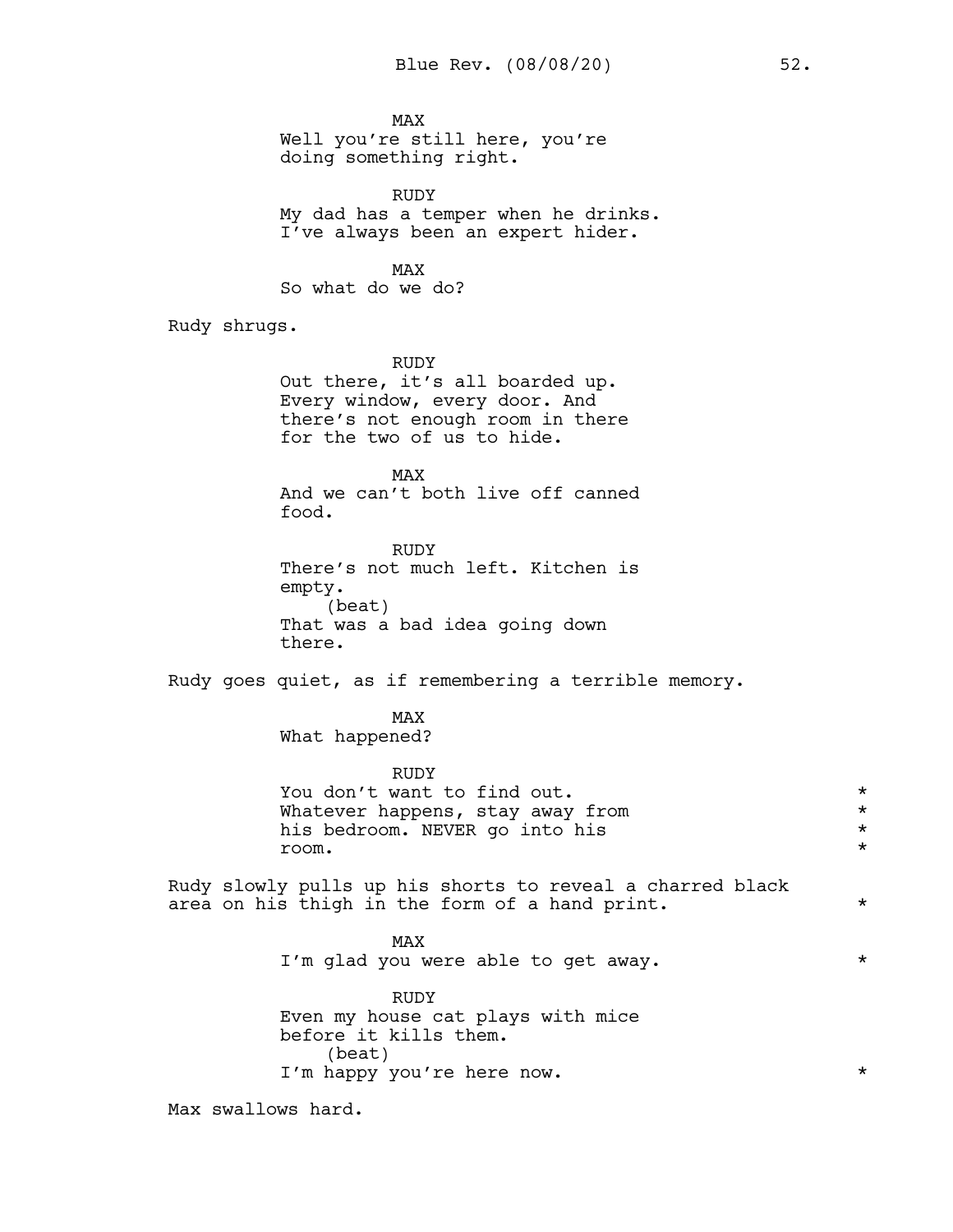MAX Yeah. (beat) You still haven't told me your name.

RUDY It's Rudy. Rudy Saunders from Quincy. Thought Avery was a girl my age, had been talking with her online for about a month. Next thing I know I'm here.

Max dusts Rudy off and stands him upright.

MAX Come on, let's get you back on your feet. Let's try and get out of here together, not any other option really is there.

RUDY You think we can do it?

Max smiles, the first shimmer of optimism since this whole ordeal began.

> MAX Put out your hands.

Rudy does so as Max puts out his hands as well, side by side.

RUDY Now how are my little fingers going \* to break open doors and windows, huh?

Max turns his hands into claws.

MAX These, however! Along with those... I think we have a chance.

RUDY

MAX

Faith...

What's that?

RUDY Momma always said when you're down you have to have faith.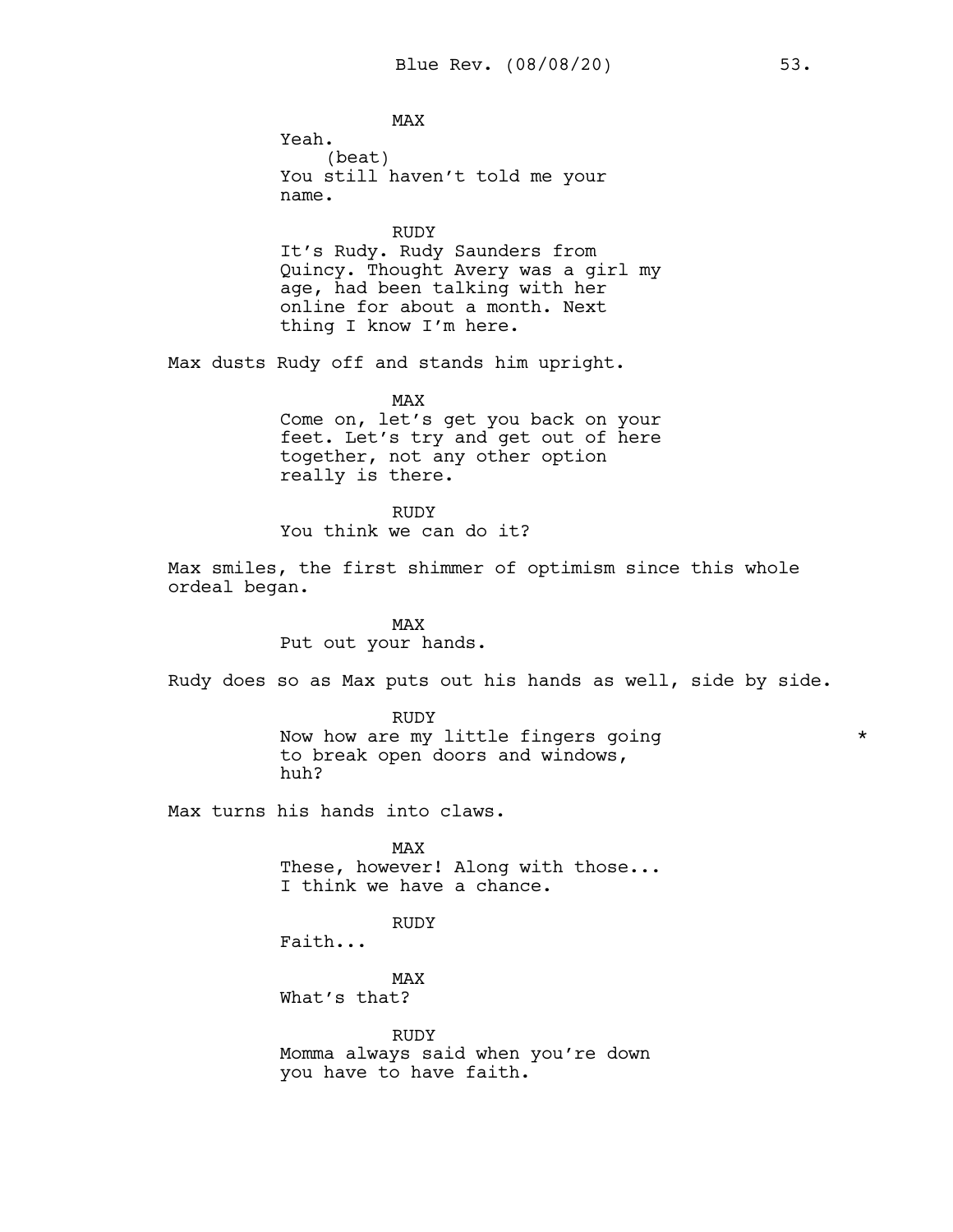MAX I guess that's not bad advice. So are you with me?

Rudy puts his hand into the middle like it's a football play. Max smiles, adding his hand as well.

> MAX (CONT'D) Let's do this.

The two are on their feet.

Max grabs the gun off the floor.

RUDY I thought it doesn't work.

Max opens the chamber to reveal there are still blank shells inside.

> MAX Trust me, okay.

> > RUDY

Okay.

Max approaches the door, putting the gun in his waistband.

MAX

Alright. No hesitations. When I open it, we're walking straight out and downstairs. Got it?

RUDY Got it. I guess we were supposed to be tied up, not fighting our way out together.

MAX That's the spirit.

Rudy drops on all fours and looks below the door trim.

RUDY The hallway is empty.

MAX On three. One. Two...

Max whips the door open, as if half expecting to run into someone. The hallway is in fact empty.

WORK LIGHTS FROM the level below spill upstairs.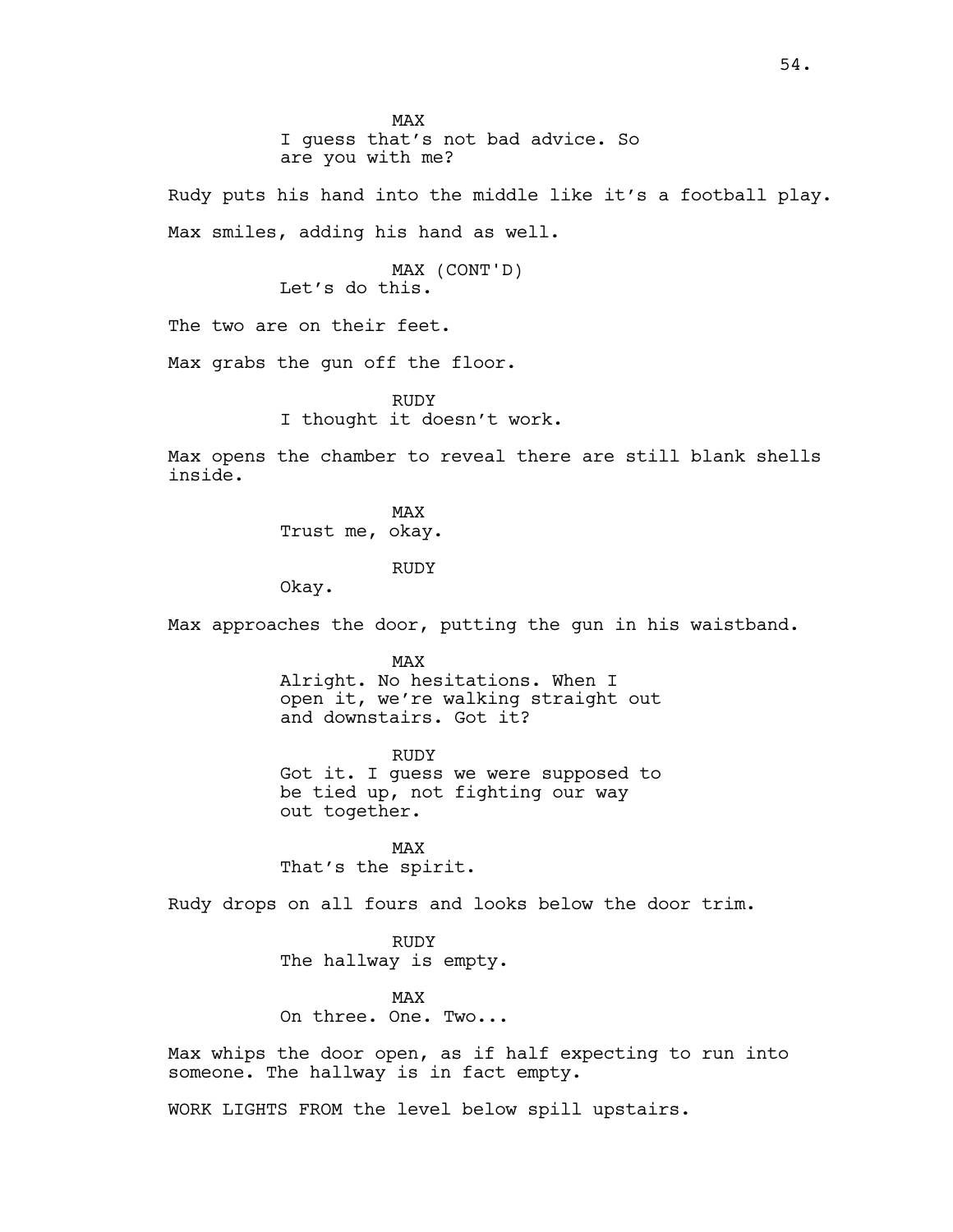### 15 INT. ABANDONED HOUSE - 2ND STORY - CONTINUOUS 15

The two jump into the hallway.

The door to the master bedroom slowly begins to open as they shuffle downstairs.

The walls in the hallway are now covered in blood with handprints running along them.

16 INT. ABANDONED HOUSE - GROUND FLOOR - CONTINUOUS 16

Max and Rudy rush down the stairs as they arrive at the front door.

Max pulls at the handle but it doesn't budge.

Rudy tries at a board covering a window, manages to get a nail loose.

> RUDY Help me with this one!

Max helps him, but they're unable to budge it further.

MAX It's on too tight.

Max goes back to the front door, looking to make sure the coast is clear through the peephole.

He puts his foot up against the wall for more leverage but it doesn't budge.

Just then, there's a terrible RATTLING. Throughout the house, the outside walls shake and tremble. It's as if a tin can is being rattled, and they're stuck inside it. LIGHT coming through the slats in the windows from the outside streak across the room in the fogged room.

Max pulls the gun out of his pocket.

# RUDY What are you doing?

Max puts the gun directly against the door knob. He shields his eyes, turning his face.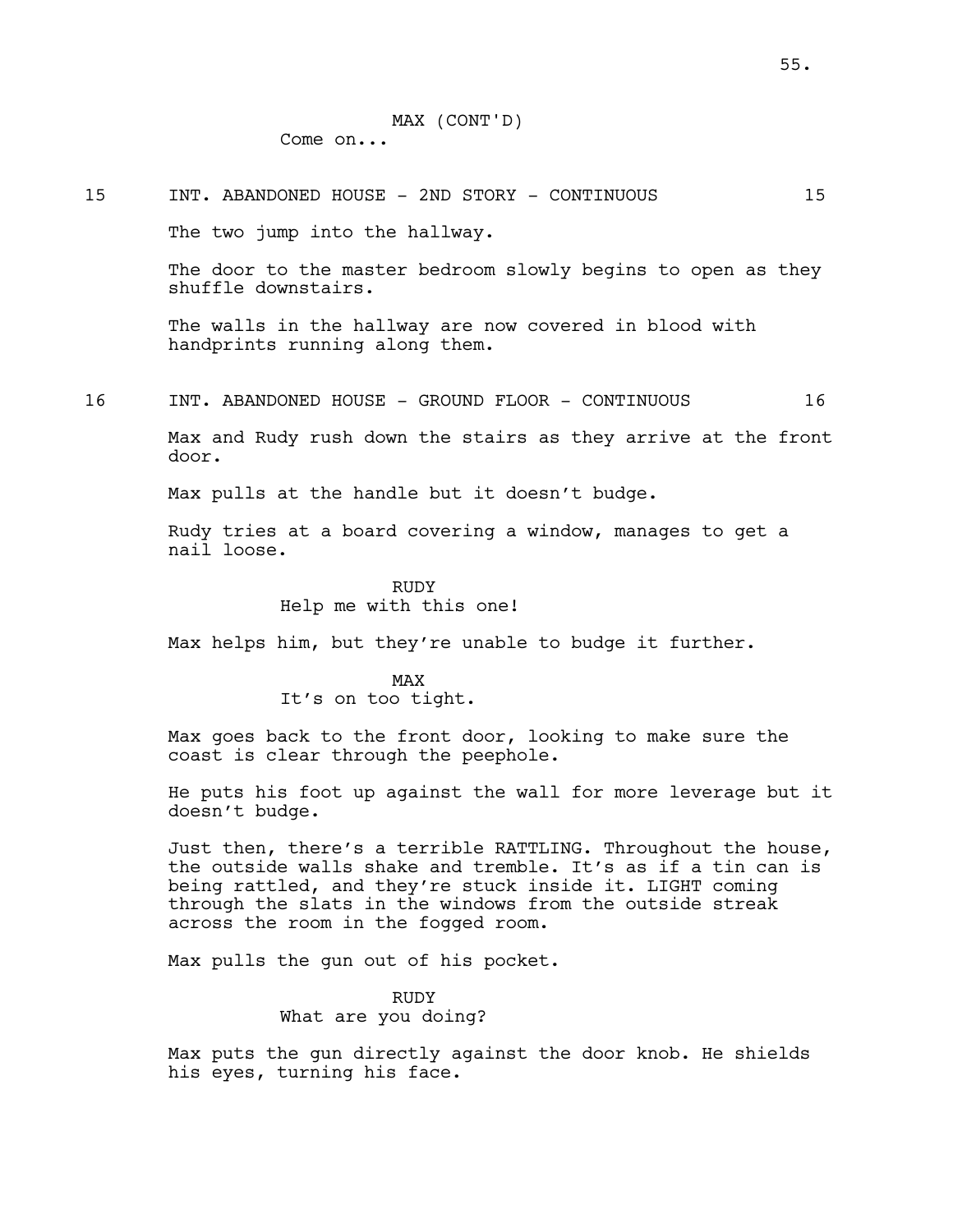MAX Cover your ears.

Rudy does so.

BANG! The gun goes off, shattering the wood and handle. The door props open, still held in place by the chains though.

> MAX (CONT'D) Still just as effective at close range.

#### RUDY

Wow!  $\star$ 

Able to see partly outside, Max drops the gun and works at making more space between the door and the wall.

The clamoring grows more intense than ever. They must escape.

MAX Squeeze through, Rudy!

Rudy does his best, half his body sliding through, but his head is too big.

> RUDY But what about you?

MAX Distract them for me, I'll get out! (beat) Push!

Max grabs Rudy's head and starts pushing it through the door.

RUDY It's not wide enough!

Max heaves, the chains cut into the wood buying him a smidgen of space.

> RUDY (CONT'D) They're coming!

Max looks through a slat...

Avery and Phillip race toward the front steps of the house from the road.

> MAX You can do this. Push!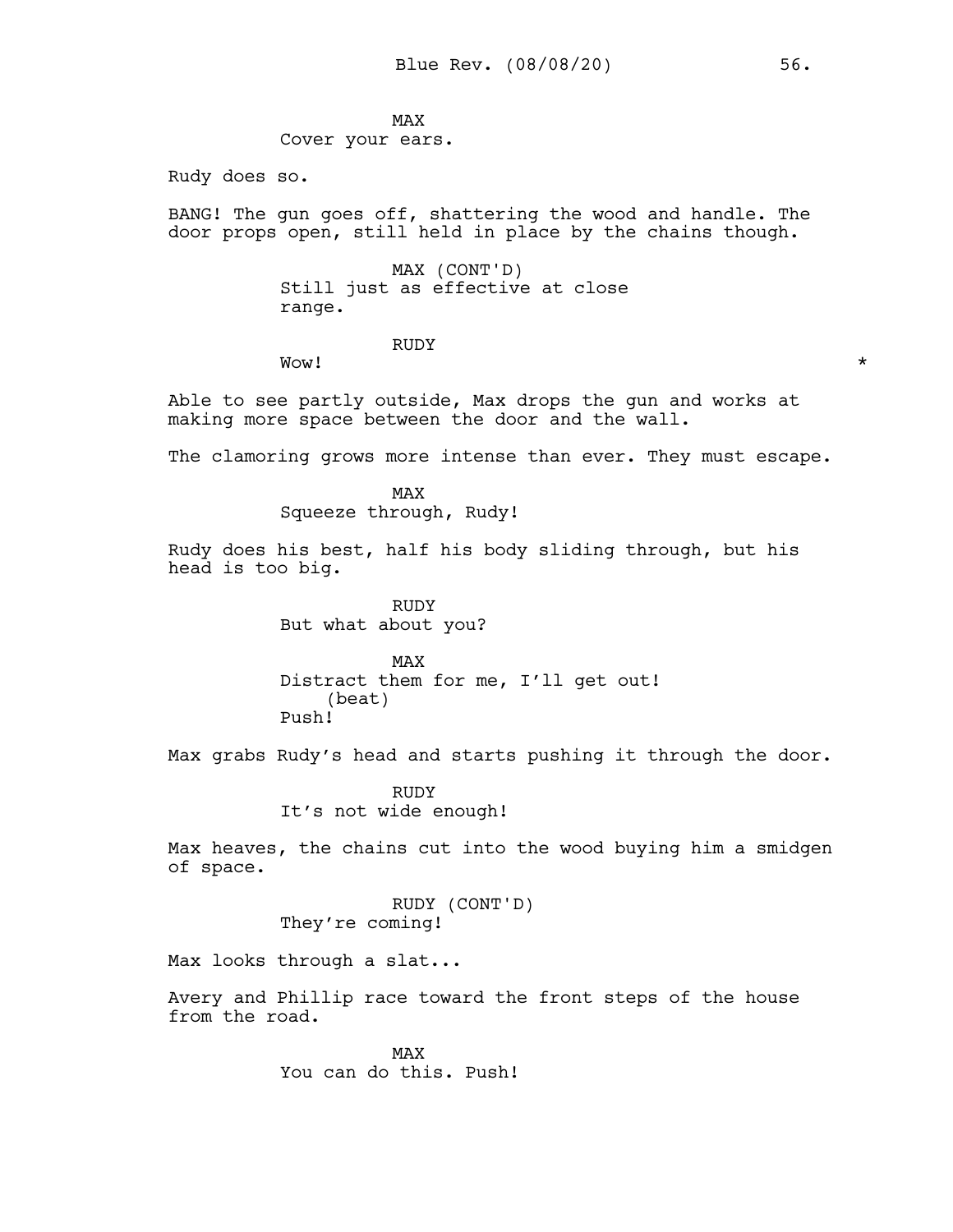Rudy puts everything into it. Max pulls with all his might, and just like that Rudy slips through.

MAX (CONT'D)

Run!

Without missing a beat, Rudy is taking off across the field.

Suddenly the noise throughout the house stops. Calm after the storm?

Avery arrives on the patio first, Phillip close behind.

AVERY Rudy?! What the hell is he still doing alive?

Avery is split between whether to pursue Rudy or secure the doors.

> MAX Let me out of here!

AVERY Phillip - get the boy back!

Phillip takes off after Rudy.

AVERY (CONT'D) Little shit. No wonder Rotcreep came after Phillip again. You shouldn't have let the boy take your place, Max. There's still a way out of this for you... for us.

We can't see enough to tell if Rudy has a proper head start.

MAX Avery, please I'm begging you. Let me out.

| AVERY                    |         |
|--------------------------|---------|
| I wish it was that easy. | $\star$ |
| (cracking under the      | $\star$ |
| pressure)                | $\star$ |
| I wish it was that easy! | $\star$ |

Max spits in Avery's face.

Avery wipes her face off, licking her fingers clean. Clearly this hasn't phased her.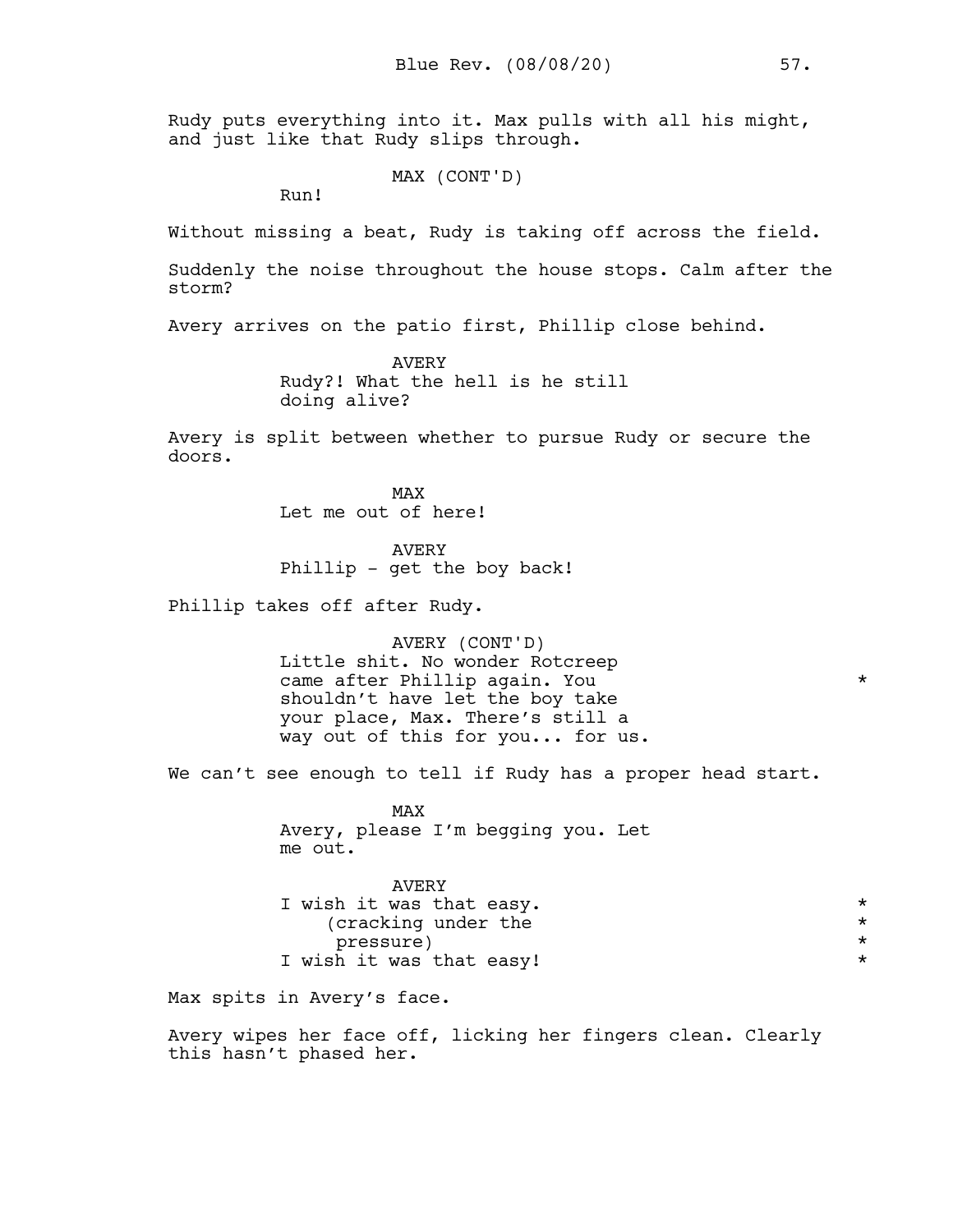AVERY (CONT'D) I'm not going to act like I didn't deserve that. (beat) I'm going to make sure to get Rudy back for you.

Avery pulls the door closed, re-securing the chains and hammering in new wood panels.

Max is alone now in the house.

16A Suddenly from the living room to his side, somewhat concealed by red curtains, there's a glowing and ruckus of an OLD TV BEING SWITCH ON. IT'S LOUD, A FIFTY'S SHOW comes on air -- a simpler time.

> Max steps around the trim. Oldies in black and white are being broadcast.

As if transfixed, Max steps into the room, realizing the side walls are covered in gold curtains, the floors black with a yellow spiral drawn on it.

As Max enters, the back black wall has white lines that appear onto it. A very Alice in Wonderland feel to it all.

In the corner of the room there's an old man in a red smoker's jacket and dress pants, his hair frazzled and tangled. THIS IS ROTCREEP. He stands in front of a blank black canvass with the same yellow spiral on it as on the floor.

There are clocks around the room that spin in reverse.

THE SCRATCHING OF THE TV heightens in intensity. A lightbulb BURSTS.

Rotcreep in the corner of the room turns. We see he has a mask on, with a permanent giant smile across it. If it weren't for the crack across the face, it would almost look charming.

He motions for Max to come closer.

Max seems to be sort of hypnotized. He doesn't blink, but walks closer.

Motioning to the canvass, Rotcreep hands Max the paintbrush.

Max takes it, beginning to paint in the center of the canvas. It's a paint by numbers layout.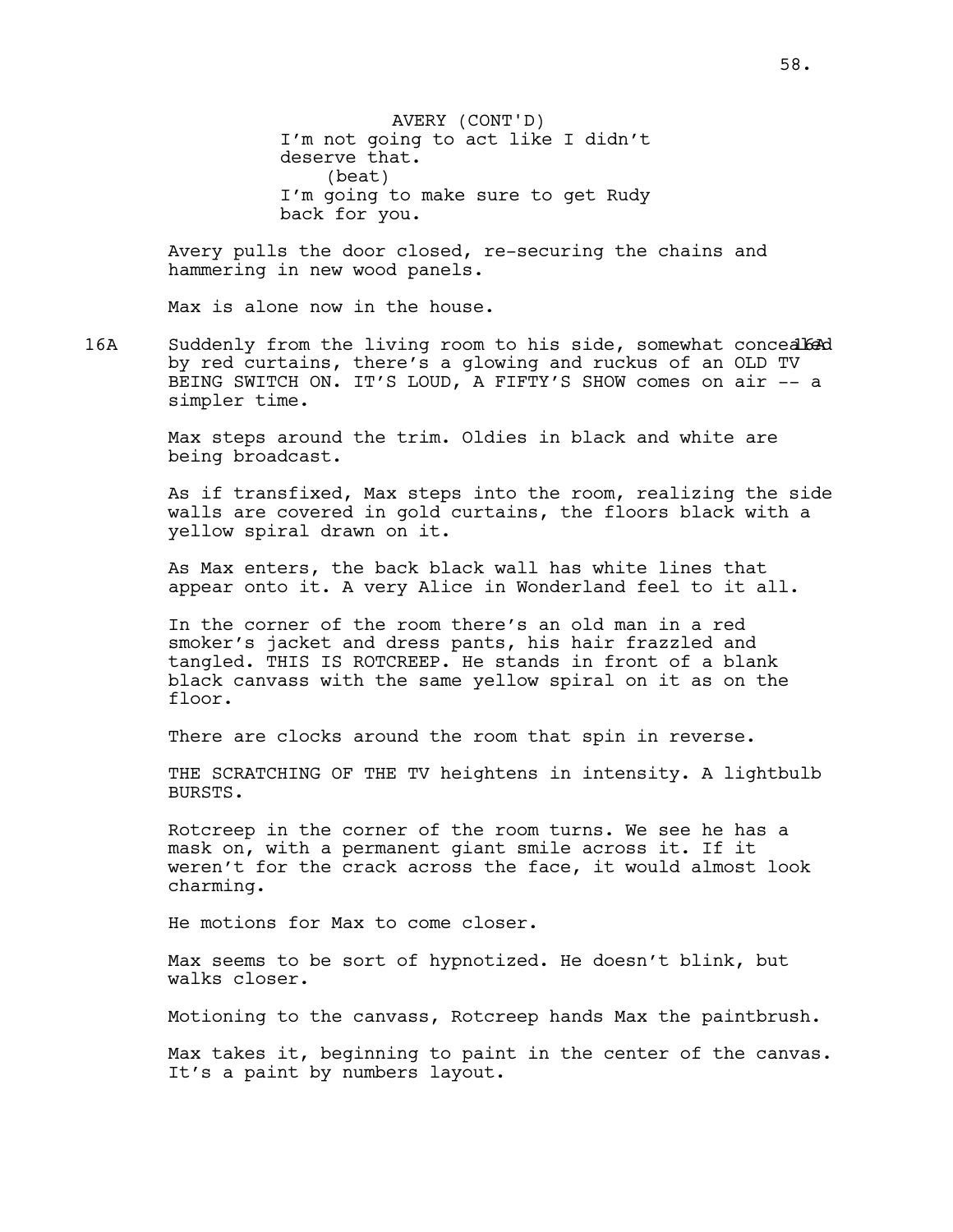As Max paints, Rotcreep stands behind him, as if smelling Max.

Max continues to paint. A big smile creeps over Max's face. \* Light moving in patterns over his face, almost starry eyed. \* Then a look of horror. His body seems to be frozen, but his  $*$ eyes move erratically in their sockets like something out of a Buñuel film.

The paintbrush drops from his hands, as at the same time the TV goes from a STATIC HUM to a CACOPHONY OF MUSIC and JAZZ.

Max turns around to see Rotcreep closing the curtains behind  $*$ him. Max is alert and scared now.

MAX

Wait. No...

Rotcreep walks toward Max as THE CAMERA slides out the curtain.

ALL WE CAN DO IS HEAR WHAT'S GOING ON:

MAX (O.S.) (CONT'D) No. Get away from me. Stop! Stop!

There's a scuffle.  $\star$ 

Suddenly the red curtains burst open and Max is there again. His hair is now a bit frazzled, too. He has a black tar handprint on his neck and around his right hand. He looks  $*$ right into the lens, a show of anguish across his face.

While this happens, the camera turns on axis, flipping upside  $*$ down on the curtains and Max. The boca of all the lights from \* here forward, now have a crack running through them.  $*$ 

Max escapes, running through the dining room into the back kitchen. The camera turning upside down a full circle again.

He tries to tear at a boarded up back window, but to no avail.

Looking up, Max sees a breakfast table and chairs upside down fixed to the ceiling. He grabs the chair and pulls it down.

In a panic, Max HURLS the kitchen chair at the window.

The chair splinters into pieces and falls back to the floor.

No luck.

Max tries the back door, but also nothing budges.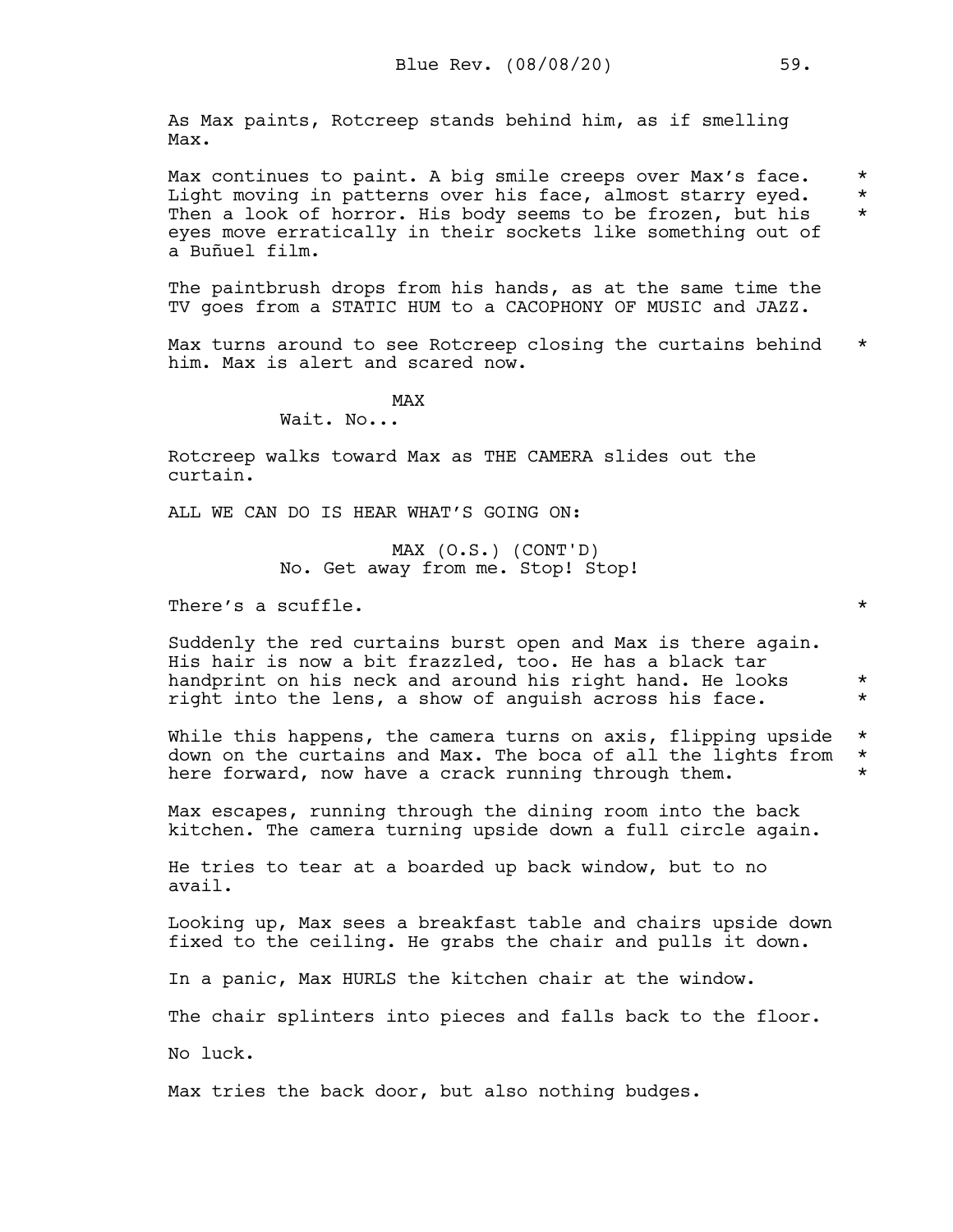Max notices steps off to the side leading into the basement. Far less than ideal, but there's nowhere else to go.

Max sees a flashlight hanging on a nail.

He grabs it, heading down the stairs. As Max heads down the  $*$ stairs, the camera passes in front of a beam that clean transitions us forward.

17 INT. ABANDONED HOUSE - BASEMENT - CONTINUOUS 17

As Max slides into the basement, he flicks on the flashlight.

Max gets familiar with his surroundings.

The space is claustrophobic - dirt walls, far from finished, and as spacious as a coffin.

He emerges to a giant steel drum with piping running throughout the rooms.

He isn't sure what to make of it.

Emerging from the confined space, the camera pans around the room.

Max picks up artifacts of a life forgotten: kids coloring books, holiday cards, family photos. This time without the eyes scratched out.

-A young Avery (11).

-A young Phillip (9).

-The two playing as brother and sister.

Max's light turns to an old Canon GL1 video camera on a flimsy tripod in the middle of the room.

In front of it, a set of race cars, dolls, and crayons atop a blanket and pillows.

Max walks over to the camera.

He switches it on and low and behold it still has power. There's a mild sound signaling function, but in the basement, it effects him like a fire alarm.

Max cringes, staring blankly at the camera, face illuminated by the glow of the screen.

He presses the side of it.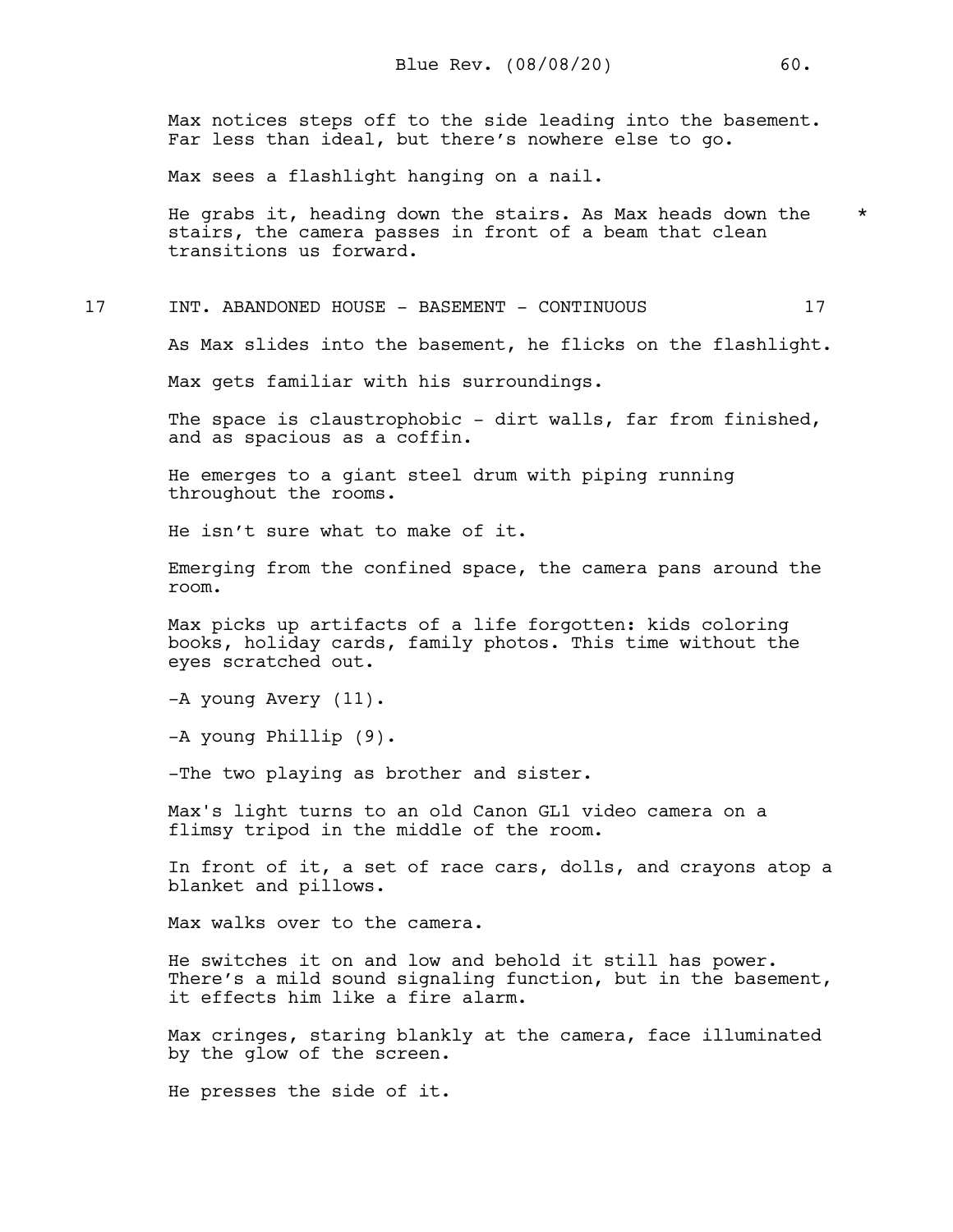A mechanical drawer pops out. Inside, a tiny old mini-DV tape.

Max presses the door back in place, and hits the "play" button.

He watches what unfolds on the tiny screen.

17A PLAYING OFF THE TAPE: 17A

The pixelated standard-def face of PHILLIP (age five) is seen playing with a toy robot in his pajamas as the camera slowly zooms in on him from above.

THE MAN'S voice (50's) behind the camera...

THE MAN (O.S.) Phillip, why don't you tell Daddy what you're doing.

#### PHILLIP

It's just Oscar, Daddy. I'm trying to teach him to swim, but I'm not sure if robots know how. I want him to win the race.

THE MAN (O.S.) Isn't that cute. You gonna win your swim meet tomorrow, Phillip?

Phillip nods, looking up at the camera.

THE MAN (O.S.) (CONT'D) Well how about you teach Daddy first. Help me get changed into my  $*$ swimsuit?

Phillip continues playing, perhaps he didn't hear.

Suddenly the light is switched on in the dim room and a voice can be heard from upstairs.

The camera quickly zooms out, jostles.

AVERY (O.S.) Daddy? Phillip? Are you two down \* there?

# PHILLIP

Avery's home!!

The man passes in front of the camera and heads up the steps. For the first time we see the man briefly (ROTCREEP) but clearly in the reflection of a mirror.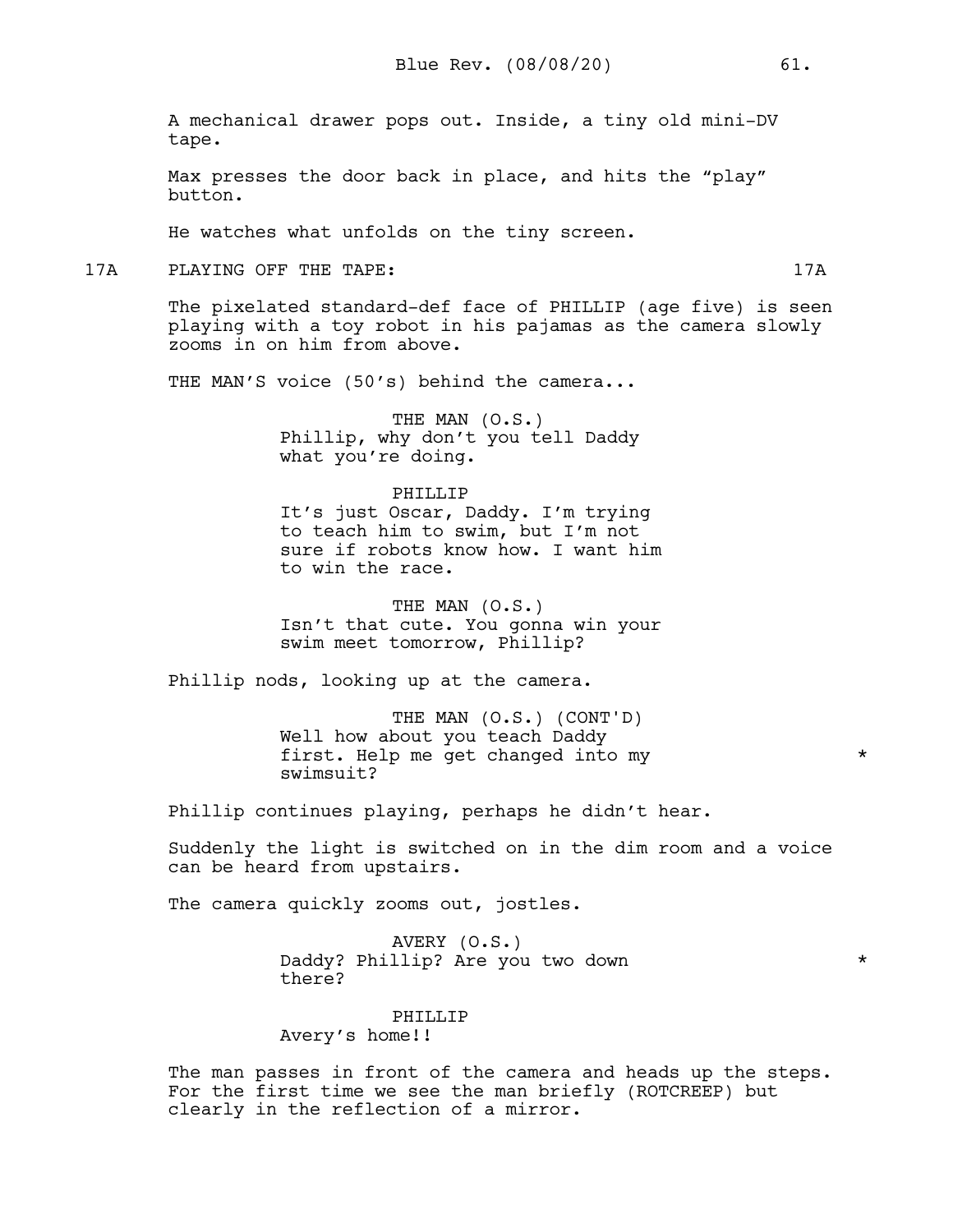Phillip sits up, now facing the camera.

PHILLIP (CONT'D) (under his breathe) Creep.

Phillip kicks over the camera, which lands with a bang on its side. Max is about to turn away from the screen, when he notices something or someone in the shadows. The figure steps closer into the light behind the young Phillip, then looks directly into the lens: it's Max. He stares.

Max snaps out of it, GASPING, pushing the camera over himself.

He turns the flashlight back ON.

The coast is clear. It's still just him. He shakes off what he's just seen...

Max makes his way down an exceptionally narrow section, sliding sideways to get through.

INSIDE, a cellar door on the opposite wall.

Max heads toward it, stopping next to a vanity table with more photos.

On the shelf is a picture of a young Phillip and Avery with what appears to be their mother.

The woman has life in her eyes, but her body is frail.

She sits in a wheel chair attached to a mobile IV. Late stage MS, it seems, maybe Huntington's Disease? Her two kids sit at her feet.

Halfway out of frame, a man stands next to her, a hand on his wife's shoulder.

Max looks down and behind the armoire rests a baseball bat. Divine intervention... a lucky find...

Max grabs it and goes at the cellar doors.

He whales on the two steel clamps holding the padlock, and then starts pounding against the panels making progress.

There's A COMMOTION outside and Max holds for a moment, then goes back to hammering away.

One...

Two...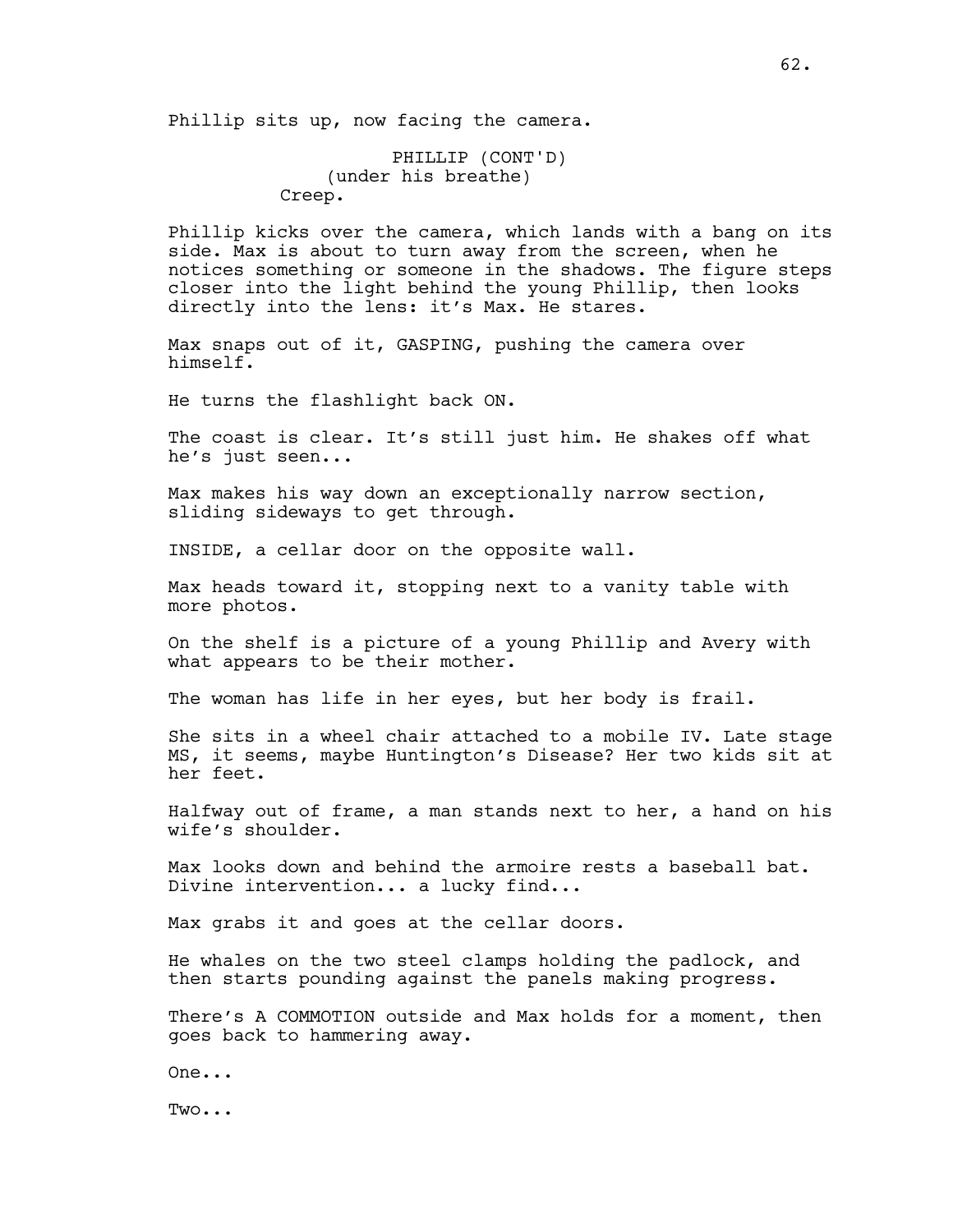Suddenly the cellar door pops open... but not by Max's doing. Avery is there along with Phillip. They're holding Rudy.

RUDY

Max!

MAX

No!

The two drop Rudy into the basement next to Max. Rudy quickly takes refuge.

Max on the other hand makes a break for it, only to have Avery empty a bucket of water on top of him (and the camera) as he falls back inside.

Avery and Max make eye contact as the cellar doors are closed.

> AVERY Remember - Rotcreep only needs one \* \* \* \* \* \* \* \* \* \* \* \* of you...

Avery slams the cellar doors closed, re-fastening the locks.

Max turns to Rudy who is quite shaken up on the floor.

He gets down next to him.

RUDY I'm sorry, Max. I'm sorry. I tried to get away and get help.

MAX It's all right, bud. Are you all right?

RUDY I really tried!

Max takes Rudy's hand and sticks it out.

MAX Remember what I said?

Rudy nods, dryly.

MAX (CONT'D) Well the same is true about your legs. How are you supposed to outrun someone twice your size?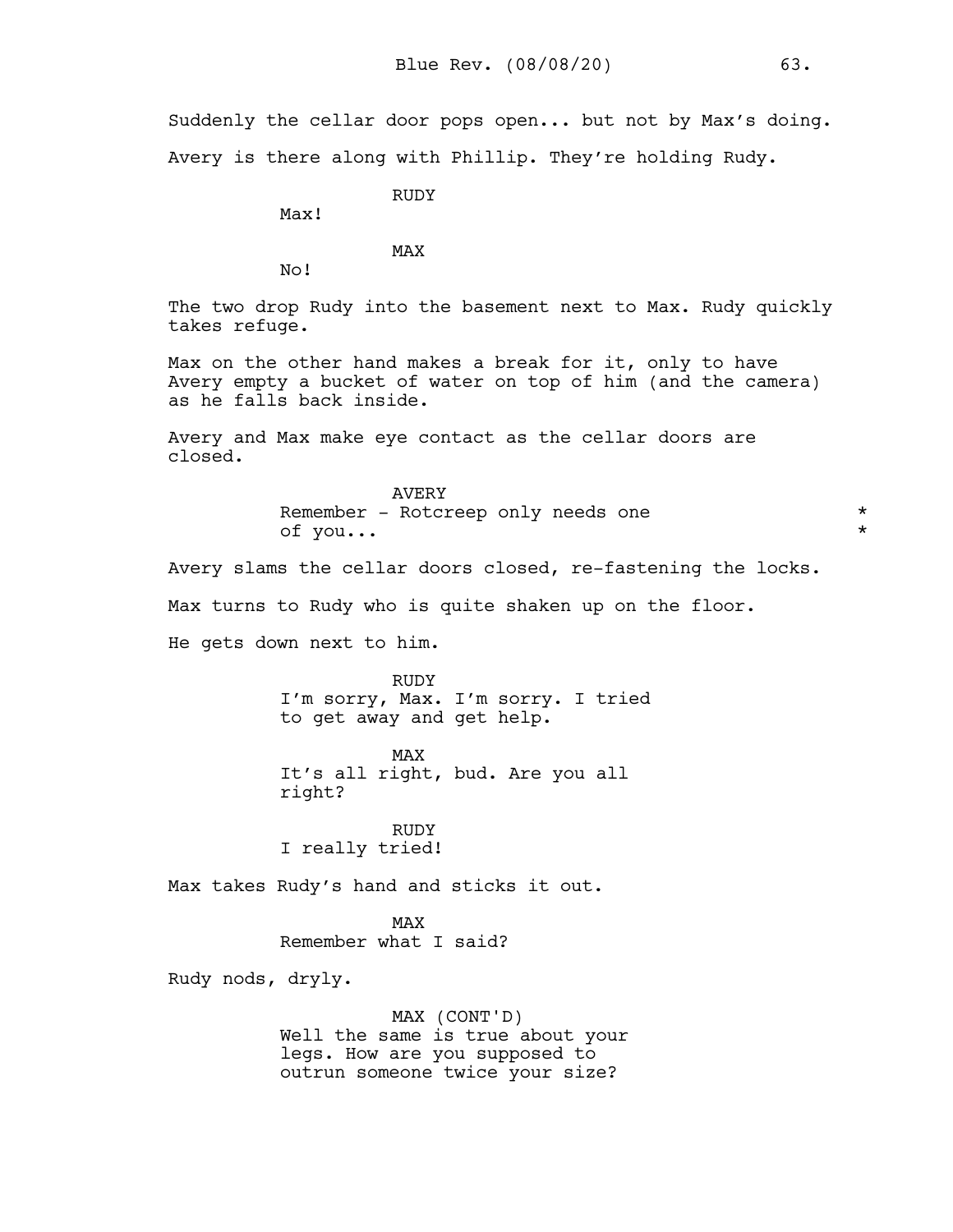RUDY Because I'm smarter.

MAX (chuckles) That very well may be true, but there are two of them. Two people twice your size.

Rudy quiets a bit.

RUDY I see you're still alive.

MAX What's that supposed to mean?

RUDY I'm happy you're still alive. Truly.

Rudy turns to look around the room.

RUDY (CONT'D) What is all this stuff?

MAX Come on, let's get you cleaned up.

Max has Rudy sit on a chair next to the vanity table as he grabs a trash bag and rummages through it.

He finds a hand towel and uses it to dry off Rudy and then himself. himself. \*

> RUDY  $\star$ I'm worried about my mom right now.  $\star$

MAX Be strong for me okay, Rudy?

Rudy nods.  $\star$ 

RUDY Do you think your mom is worried about you?

MAX Stop asking so many questions, okay? (beat) Can you do that for me?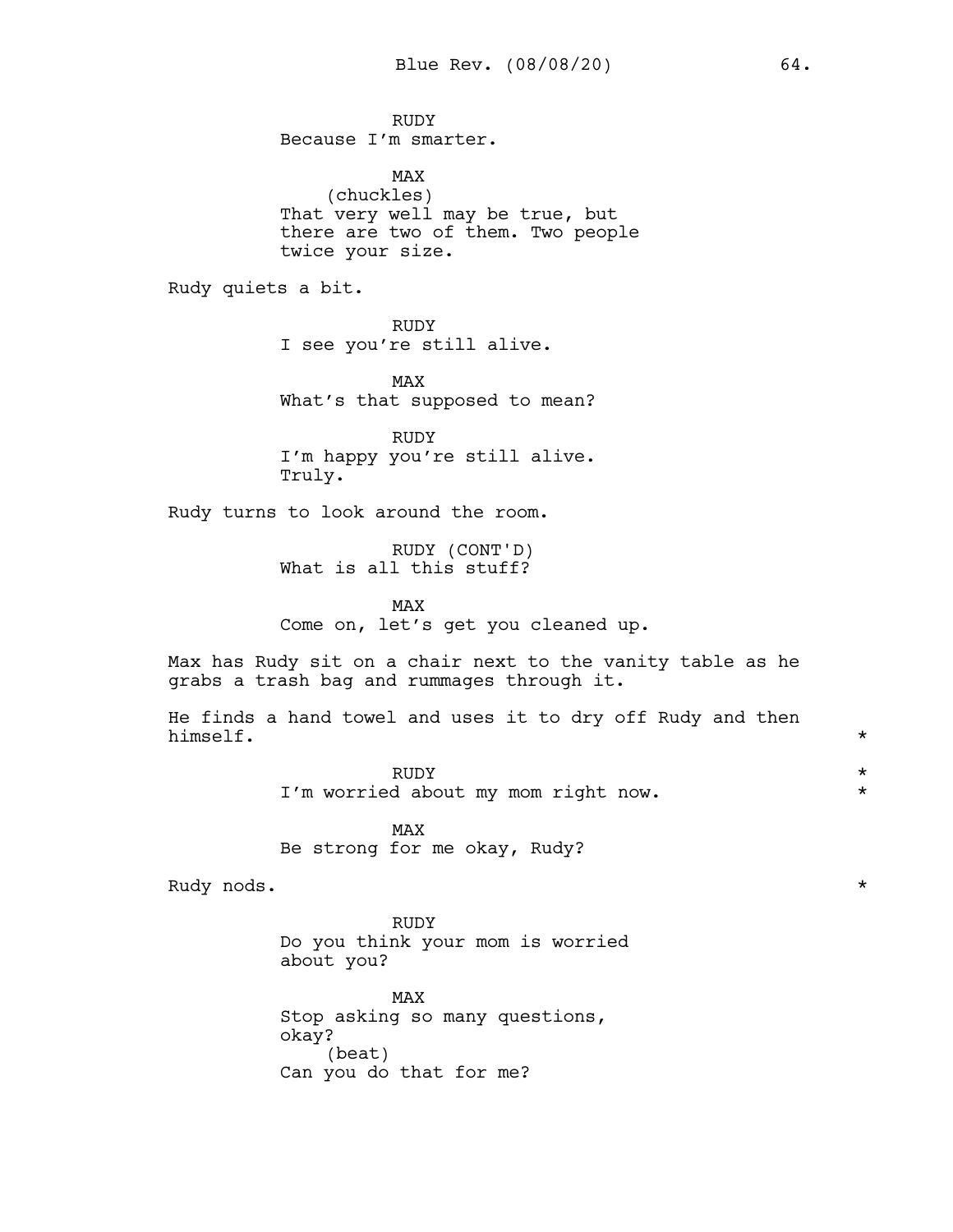RUDY Okay. Rudy sees the black tar mark on Max's right hand.  $*$ RUDY (CONT'D) \* Are you okay, Max?  $\texttt{MAX}$   $\star$ I'm fine, buddy. \* Rudy notices the Max's neck.  $\star$ RUDY  $\star$ His mark is on your neck too. \*  $\texttt{MAX}$   $\star$ I said I'm fine! \* Rudy grows quiet.  $\star$ MAX (CONT'D) \* I'm sorry. I didn't mean to snap at  $*$ you. \* RUDY  $\star$ It's ok. I knew you weren't fine \* when you said it. Just because your  $*$ <br>grown, doesn't mean you don't need  $*$ grown, doesn't mean you don't need \* help too.  $\star$  $\texttt{MAX}$   $\star$ I think you're right about that.<br>But that's me - always trying to be  $*$ But that's me - always trying to be  $*$ <br>stoic... until I'm not. stoic... until I'm not. RUDY  $\star$ Stoic?  $\star$  $\texttt{MAX}$   $\star$ Yeah like... \*  $\star$ It doesn't matter.  $\star$ RUDY  $\star$ It matters to me, Max.  $*$ Rudy offers out the towel for Max to clean up. Max signals  $*$ his appreciation. He takes it.  $\qquad \qquad \star$ MAX Come on, let's get you into some dry clothes.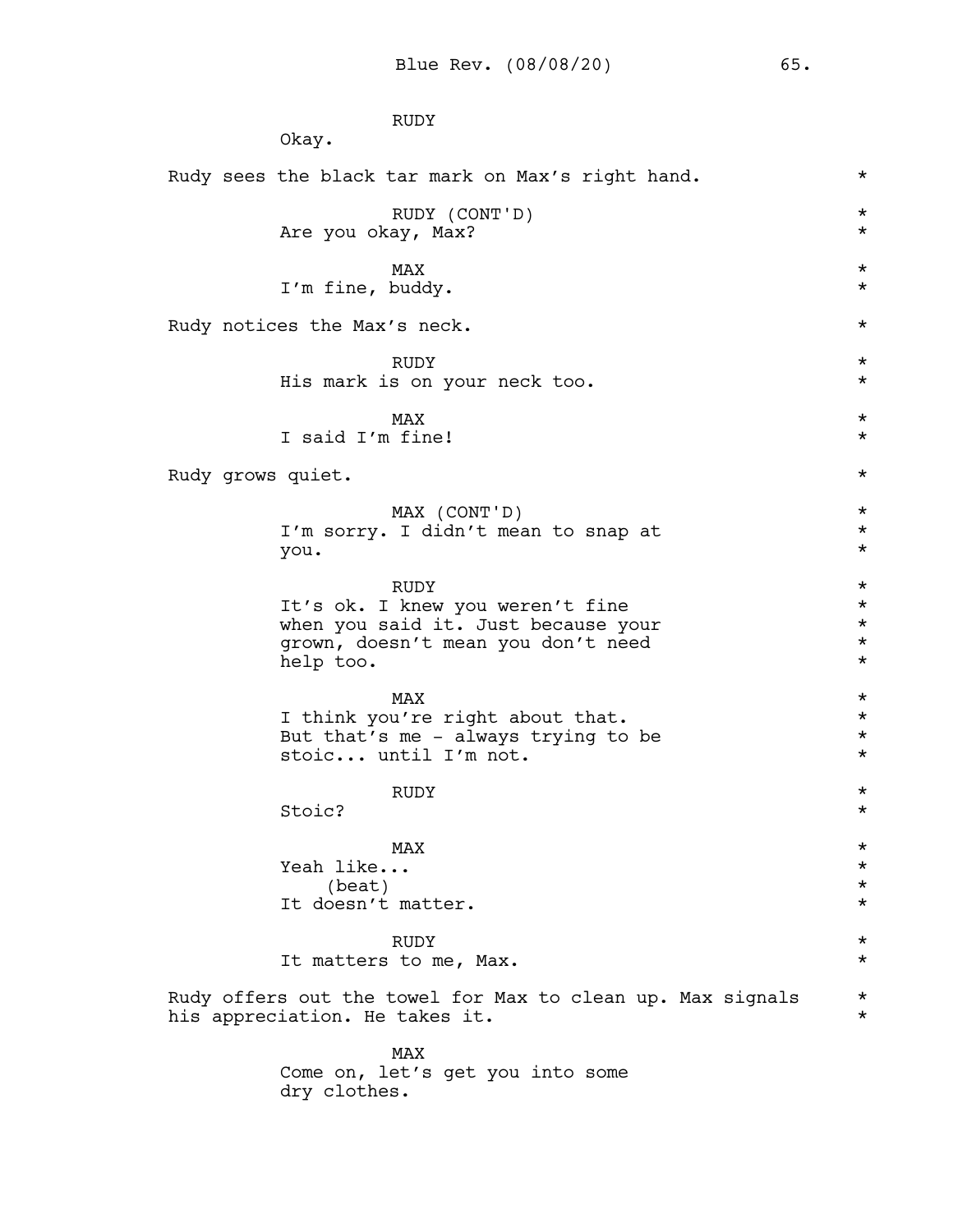Max sorts through the bags and boxes, finding kids clothes. He helps Rudy change his shirt. Put a cap onto his head. The clothes Rudy changes into are the same ones we saw young Phillip in earlier on the video camera.

| <b>RUDY</b>                         |  |
|-------------------------------------|--|
| I don't like it down here, Max. We  |  |
| should go back to the hiding place. |  |

# MAX

I hear ya.

Rudy and Max walk into the center room, past the video camera.

| <b>RUDY</b><br>Whose is this?                                                                                             | $^\star$ |  |
|---------------------------------------------------------------------------------------------------------------------------|----------|--|
| <b>MAX</b>                                                                                                                | $\star$  |  |
| Their dad's video camera.                                                                                                 | $^\star$ |  |
| <b>RUDY</b>                                                                                                               | $\star$  |  |
| You mean Rotcreep's?                                                                                                      | $^\star$ |  |
| MAX                                                                                                                       | $^\star$ |  |
| You know too?                                                                                                             | $^\star$ |  |
| <b>RUDY</b>                                                                                                               | $\star$  |  |
| I may have small fingers, short                                                                                           | $^\star$ |  |
| legs, but like I told you I am                                                                                            | $^\star$ |  |
| smart.                                                                                                                    | $\star$  |  |
| MAX                                                                                                                       | $^\star$ |  |
| (chuckles)                                                                                                                | $^\star$ |  |
| I know you are, Rudy.                                                                                                     | $\star$  |  |
| Max looks toward the back part of the basement, where he was<br>standing before in the video. There's a FLICKER OF LIGHT. |          |  |
| MAX (CONT'D)<br>Stay here, all right, I'm going to<br>checkout this room.                                                 | $^\star$ |  |
| <b>RUDY</b>                                                                                                               | $^\star$ |  |
| Don't leave me, Max.                                                                                                      | $^\star$ |  |
| <b>MAX</b>                                                                                                                | $\star$  |  |
| I'll just be a moment. Can you hide                                                                                       | $\star$  |  |
| until I come back?                                                                                                        | $^\star$ |  |
| <b>RUDY</b><br>Like I said I'm an expert hider.                                                                           | $^\star$ |  |
| Rudy slides behind some slats and cardboard.                                                                              | $^\star$ |  |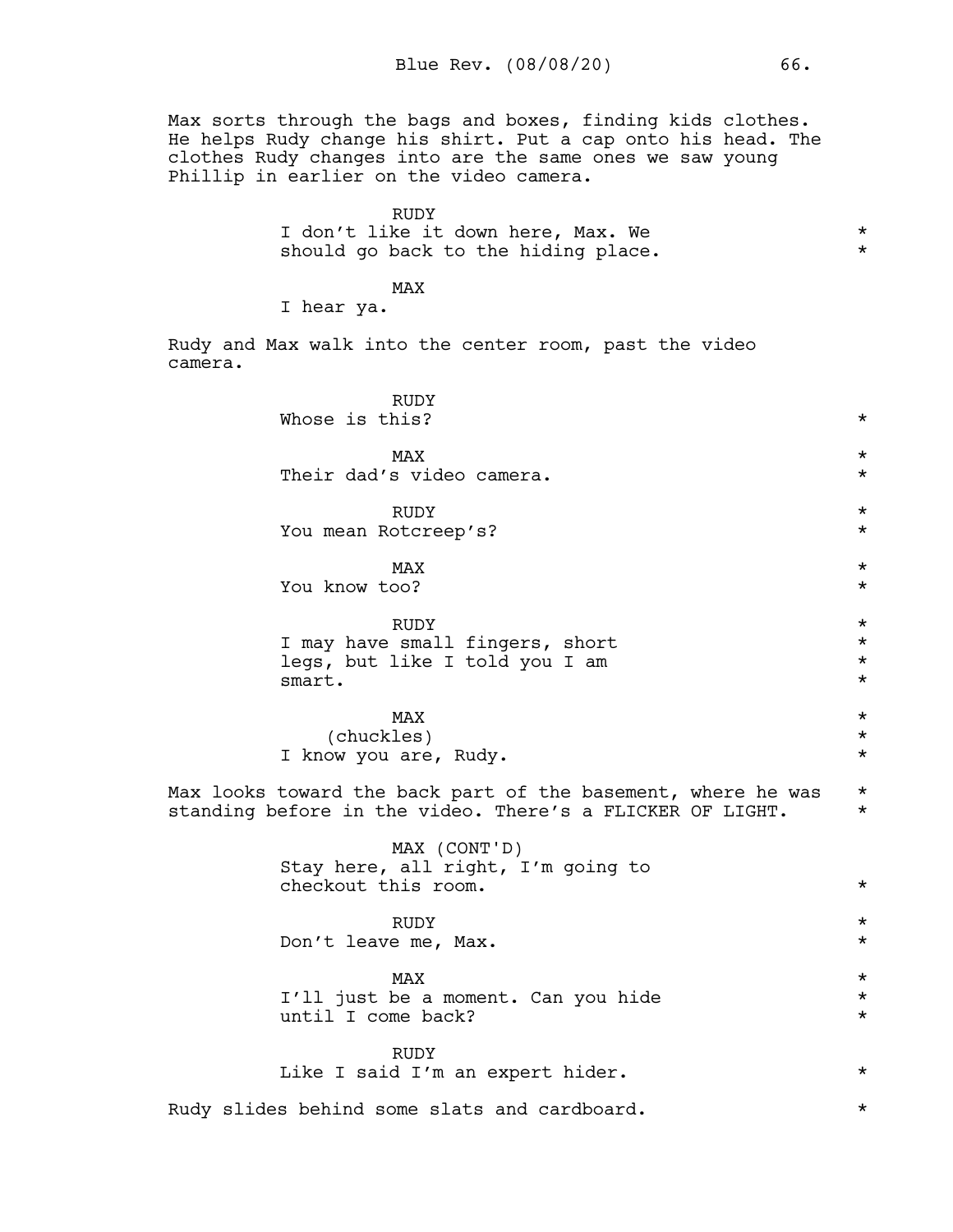| RUDY (O.S.) (CONT'D)<br>Can you see me?                                                                                                                                                                                               | $^\star$<br>$\star$           |  |  |  |
|---------------------------------------------------------------------------------------------------------------------------------------------------------------------------------------------------------------------------------------|-------------------------------|--|--|--|
| MAX<br>No, not at all.                                                                                                                                                                                                                | $\star$<br>$^\star$           |  |  |  |
| <b>RUDY</b><br>(poking his head out)<br>See, I told you!                                                                                                                                                                              | $\star$<br>$\star$<br>$\star$ |  |  |  |
| Max smiles.<br>$\star$                                                                                                                                                                                                                |                               |  |  |  |
| MAX<br>Get back in there.                                                                                                                                                                                                             | $\star$<br>$\star$            |  |  |  |
| $^\star$<br>Rudy does so. Max creeps toward the back part of the<br>basement, sliding through the concrete doorway. He shines his<br>light around the room.                                                                           |                               |  |  |  |
| Painters tarps hang in place along the walls with old family<br>furniture scattered around. In a bucket toward the back, Max<br>reaches in and finds a crow bar.                                                                      |                               |  |  |  |
| He grabs it, pleased beyond belief at his find.                                                                                                                                                                                       |                               |  |  |  |
| As Max turns around, he realizes he's not alone. Around the<br>room with black tar hand prints smattered over their body are<br>three naked male teens. A kids light, like a zoetrope, turns<br>and illuminates the room.             |                               |  |  |  |
| What skin is showing is gray, peeling, and cracked.                                                                                                                                                                                   |                               |  |  |  |
| Max freezes as the group just stares forward with blackened<br>eyes.                                                                                                                                                                  |                               |  |  |  |
| Max shines the flashlight at each of them, looking on<br>blankly. He grabs his hair in anguish as the camera goes in<br>and out of focus, pulsing with his head.                                                                      |                               |  |  |  |
| Wielding the crow bar, Max steps through the room. He eyes<br>Rudy outside the door, now on the floor playing with the<br>robots. The camera is back upright, and Rotcreep is standing<br>behind it. A huge grin on his cracked face. |                               |  |  |  |
| On edge, Max steps closer to the door. It's as if he's<br>recreating the shot he saw earlier with young Phillip,<br>emerging from the shadows. Except instead of being behind the<br>camera, it's now Rotcreep.                       |                               |  |  |  |

MAX (CONT'D) (whispered) Rudy...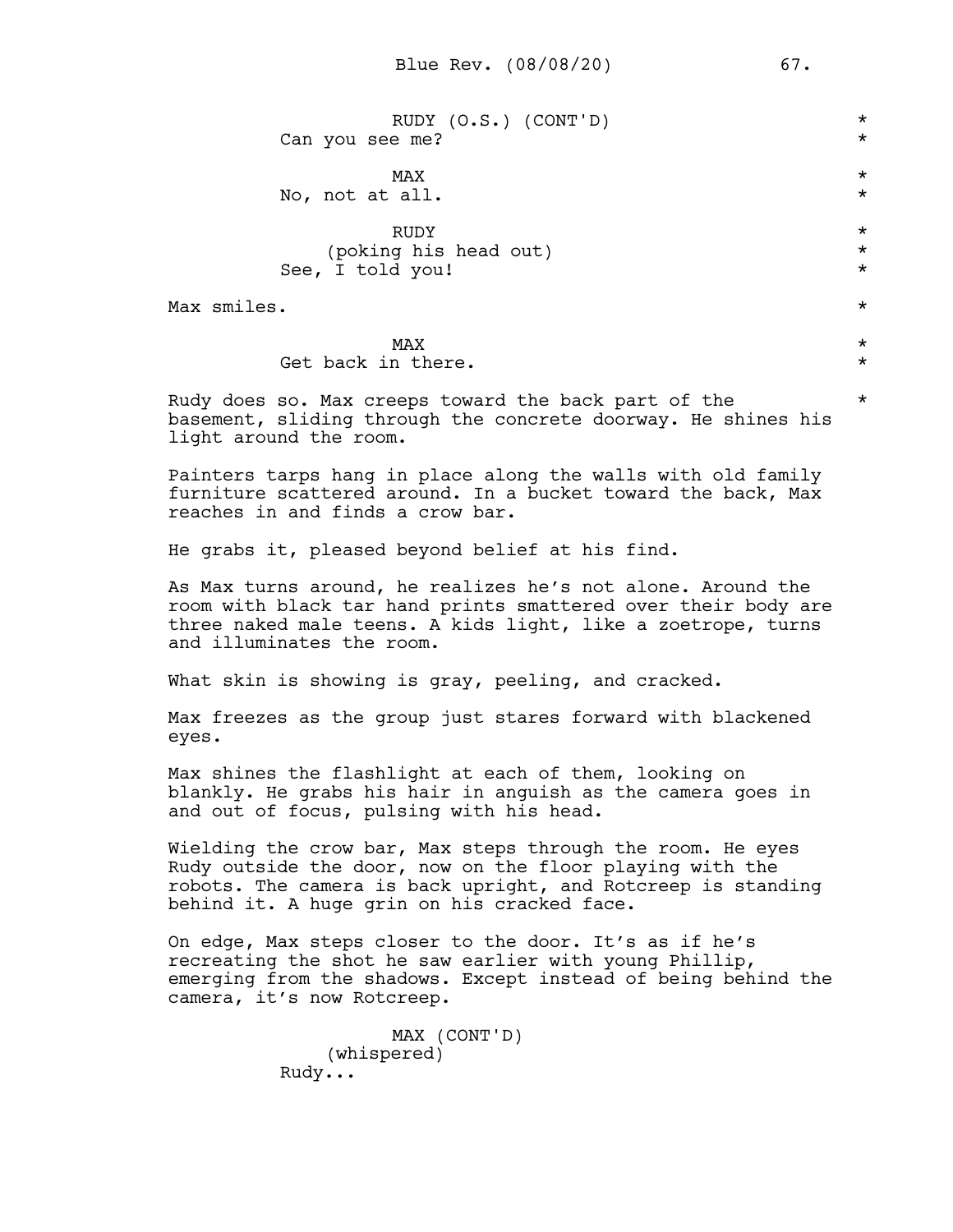At this Rudy seems to snap awake. He stands up and walks toward the doorway as Rotcreep pans the camera to Rudy.

RUDY

Max...

Rotcreep steps out from behind the camera, approaching Rudy.

MAX

curtain flutters — fresh air from outside.

Rudy! \*

RUDY

What?

Rudy turns to see Rotcreep behind him. With inhuman strength, \* Rudy is picked up and pulled up the stairs SCREAMING.  $*$ We WHIP PAN to Max as he comes center frame. He freezes,  $a \rightarrow \ast$ look of complete horror that keeps him from pursuing.  $*$ The camera WHIP PANS back, looking up to the top of the  $*$ stairs Rotcreep and Rudy are gone. In their place, the Frail \* Woman from outside the bar stands. She looks down at Max,  $*$ then slowly walks out of the doorway.  $*$ Max is spooked, he starts pulling at his hair.  $*$ With the crow bar, he heads up the staircase into the  $*$ kitchen. \* 18 INT. ABANDONED HOUSE - GROUND FLOOR - CONTINUOUS 18 \* Max emerges from the basement.  $*$ Rudy is dragged SCREAMING through the living room by  $*$ Rotcreep. RUDY Max! Help! Help me!! Max gets to the end of the living room, only to turn and see  $*$ the Frail Woman again, this time at the opposite side of the \* house. Blood trickles down her gown from her arms and legs. \* Max is back in anguish, freaking out at the sight of her.  $*$ Very slowly, she walks toward him. \* Instead of continuing after Rudy up the stairs, Max starts  $*$ prying at a board over a window in the living room. He makes headway as the nails split off and the board falls away. Just a pane of glass and another wood panel. The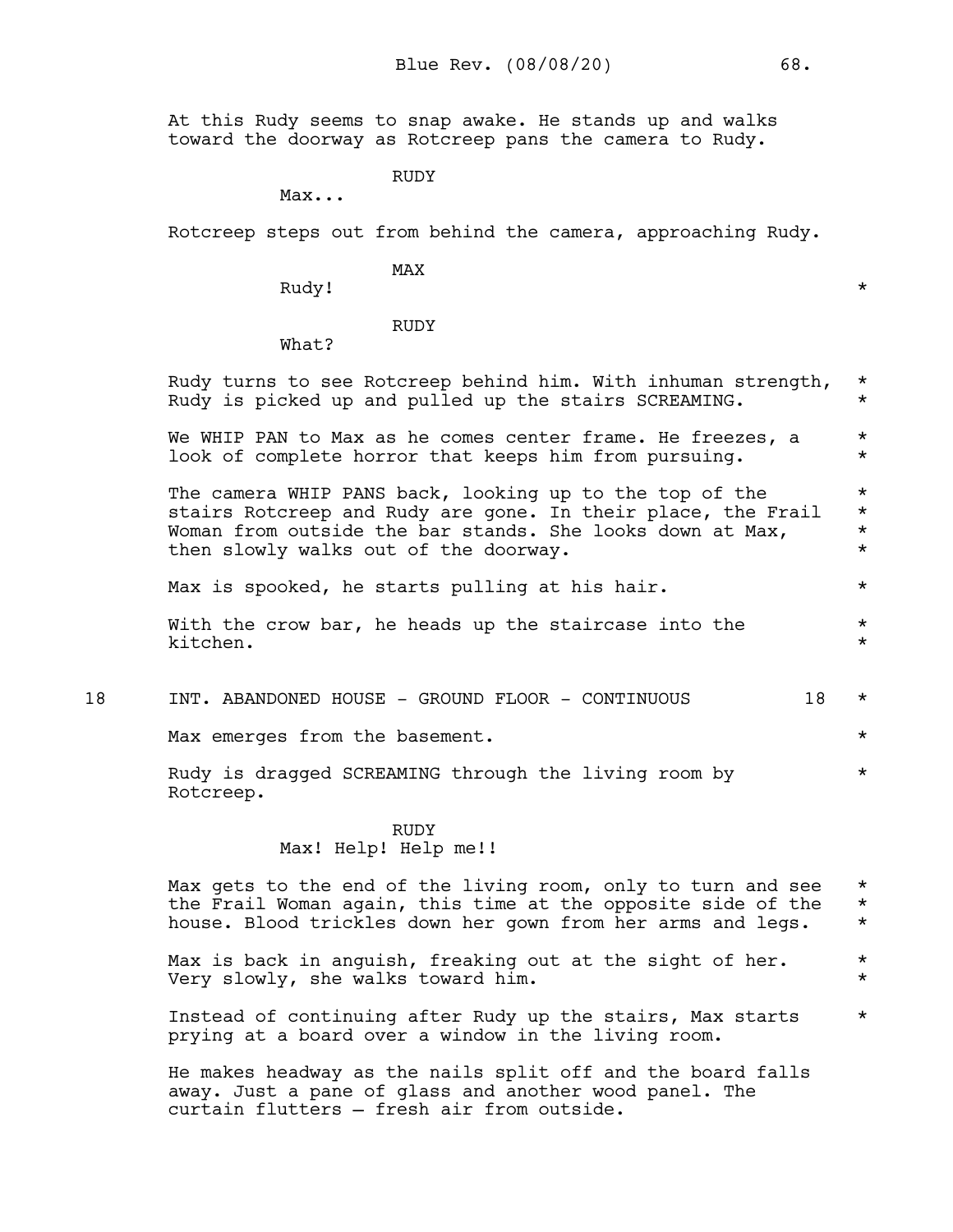The Frail Woman gets closer.  $\star$ 

Max grips the crowbar tightly, putting all of his weight into a massive SWING, SHATTERING THE GLASS and making a hole for himself.

There's CRASHING from upstairs.

Max looks up.

He has a choice. Through the window to safety... or back upstairs past the Frail Woman.  $*$ 

> RUDY (O.S.) (CONT'D) Help! Help! Please!

There is a MASSIVE COMMOTION up in the master bedroom as Rudy continues to SCREAM.

Max clears more glass and readies to kick through the final board.

> RUDY (O.S.) (CONT'D) Help me! Please! Max! \*

Max stops. Is he really going to do this...?

He puts his hands over his face and pulls himself together, dropping the crow bar, racing past the Frail Woman and up the  $*$ stairs. \*

As Max nears the staircase, there is now a stream of blood flowing down them. The camera begins to spin upside down and in circles. Max claws his way up the stairs, getting covered in blood in the process.

On all fours, he reaches the top stair, utterly disoriented.

RUDY (O.S.) (CONT'D) No... No! Please stop. No! Don't!

Max climbs to his feet, standing outside the master bedroom, the camera still spinning.

19 INT. ABANDONED HOUSE - 2ND STORY - CONTINUOUS 19

The blood is flowing out from under the door of the master bedroom.

Rudy CRIES OUT...

RUDY (O.S.) Please! NO! Please!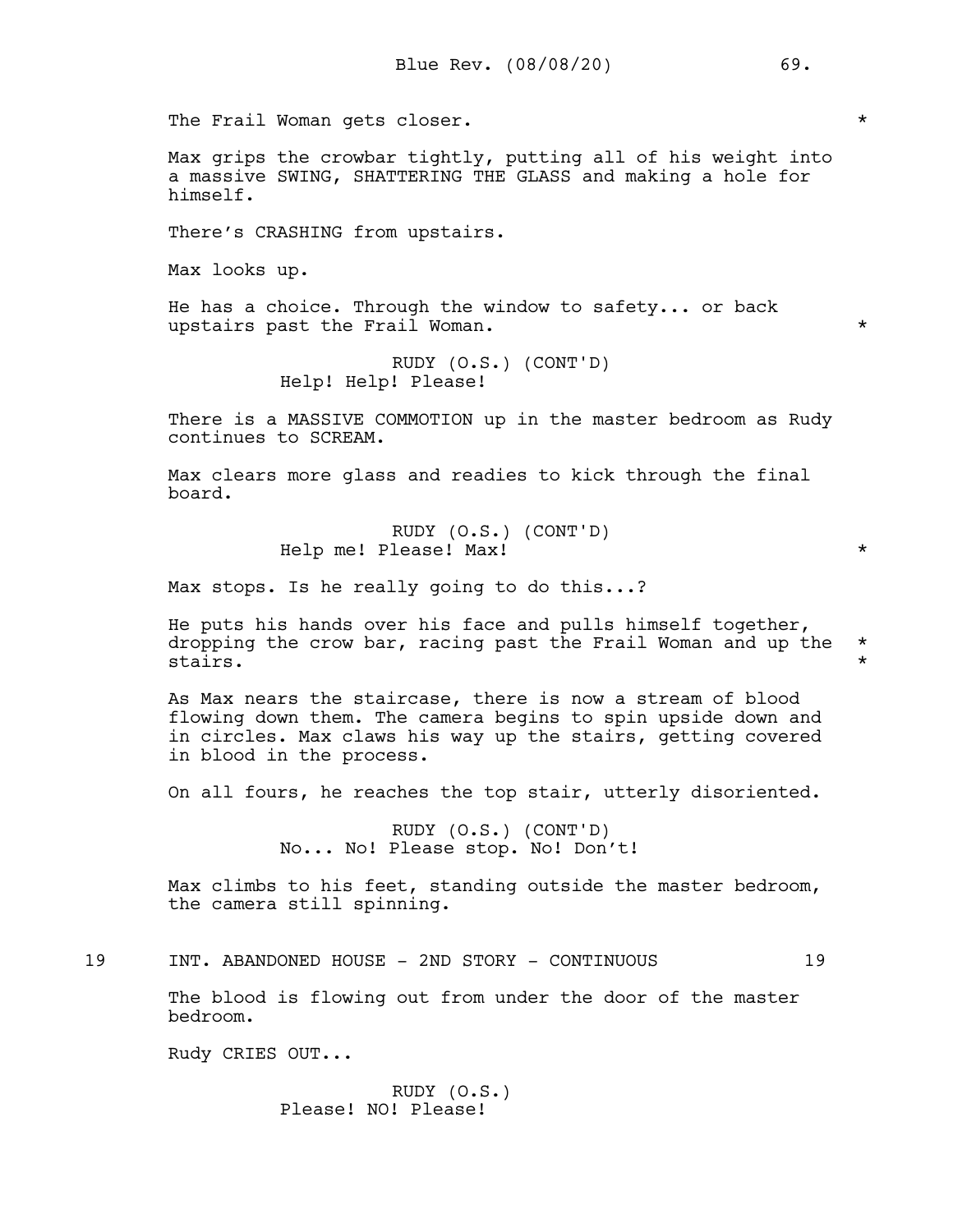Max tries the knob, but it won't open. He SLAMS his palms and fists against the wood, but there's no success.

> MAX Don't hurt him. Get the fuck away from him!  $\star$

We see that at the bottom of the stairs, the Frail Woman has  $*$ disappeared.

Max gets vicious. He slams his whole body into the door.

THERE'S SHRILL CRY FROM RUDY INSIDE THE ROOM. Something is very wrong.

Max takes a step back, eyes the lock.

A firm kick and the door breaks open. The room is black.

Rudy comes running out! SHRIEKING, CRYING.

The master bedroom door SLAMS closed.

Rudy's clothes are ripped and hanging off his frail bloody and scratched body. Black tar handprints are all over him.

Rudy careens into the hall and to the safety of the original boy's bedroom where they first met.

Max stands in the hallway. Both doors next to him are closed.

Rudy SCREAMS in the other room.

Max turns back toward the master bedroom. He looks at the handle. Is he really going to do this? The camera continues to spin.

Resolute.

Max pushes open the master bedroom door.

This was not what he was expecting to see. The camera stops.

20 INT. ABANDONED HOUSE - 2ND STORY MASTER BEDROOM - CONTINUOUS20

Inside the master bedroom is what looks like a hall of mirrors. The LIGHTS STROBE incessantly. Cracked and angled mirrors every which way reflects Max's face as the black tar sludge slowly drips down them and over his reflection.

Max GASPS, stumbles back a bit into the hallway

With a yank of the knob, Max closes the door again.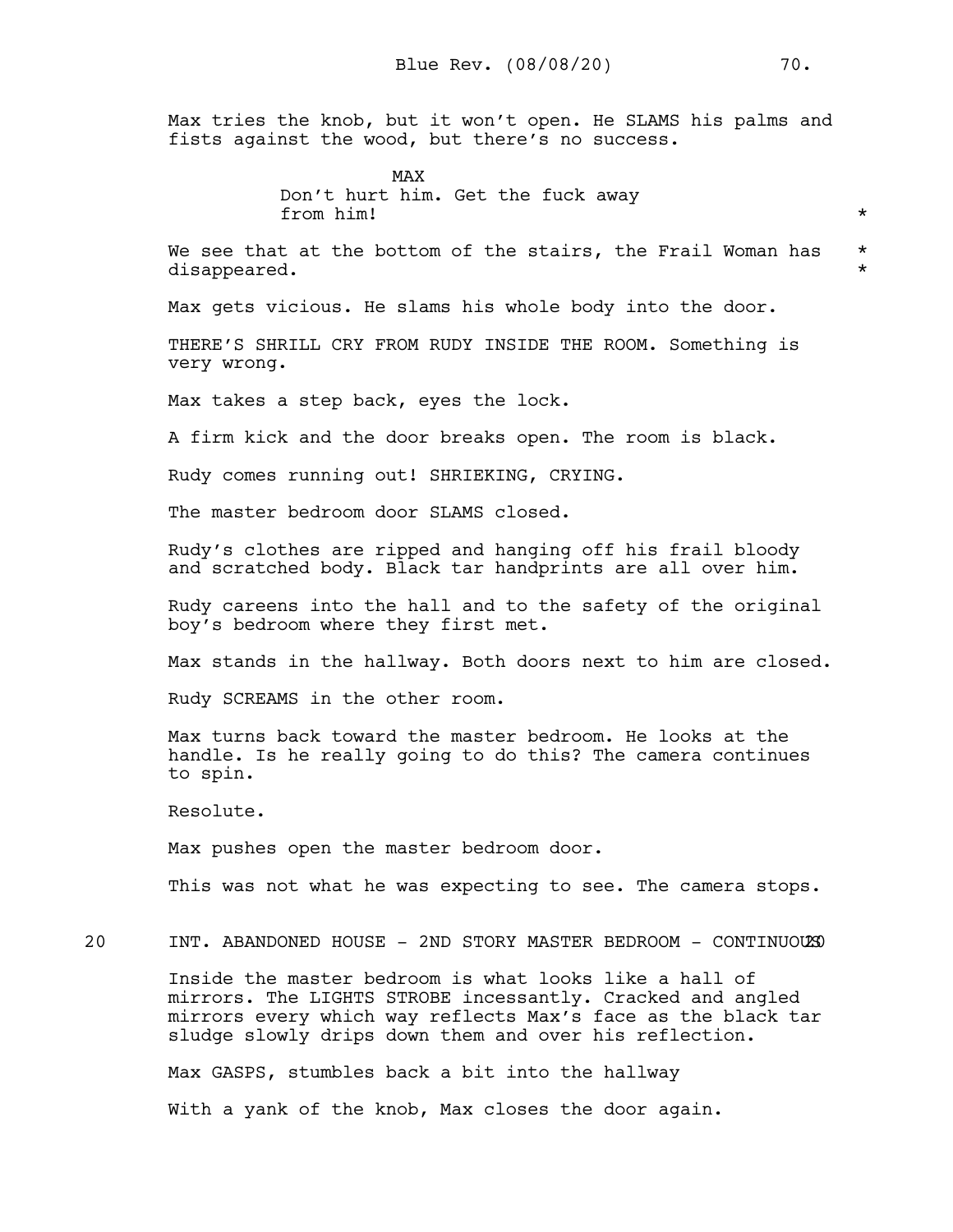He regains his composure, vomiting down the steps, catching his breath.

Once he's a little less queasy, Max stands upright.

He fixes his hair, dusts off his shirt, fixes his collar, and then lightly touches the black tar handprints on his neck and arm.

A deep breathe, Max turns back to the second boy's bedroom door. We can hear RUDY still inside CRYING softly.

Max turns the knob.

21 INT. ABANDONED HOUSE - 2ND STORY BOY'S BEDROOM - CONTINUOUS21

The room is how he and Rudy left it. Max shuts the door behind him. Rudy sits on the bed.

He's playing with a 50's MUSIC BOX, having sobbed himself out.

His face is wan and lifeless.

MAX

Rudy...?

Rudy doesn't look up. He's adrift in his own world.

RUDY (whispered) I wish I had it in me. (beat) I wish I could sleep. (beat) I wish I had it in me.

MAX

Rudy!

For a split second, Rudy is present again. He looks at Max.

RUDY You flipped...

MAX Rudy... I didn't... I'm sorry! \*

Rudy pulls the sheets up over his head, completely covering himself.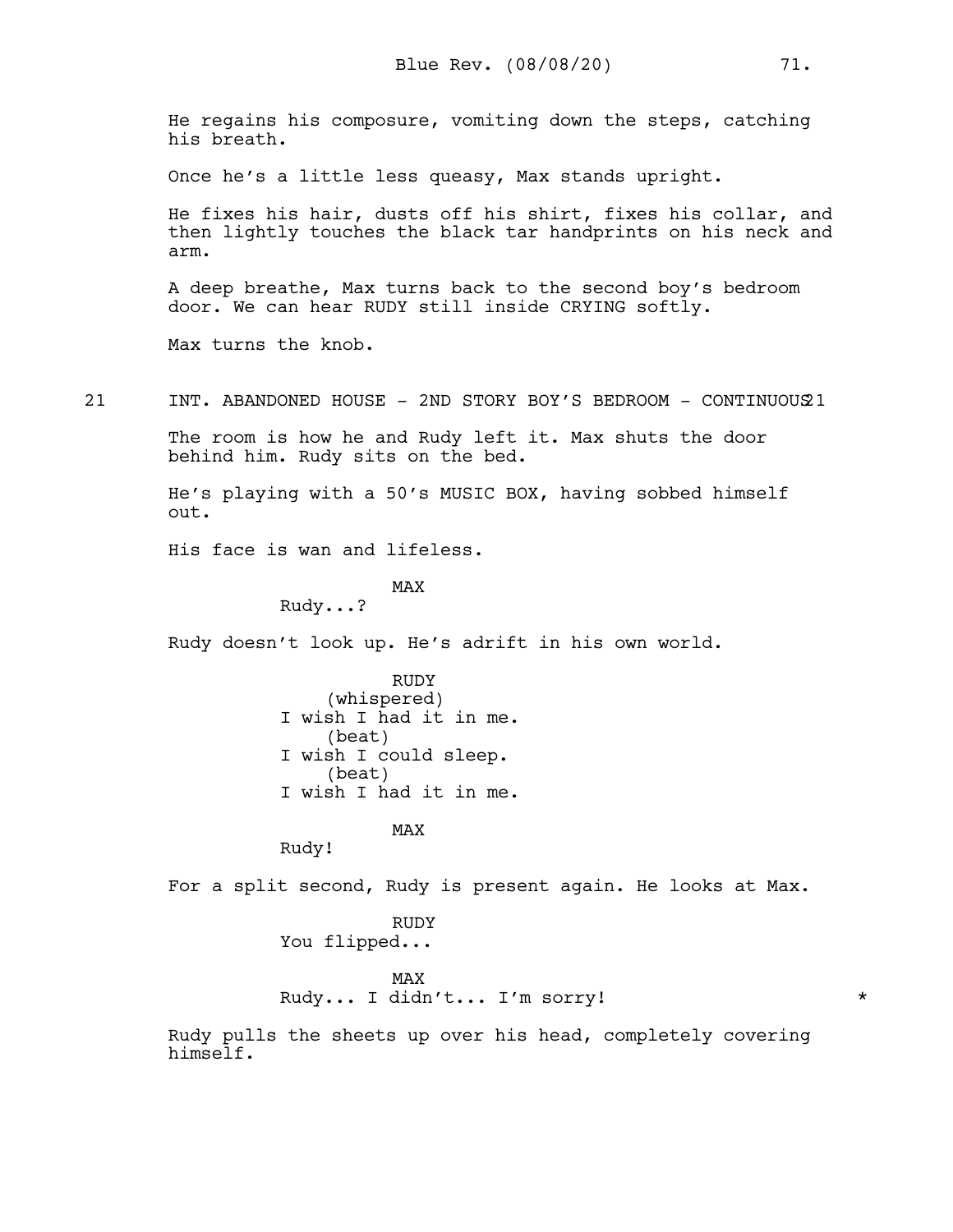RUDY (whispered) I wish I was a stronger person. (beat) I wish I could sleep.

THE CAMERA PANS FROM RUDY TO MAX AND MAX ALONE. Something is more than awry. But what? RUDY (O.S.) (CONT'D) (whispered) I wish I could sleep. (beat) I wish I was a stronger person. MAX Rudy, we're going to escape this. Max approaches the bed. MAX (CONT'D) Rudy?! The covers are pulled back. It's almost too much for Max to bear. From his scalp and eyes, what looks like puss and blood oozes down Rudy's face and shoulders. His face gray and completely lifeless. At this, THE LIGHTS RETURN TO NORMAL. The house back to how \* it was when Max and Avery first arrived.  $*$ Max clasps a hand over his mouth.  $\star$ He staggers back, falling into the wall behind him. He CHOKES OUT A SCREAM, knocking a chair out of the way and running into the hall and down the stairs. 22 INT. ABANDONED HOUSE - GROUND FLOOR - CONTINUOUS 22 Max gets to the bottom of the stairs and stops. Something has come over Max again. The SOUND of the TV in the other room is ON. Max turns and parts the curtains.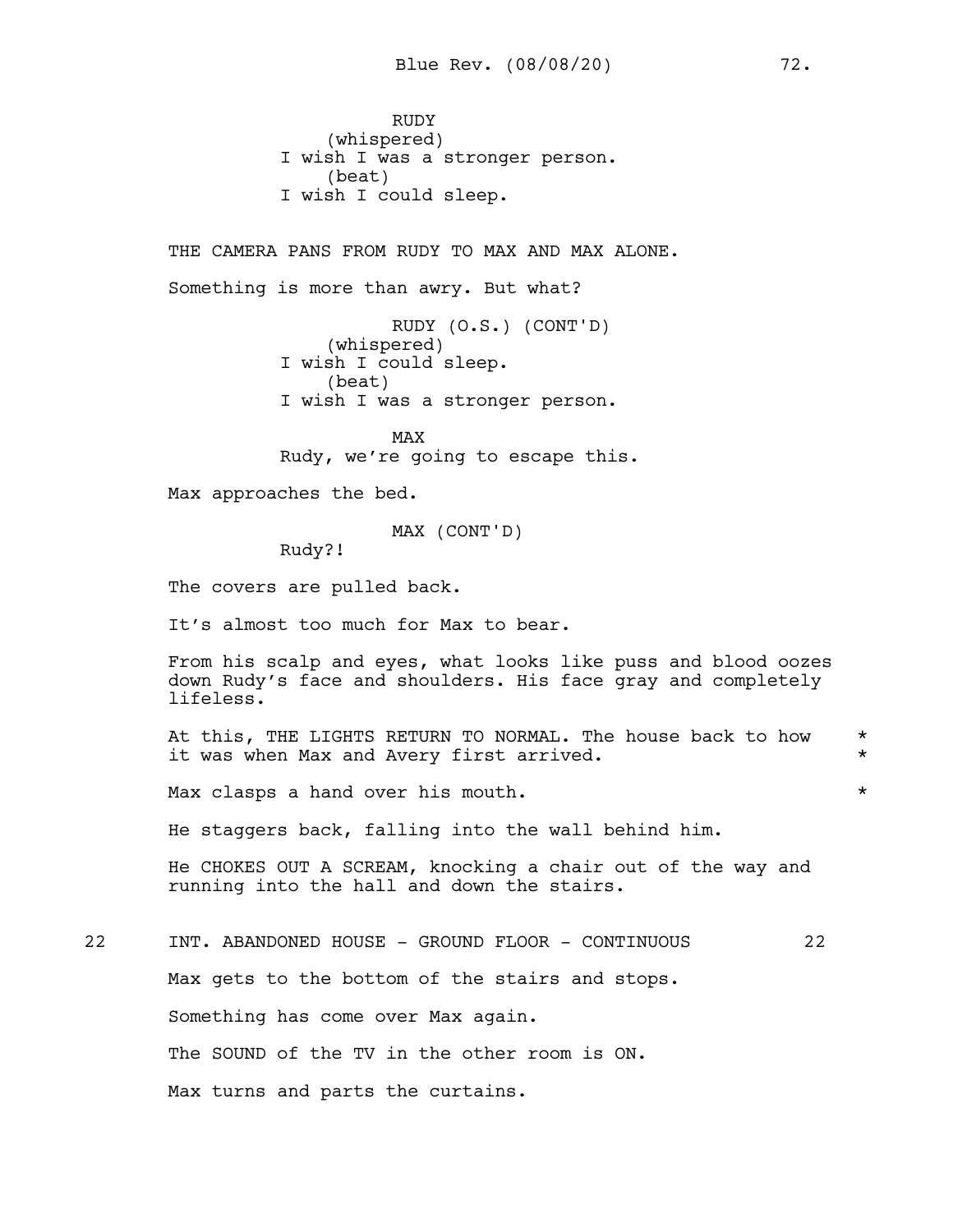The same gold drapery, the same black and yellow floor. A new more homey environment.

22A What looks like an early  $50'$ s sitcom with a LAUGH TRACK i $22$ An the TV. A simpler time. Max takes a glass and a bottle of alcohol off a drink cart that's now in the rooms and steps around the couch.

> He takes a seat, pouring the drink. He begins to laugh at the show, soft at first and then BOISTEROUS. Light from the TV is cast on him, making a concentric circle.

> Max cuts off the tip of a cigar with a razor blade and lights it.

> ON THE TV: A 1950's housewife emerges from the kitchen with a giant silver platter. She removes the lid revealing a boar's head, tusks and all.

> Suddenly something on the bottle catches Max's eye: the label says "Inferno."

Max grows quiet, pensive. He stops laughing, now a bit more aware he's covered in blood, hair matted, and black tar on him.

The anxiety boils over, the beginning of a panic attack.

Pulling himself together, Max picks up the razor blade next to the cigar and a Zippo lighter. He stares at it, then with  $*$ doctoral precision he brings it up to his eye and slices his eyeball (like in Buñuel's "Un chien andalou").

As blood drips down his face, Max sits calmly.

He readies to do the second eye, but this time it's not so easy. After working up the nerve numerous times to cut into the second eye, Max gives up.

Standing up, Max steps out from behind the couch and exits the living room.

He rips his shirt, making a bandage for his eye, tying it around him.

Grabbing a Zippo lighter and a bottle of Inferno, Max returns \* to the window.

Clearing more glass with the crow bar, he readies. Leaning  $*$ forward, Max slides back the board making a space. \*

As he does this, the CAMERA MOVES THROUGH THE WINDOW, panning  $*$ back to see Max's eye peaking through the slit.  $*$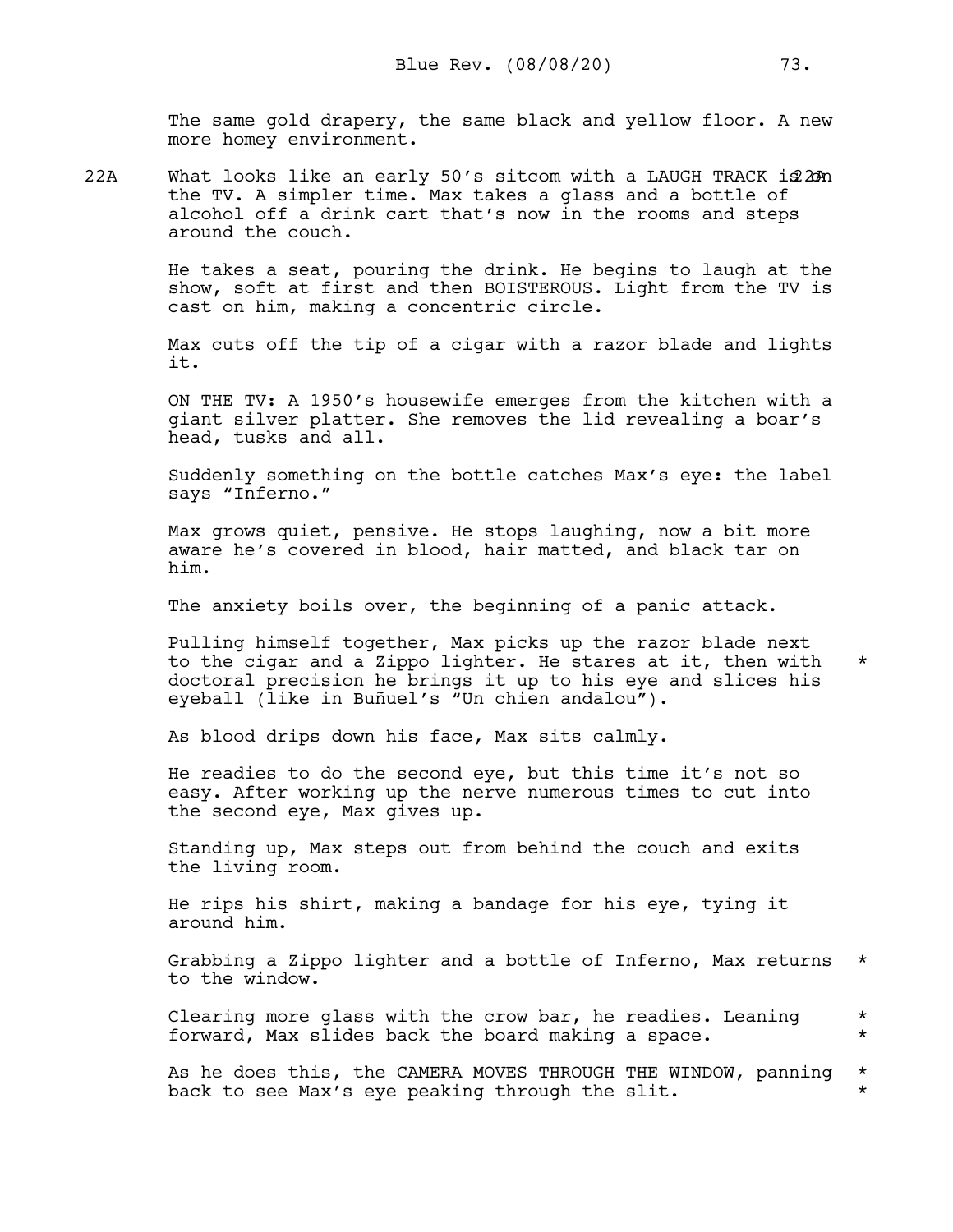| 23 | EXT. ABANDONED HOUSE - CONTINUOUS/NIGHT<br>23                                                                                                  | $^\star$                                                 |
|----|------------------------------------------------------------------------------------------------------------------------------------------------|----------------------------------------------------------|
|    | Once Max looks through, the board slides back into place. Max<br>still in the house. It's unclear why                                          | $^\star$<br>$^\star$                                     |
|    | The camera pans around to Avery and Phillip on the car<br>waiting, discussing. Phillip LIGHTS another cigarette.                               | $^\star$<br>$^\star$                                     |
|    | AVERY<br>How much longer?                                                                                                                      | $^\star$<br>$^\star$                                     |
|    | PHILLIP<br>Not until we know for sure it's<br>done this time.                                                                                  | $^\star$<br>$^\star$<br>$^\star$                         |
|    | AVERY<br>We should have cameras inside to<br>watch it unfold.                                                                                  | $^\star$<br>$\star$<br>$^\star$                          |
|    | PHILLIP<br>I don't like that idea.                                                                                                             | $^\star$<br>$\star$                                      |
|    | <b>AVERY</b><br>Why?                                                                                                                           | $^\star$<br>$\star$                                      |
|    | PHILLIP<br>I just don't.                                                                                                                       | $^\star$<br>$^\star$                                     |
|    | Avery pulls a sweater from the backseat of the car and wraps<br>it around herself. She looks toward the house.                                 | $^\star$<br>$^\star$                                     |
|    | <b>AVERY</b><br>Come on. Come on. I know you can do<br>it                                                                                      | $^\star$<br>$^\star$<br>$^\star$                         |
|    | <b>PHTLLTP</b><br>Are you rooting for Max?                                                                                                     | $^\star$<br>$^\star$                                     |
|    | <b>AVERY</b><br>Of course. I told you I didn't want<br>to do this shit with him in the<br>first place. We really have<br>something between us. | $^\star$<br>$^\star$<br>$^\star$<br>$^\star$<br>$^\star$ |
|    | PHILLIP<br>If that was the case, you wouldn't<br>have locked him in with Rotcreep to<br>die.                                                   | $^\star$<br>$^\star$<br>$^\star$<br>$^\star$             |
|    | <b>AVERY</b><br>Like you gave me much choice?! What<br>you think it's easy dating with a<br>brother like you?                                  | $^\star$<br>$^\star$<br>$^\star$<br>$^\star$             |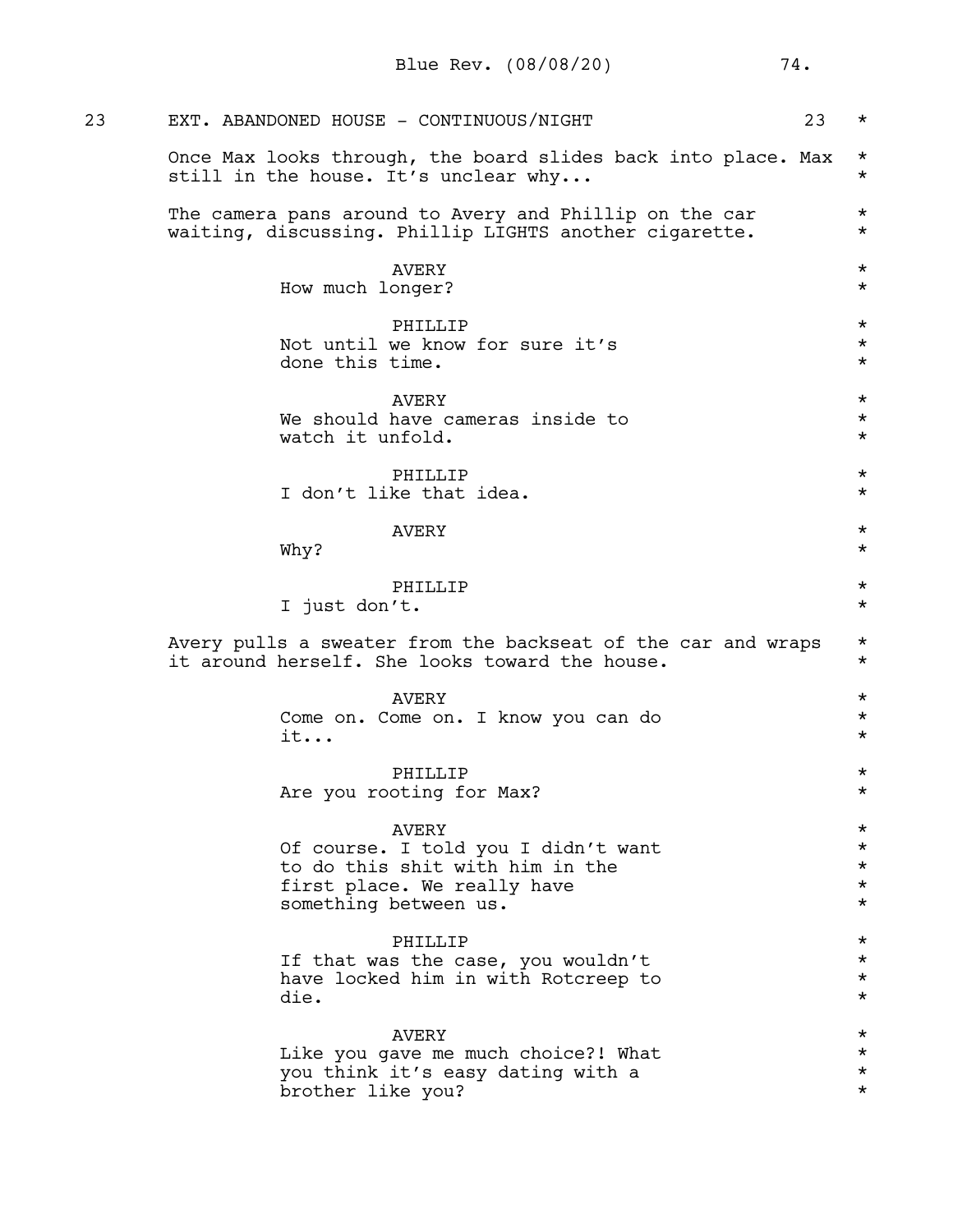|                  | Fuck you.       | PHILLIP                                                                                                                      | $^\star$<br>$^\star$                         |
|------------------|-----------------|------------------------------------------------------------------------------------------------------------------------------|----------------------------------------------|
|                  | I'm just saying | <b>AVERY</b>                                                                                                                 | $^\star$<br>$^\star$                         |
|                  |                 | PHILLIP<br>Not really a situation we've been<br>in before, but he can't make it out<br>alive. You know that, right?          | $^\star$<br>$^\star$<br>$^\star$<br>$^\star$ |
| Avery is quiet.  |                 |                                                                                                                              | $^\star$                                     |
|                  | that, right?!   | PHILLIP (CONT'D)<br>Our secret could get out. You know                                                                       | $^\star$<br>$^\star$<br>$^\star$             |
|                  | I know          | AVERY                                                                                                                        | $^\star$<br>$^\star$                         |
|                  | What?           | PHILLIP                                                                                                                      | $^\star$<br>$^\star$                         |
|                  | I said, $I!$    | <b>AVERY</b>                                                                                                                 | $^\star$<br>$^\star$                         |
| house.           |                 | Before Avery can finish her sentence, there's a loud crashing<br>and a beam of light toward the cornfield at the back of the | $\star$<br>$^\star$<br>$^\star$              |
|                  |                 | PHILLIP<br>What the hell was that?                                                                                           | $^\star$<br>$^\star$                         |
| Avery shrugs.    |                 |                                                                                                                              | $^\star$                                     |
|                  | Come on!        | PHILLIP (CONT'D)                                                                                                             | $^\star$<br>$^\star$                         |
| completely open. |                 | The two run to the side of the house to reveal the back door                                                                 | $^\star$<br>$^\star$                         |
|                  |                 | <b>AVERY</b><br>He did it. He's out!                                                                                         | $^\star$<br>$^\star$                         |
|                  |                 | Phillip switches on a flashlight, looking around.                                                                            | $^\star$                                     |
|                  | far.            | PHILLIP<br>Shit! Where is he? He won't get                                                                                   | $^\star$<br>$^\star$<br>$^\star$             |
|                  | Philip          | AVERY                                                                                                                        | $^\star$<br>$^\star$                         |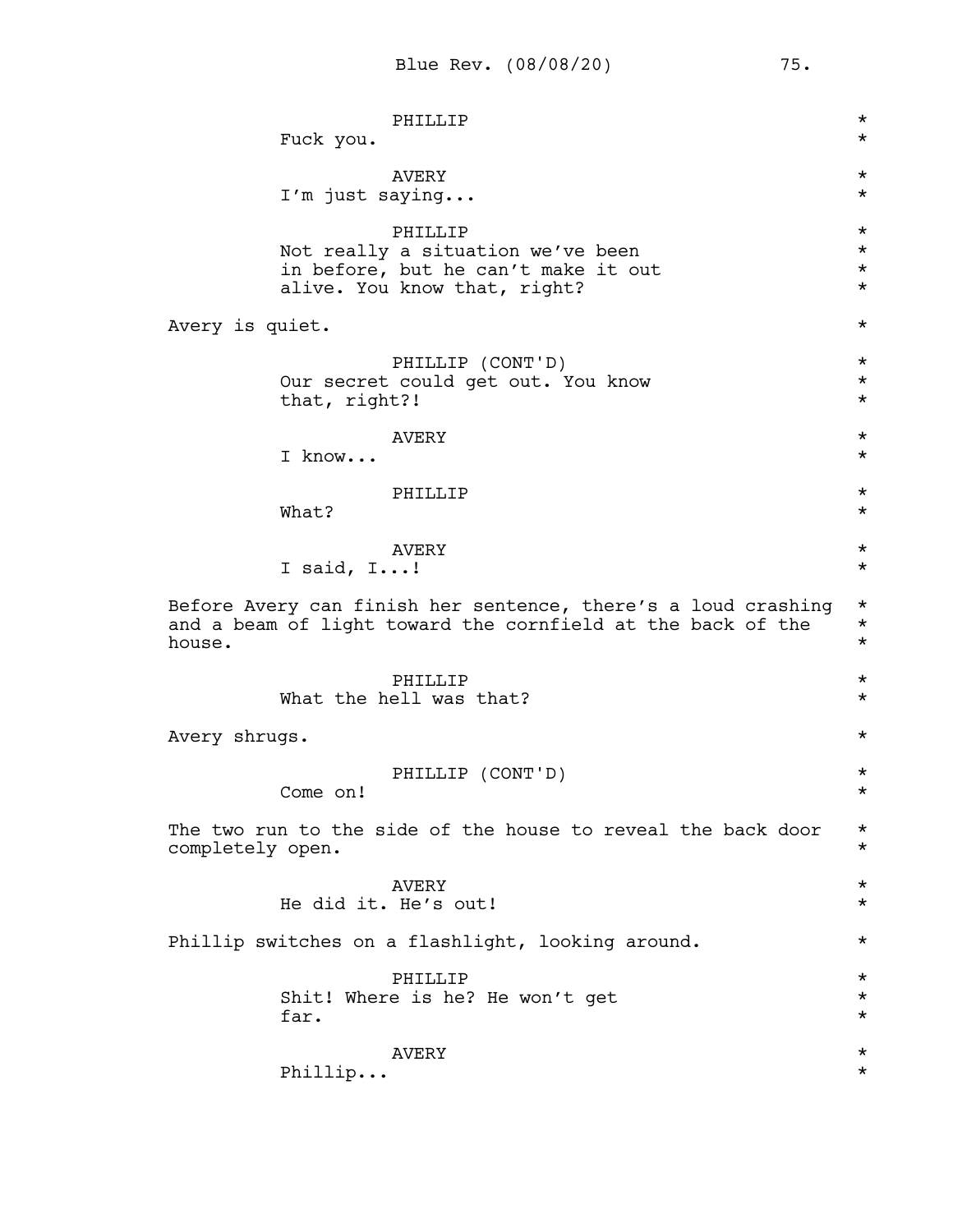Avery brings Phillip's attention to what's inside the doorway \* on the floor of the kitchen. A body. Phillip shines his  $*$ LIGHT. PHILLIP  $\qquad \qquad \star$ Rudy.  $\star$ Phillip steps up into the house and walks into the kitchen.  $*$ The camera hangs outside with Avery. Phillip looks down at  $*$ the body.  $\star$ PHILLIP (CONT'D) \* It's done. We're safe again. \*  $\star$ I'm safe.  $\star$ Phillip breathes a sigh of relief. Avery keeps searching \* around. \* AVERY  $\star$ Where's Max?!  $\star$ PHILLIP  $\star$ Come in here and help me with the  $*$ body. Let's get Rudy into the  $*$ basement and then we'll track down  $*$  $\texttt{Max.}$ Avery nods, stepping through the back door and walking into  $*$ the kitchen. The camera continues to linger outside. The two \* stand over Rudy.  $\star$ AVERY  $\star$ His face... \* PHILLIP  $\star$ If it bothers you that much, put  $\star$ something over him.  $\star$ Phillip grabs a rag from the kitchen and puts it over Rudy's  $*$  $face.$   $*$ AVERY  $\star$ That's better.  $\star$ As they do this, in the foreground, a hand outside the door  $*$ comes into view. It's Max. Hidden from view, he swings the \* door closed locking Max and Avery inside the house. \* AVERY (CONT'D) \*  $\texttt{Max!}$ 

The two push against the door as Max secures the chains into  $*$ place. They're trapped. Through the slit in the door:  $*$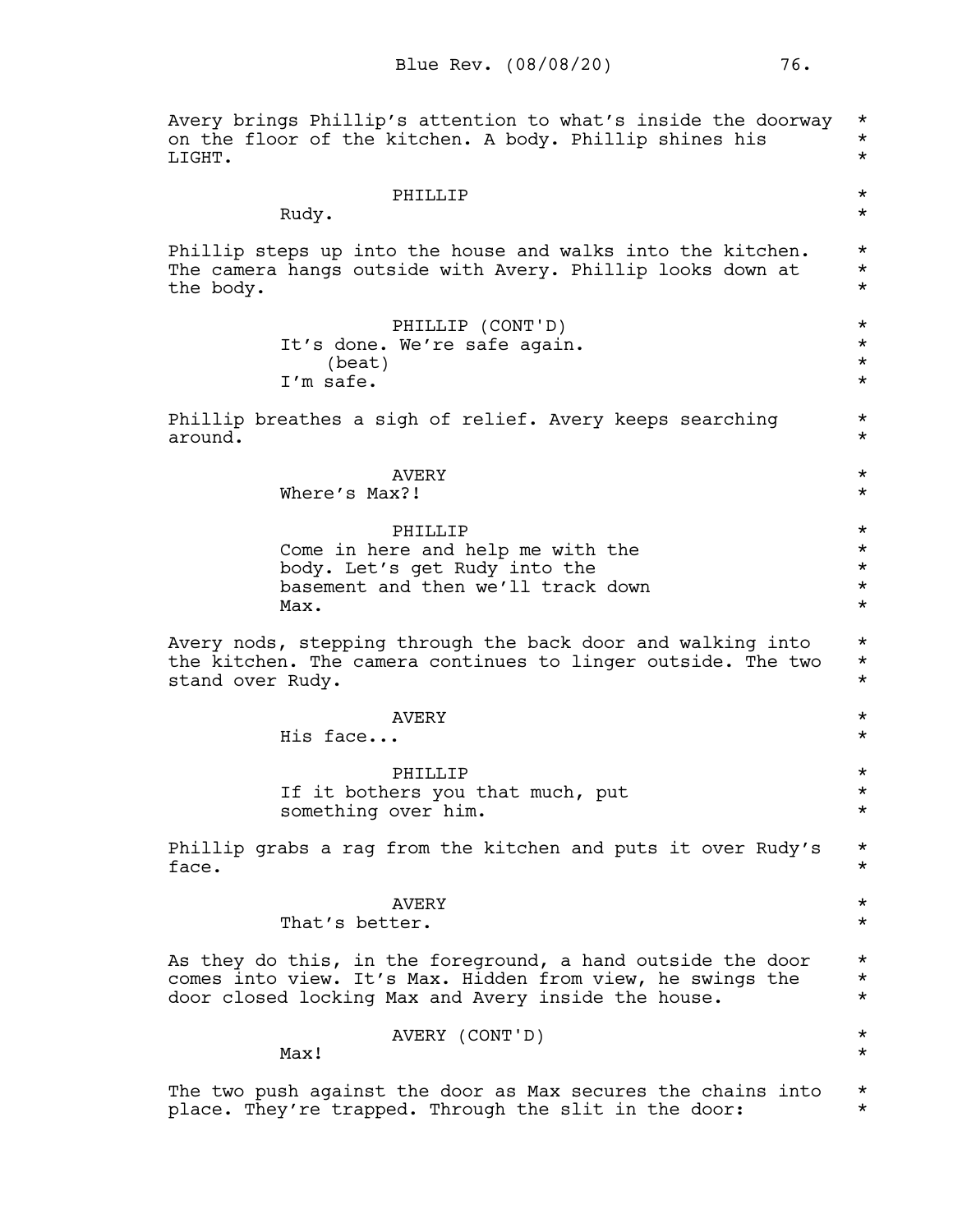| AVERY (CONT'D)                                                                                                                                                                                                                                                                                                                  | $^\star$                                     |
|---------------------------------------------------------------------------------------------------------------------------------------------------------------------------------------------------------------------------------------------------------------------------------------------------------------------------------|----------------------------------------------|
| Max, let us out!                                                                                                                                                                                                                                                                                                                | $^\star$                                     |
| MAX                                                                                                                                                                                                                                                                                                                             | $^\star$                                     |
| This is for Rudy.                                                                                                                                                                                                                                                                                                               | $^\star$                                     |
| <b>AVERY</b><br>You know we really were supposed to<br>go to the movie tonight, Max. The<br>only thing I was hiding was that, I<br>wished it was a date the whole<br>time. Phillip called in the bomb<br>threat only when he realized he was<br>still in danger It was supposed<br>to only involve Rudy from the<br>start, Max. | $^\star$<br>$^\star$<br>$^\star$<br>$^\star$ |
| <b>MAX</b><br>Is that supposed to make me feel<br>better?                                                                                                                                                                                                                                                                       |                                              |
| AVERY<br>I'm saying sorry, Max. And that<br>what has started between us means<br>something to me.                                                                                                                                                                                                                               |                                              |
| PHILLIP (O.S.)                                                                                                                                                                                                                                                                                                                  | $^\star$                                     |
| She wants your dick, Max. Isn't                                                                                                                                                                                                                                                                                                 | $^\star$                                     |
| that enough? Let us out!                                                                                                                                                                                                                                                                                                        | $^\star$                                     |
| AVERY                                                                                                                                                                                                                                                                                                                           | $^\star$                                     |
| Please. I'm begging you. We can                                                                                                                                                                                                                                                                                                 | $^\star$                                     |
| keep this secret together. It's all                                                                                                                                                                                                                                                                                             | $^\star$                                     |
| Phillip and I could do to                                                                                                                                                                                                                                                                                                       | $^\star$                                     |
| survive to keep sane.                                                                                                                                                                                                                                                                                                           | $^\star$                                     |
| MAX<br>Avery                                                                                                                                                                                                                                                                                                                    | $^\star$                                     |
| AVERY<br>What, Max? What is it? I'm here to<br>listen.                                                                                                                                                                                                                                                                          | $^\star$<br>$^\star$                         |
| <b>MAX</b>                                                                                                                                                                                                                                                                                                                      | $^\star$                                     |
| Tell me how did this all start?                                                                                                                                                                                                                                                                                                 | $^\star$                                     |
| AVERY                                                                                                                                                                                                                                                                                                                           | $^\star$                                     |
| I don't know what you're asking                                                                                                                                                                                                                                                                                                 | $^\star$                                     |
| Phillip pushes Avery aside in the doorway.                                                                                                                                                                                                                                                                                      | $^\star$                                     |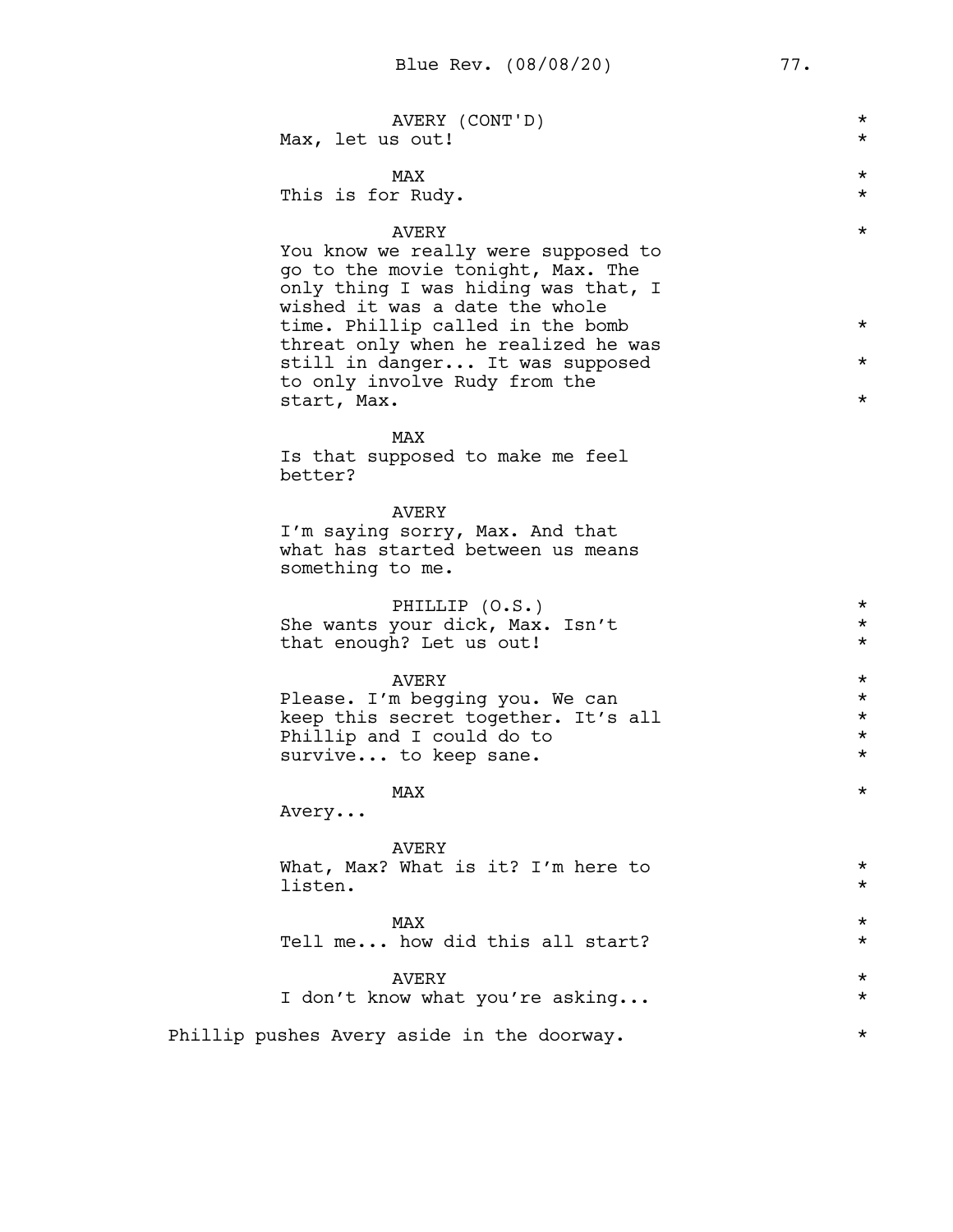PHILLIP<br>him in his sleep and we  $\star$ I stabbed him in his sleep and we \* buried him in the cornfield behind  $*$ you. Is that what you want to hear? \* \* Max nods. \*  $\text{MAX}$   $\star$ How is it he came back?  $\star$ Phillip looks back blankly.  $\star$ PHILLIP  $\qquad \qquad \star$ I don't know... but it's a  $\star$ nightmare from which we cannot \* wake.  $\star$  $\text{MAX}$   $\star$ You realize what you've become,  $\star$ don't you?  $\star$ PHILLIP  $\qquad \qquad \star$ Save it, Max!  $*$ Avery pushes Phillip to the side again. She reaches through \* the doorway.  $\star$ AVERY  $\qquad$  \* Take my hand, Max. I swear, I'm not \* gonna hurt you again. \* MAX I've been thinking about your little writing project, Avery. Your \* paper. \*  $\star$ There's one option it seems you \*\* haven't considered between running and... looking the other way. AVERY  $\qquad$  \* What it is, Max? Tell me. Please  $*$ just let us out.  $\star$ Taking a swig of Inferno, Max disappears from the doorway. \* Avery gets hysterical, shaking the door and screaming.  $*$ We pan to Max as he walks to the front of the house. The  $*$ front door now shakes, with Avery and Phillip screaming  $*$ behind it.  $\star$ AVERY (O.S.) (CONT'D) \*<br>Max! Please! \* Let us out, Max! Please!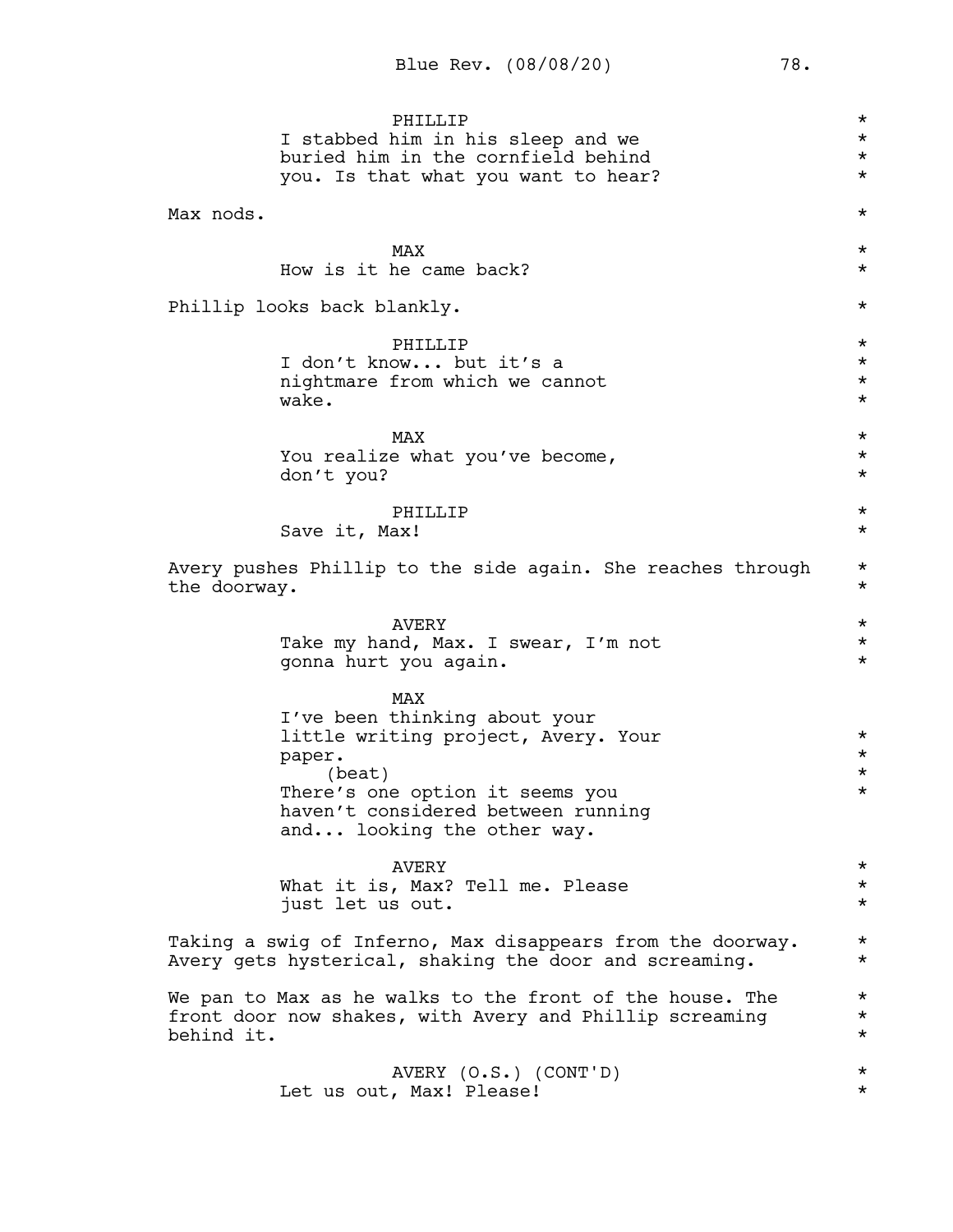| PHILLIP (O.S.)<br>Open the damn door!                                                                          | $\star$<br>$\star$   |  |  |
|----------------------------------------------------------------------------------------------------------------|----------------------|--|--|
| Max begins to empty the entire bottle of Inferno onto the<br>patio and entryway.                               | $^\star$<br>$^\star$ |  |  |
| AVERY (O.S.)<br>What are you doing?                                                                            | $^\star$<br>$\star$  |  |  |
| The bottle shatters as Max throws it down.                                                                     | $\star$              |  |  |
| MAX<br>Burning it all down.                                                                                    |                      |  |  |
| Max opens the Zippo lighter and tosses it onto the patio.                                                      | $\star$              |  |  |
| Just like that, the house goes up in flames.                                                                   |                      |  |  |
| AVERY (O.S.)<br>Max!                                                                                           | $\star$<br>$\star$   |  |  |
| PHILLIP (O.S.)<br>No!!!                                                                                        | $\star$              |  |  |
| From behind the door, SCREAMS. Max takes a step back across<br>the yard, watching the flames.                  | $\star$<br>$\star$   |  |  |
| Max gets to Avery's car, finding one of their cell phones on<br>the hood. He picks it up.                      | $\star$              |  |  |
| The fire is really starting to SPREAD.                                                                         | $^\star$             |  |  |
| Max turns and starts heading up the road.                                                                      |                      |  |  |
| Max opens the phone and dials.                                                                                 |                      |  |  |
| As he walks up the street, the phone dials through.                                                            |                      |  |  |
| Keeps ringing.                                                                                                 |                      |  |  |
| Someone picks up                                                                                               |                      |  |  |
| <b>MAX</b><br>(into the phone)<br>Hello?                                                                       |                      |  |  |
| Max can barely hold it together.                                                                               |                      |  |  |
| Tears streak down his face. The camera pans away from Max to<br>an empty cornfield. Max walks back into frame. |                      |  |  |
| MAX (CONT'D)<br>(into the phone)<br>Mom Mom, it's me.                                                          |                      |  |  |